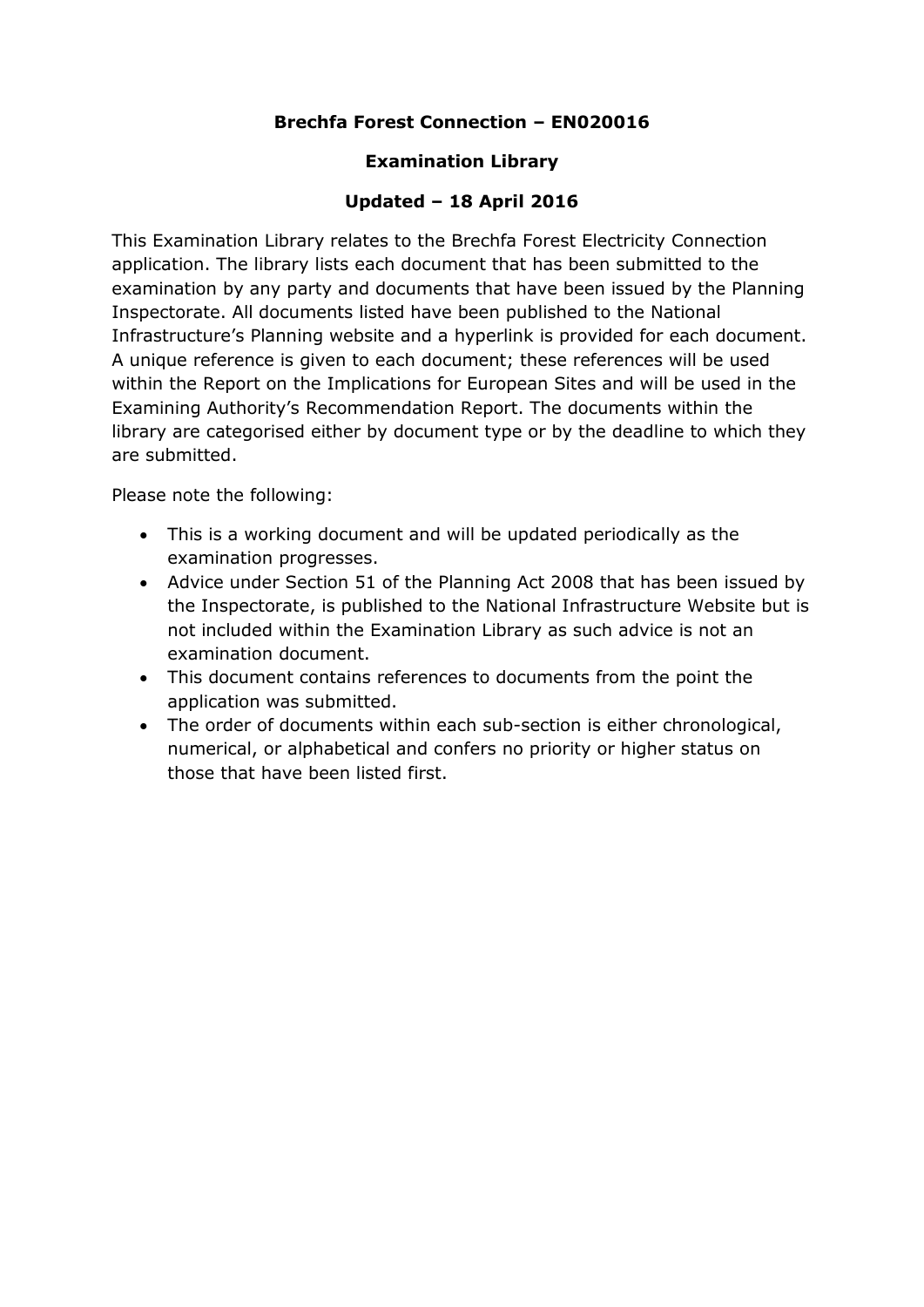# **EN020016 – Brechfa Forest Connection**

### **Examination Library - Index**

| <b>Category</b>                                                                                                                                                                                                | <b>Reference</b> |
|----------------------------------------------------------------------------------------------------------------------------------------------------------------------------------------------------------------|------------------|
| <b>Application Documents</b>                                                                                                                                                                                   | APP-xxx          |
| As submitted and amended version received before the<br>PM. Any amended version received during the Examination<br>stage to be saved under the Deadline received                                               |                  |
| <b>Adequacy of Consultation responses</b>                                                                                                                                                                      | AoC-xxx          |
| <b>Relevant Representations</b>                                                                                                                                                                                | RR-xxx           |
| <b>Procedural Decisions and Notifications from the Examining</b><br><b>Authority</b>                                                                                                                           | PD-xxx           |
| Includes Examining Authority's questions, s55, post<br>acceptance s51<br>and other correspondence                                                                                                              |                  |
| <b>Local Impact Reports</b>                                                                                                                                                                                    | $LIR - XXX$      |
| <b>Additional Submissions</b>                                                                                                                                                                                  | AS-xxx           |
| Includes anything accepted at the Preliminary Meeting and<br>correspondence that is either relevant to a procedural<br>decision or contains factual information pertaining to the<br>examination               |                  |
| <b>Events and Hearings</b>                                                                                                                                                                                     | EV-xxx           |
| Includes agendas for hearings and site inspections, audio<br>recordings, responses to notifications, applicant's hearing<br>notices, and responses to Rule 6 and Rule 8 letters                                |                  |
| <b>Representations - by Deadline</b>                                                                                                                                                                           |                  |
| Deadline 1- 9 November 2015:                                                                                                                                                                                   | REP1-xxx         |
| • Comments on relevant representations<br>• Written representations (WRs) by all interested parties<br>• Local Impact Reports from any local authorities<br>• Statements of Common Ground requested by the ExA |                  |
| • Responses to ExA's first written questions<br>• Comments on revised application documents<br>• Notification of wish to make oral representations at the<br>December issue specific hearings                  |                  |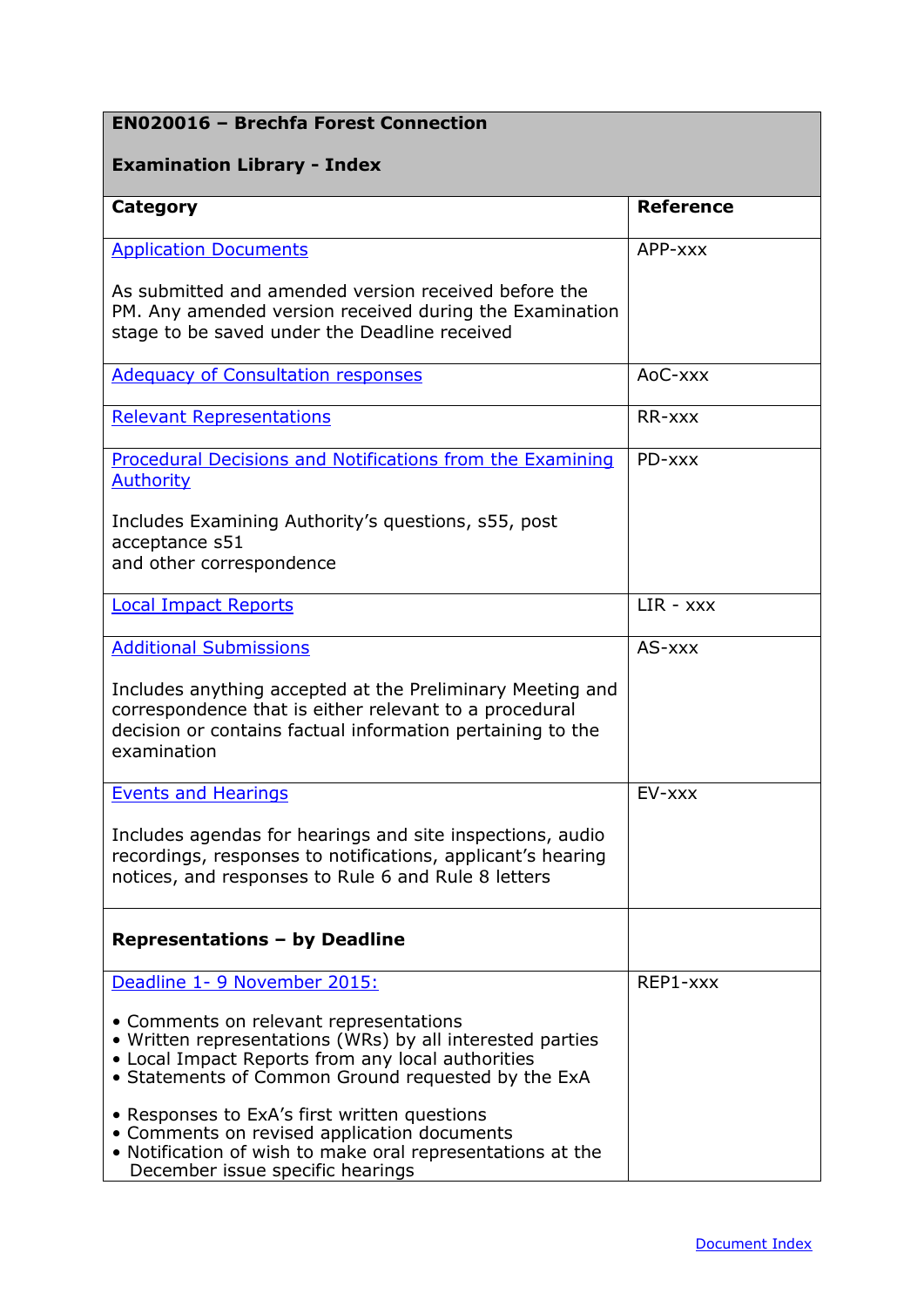| • Notification of wish to speak at an open floor hearing<br>• Notification of wish to speak at a compulsory acquisition<br>hearing<br>• Notification of wish to attend an accompanied site<br>inspection, suggested locations and justifications<br>• Notification by statutory parties of wish to be considered<br>an interested party<br>• Comments on documents submitted by the applicant<br>since acceptance. |          |
|--------------------------------------------------------------------------------------------------------------------------------------------------------------------------------------------------------------------------------------------------------------------------------------------------------------------------------------------------------------------------------------------------------------------|----------|
| <b>Local Impact Report</b>                                                                                                                                                                                                                                                                                                                                                                                         | REP1-xxx |
| <b>Statements of Common Ground</b>                                                                                                                                                                                                                                                                                                                                                                                 | REP1-xxx |
| Deadline 2 - 24 November 2015                                                                                                                                                                                                                                                                                                                                                                                      | REP2-xxx |
| • Comments on WRs<br>• Comments on Local Impact Reports<br>• Comments on responses to Examining Authority's first<br>written questions<br>• Comments on the draft Accompanied Site Inspection<br>itinerary<br>• Revised draft DCO from applicant                                                                                                                                                                   |          |
| <b>Statements of Common Ground</b>                                                                                                                                                                                                                                                                                                                                                                                 | REP2-xxx |
| Deadline 3 -17 December 2015                                                                                                                                                                                                                                                                                                                                                                                       | REP3-xxx |
| • Post-hearing documents<br>• Applicant's revised draft DCO<br>• Any further information requested by the ExA                                                                                                                                                                                                                                                                                                      |          |
| Deadline 4 - 1 February 2016                                                                                                                                                                                                                                                                                                                                                                                       | REP4-xxx |
| • Responses to ExA's second written questions<br>• Notification of wish to make oral representations at the<br>February hearings                                                                                                                                                                                                                                                                                   |          |
| Deadline 5 - 18 February 2016                                                                                                                                                                                                                                                                                                                                                                                      | REP5-xxx |
| • Post-hearing documents<br>• Any further information requested by the ExA<br>• Comments on responses to ExA's second written<br>questions<br>• Any further information requested by the ExA<br>• Revised draft DCO from applicant                                                                                                                                                                                 |          |
| <b>Change Application</b>                                                                                                                                                                                                                                                                                                                                                                                          | CA-xxx   |
| Deadline 6 - 17 March 2016                                                                                                                                                                                                                                                                                                                                                                                         | REP6-xxx |
| • Comments on ExA's consultation draft DCO and RIES<br>• Any further information requested by the ExA                                                                                                                                                                                                                                                                                                              |          |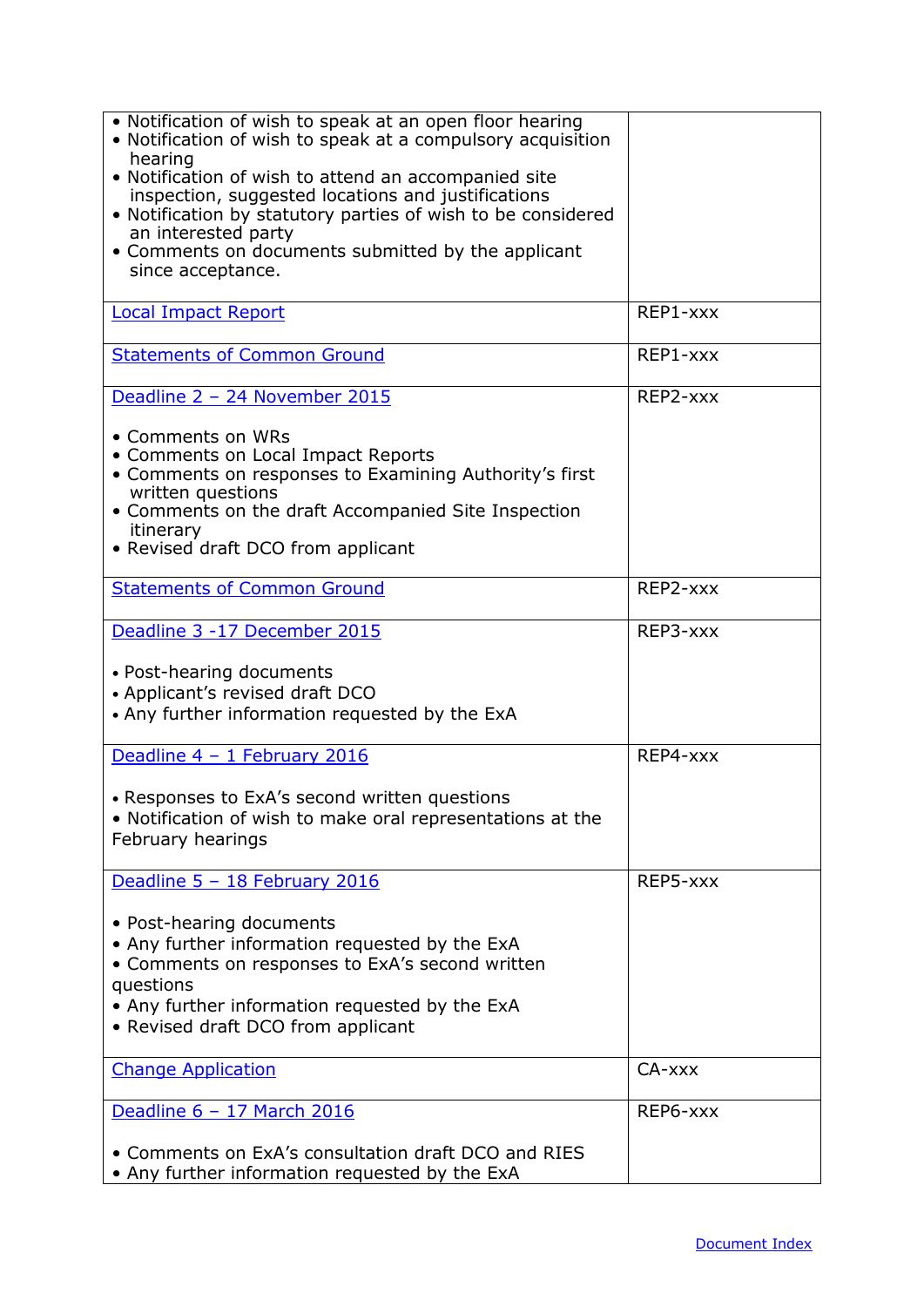| Deadline 7 - 31 March 2016                                                                                                       | REP7-xxx |
|----------------------------------------------------------------------------------------------------------------------------------|----------|
| • Responses to comments on the ExA's consultation draft<br>DCO.<br>• Comments on any further information requested by the<br>ExA |          |
| Deadline $8 - 5$ April 2016                                                                                                      | REP8-xxx |
| • Responses to Rule 17 issued 30 March 2016<br>• Comments on any information received for Deadline 7                             |          |
| <b>Other Documents</b>                                                                                                           | OD-xxx   |
| Includes s127/131/138 information, s56, s58 and s59<br>certificates, and transboundary documents                                 |          |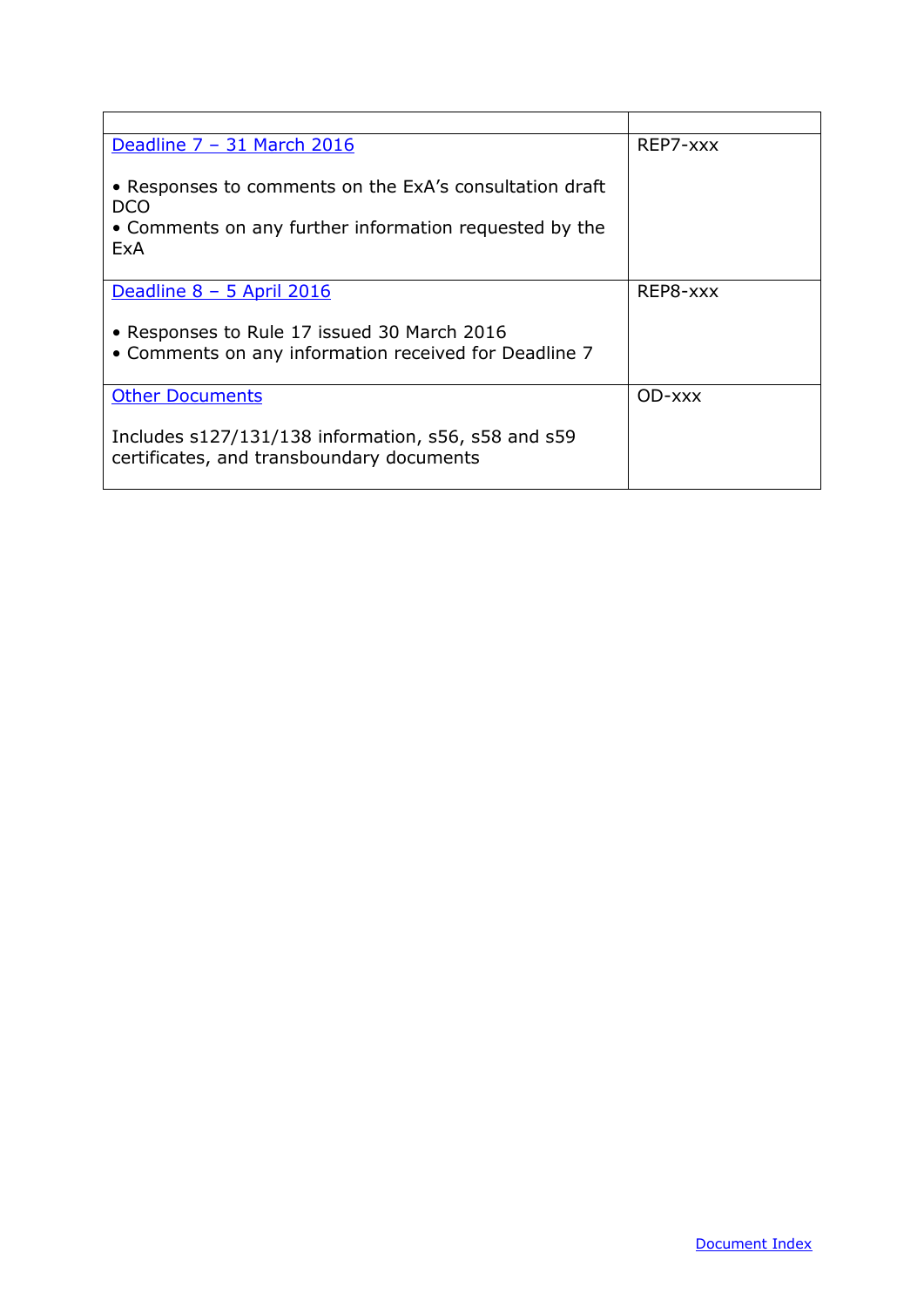## **EN020016 – Brechfa Forest Connection**

### **Examination Library**

<span id="page-4-0"></span>

|         | <b>Application Documents</b>                                                                      |
|---------|---------------------------------------------------------------------------------------------------|
| APP-001 | BFC Vol 01.1 Cover Letter                                                                         |
| APP-002 | <b>BFC Vol 01.2 Application Form</b>                                                              |
| APP-003 | <b>BFC Vol 01.3 Electronic Application Index</b>                                                  |
| APP-004 | <b>BFC Vol 01.4 Newspaper Notices</b>                                                             |
| APP-005 | <b>BFC Vol 01.6 Glossary and Abbreviations</b>                                                    |
| APP-006 | BFC Vol 02.1 Works Plans Overall Location Plan and Master Key to Sections Plan                    |
| APP-007 | BFC Vol 02.1 Works Plans Section A                                                                |
| APP-008 | <b>BFC Vol 02.1 Works Plans Section B</b>                                                         |
| APP-009 | <b>BFC Vol 02.1 Works Plans Section C</b>                                                         |
| APP-010 | BFC Vol 02.2 Land Affected and Land Plans Section A                                               |
| APP-011 | BFC Vol 02.2 Land Affected and Land Plans Section B                                               |
| APP-012 | BFC Vol 02.2 Land Affected and Land Plans Section C                                               |
| APP-013 | BFC Vol 02.2 Land Affected Plans Overall Location Plan and Master Key to Sections Plan            |
| APP-014 | BFC Vol 02.3 Access and Rights of Way Plans Overall Location Plan and Master Key to Sections Plan |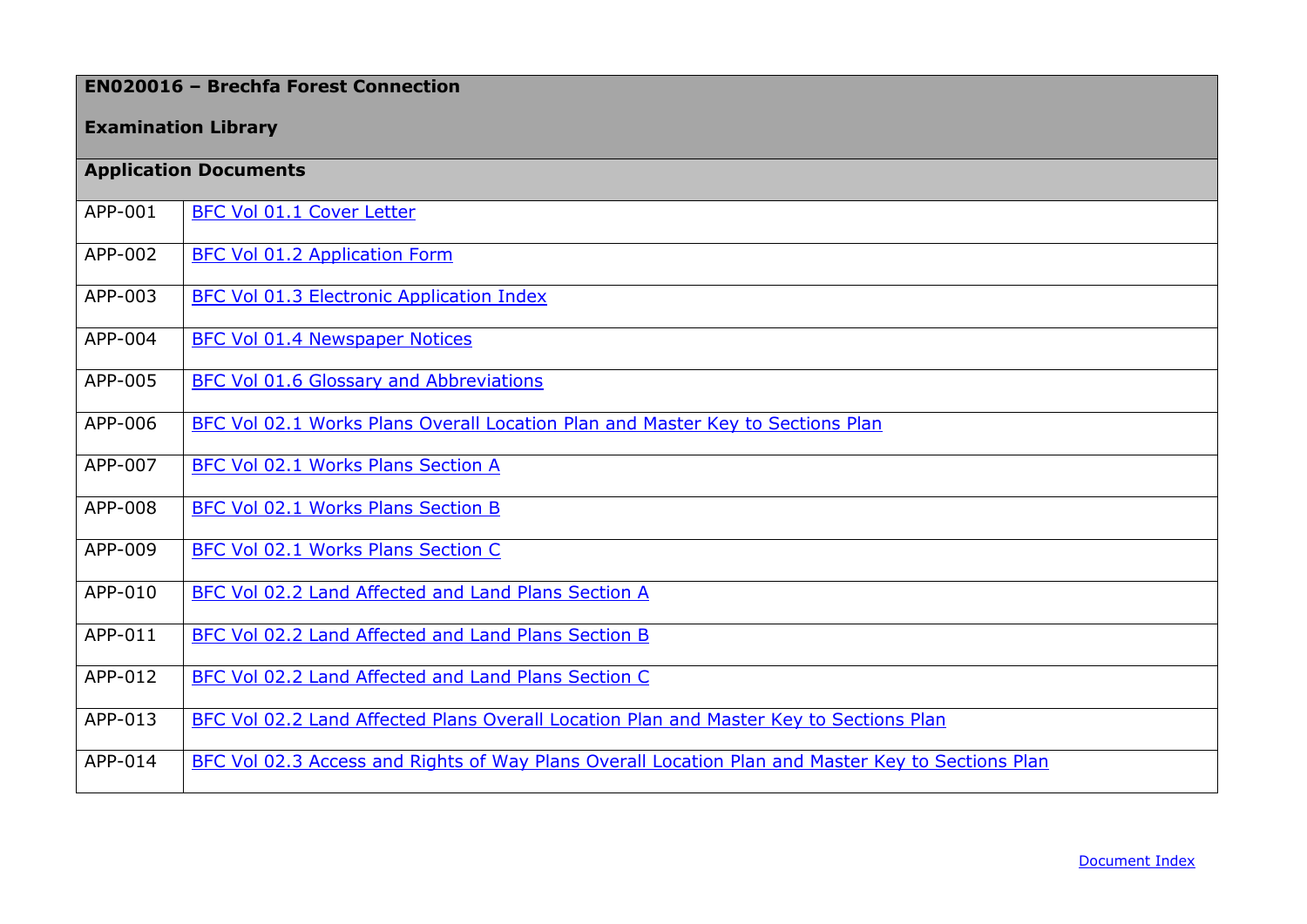| APP-015 | BFC Vol 02.3 Access and Rights of Way Plans Section A                                     |
|---------|-------------------------------------------------------------------------------------------|
| APP-016 | BFC Vol 02.3 Access and Rights of Way Plans Section B                                     |
| APP-017 | BFC Vol 02.3 Access and Rights of Way Plans Section C                                     |
| APP-018 | BFC Vol 02.4 Environmental Features Overall Location Plan and Master Key to Sections Plan |
| APP-019 | BFC Vol 02.4 Environmental Features Plans Section A                                       |
| APP-020 | BFC Vol 02.4 Environmental Features Plans Section B                                       |
| APP-021 | <b>BFC Vol 02.4 Environmental Features Plans Section C</b>                                |
| APP-022 | BFC Vol 02.5 Heritage Designations Overall Location Plan and Master Key to Sections Plan  |
| APP-023 | <b>BFC Vol 02.5 Heritage Designations Plans Section A</b>                                 |
| APP-024 | <b>BFC Vol 02.5 Heritage Designations Plans Section B</b>                                 |
| APP-025 | BFC Vol 02.5 Heritage Designations Plans Section C                                        |
| APP-026 | BFC Vol 02.6 Crown Land Plans Overall Location Plan and Master Key to Sections Plan       |
| APP-027 | BFC Vol 02.6 Crown Land Plans Section B                                                   |
| APP-028 | BFC Vol 02.6 Crown Land Plans Section C                                                   |
| APP-029 | BFC Vol 02.7 132kV Overhead Line Wood Pole Outline                                        |
| APP-030 | BFC Vol 02.7 132kV Overhead Line Work no.1 Profiles                                       |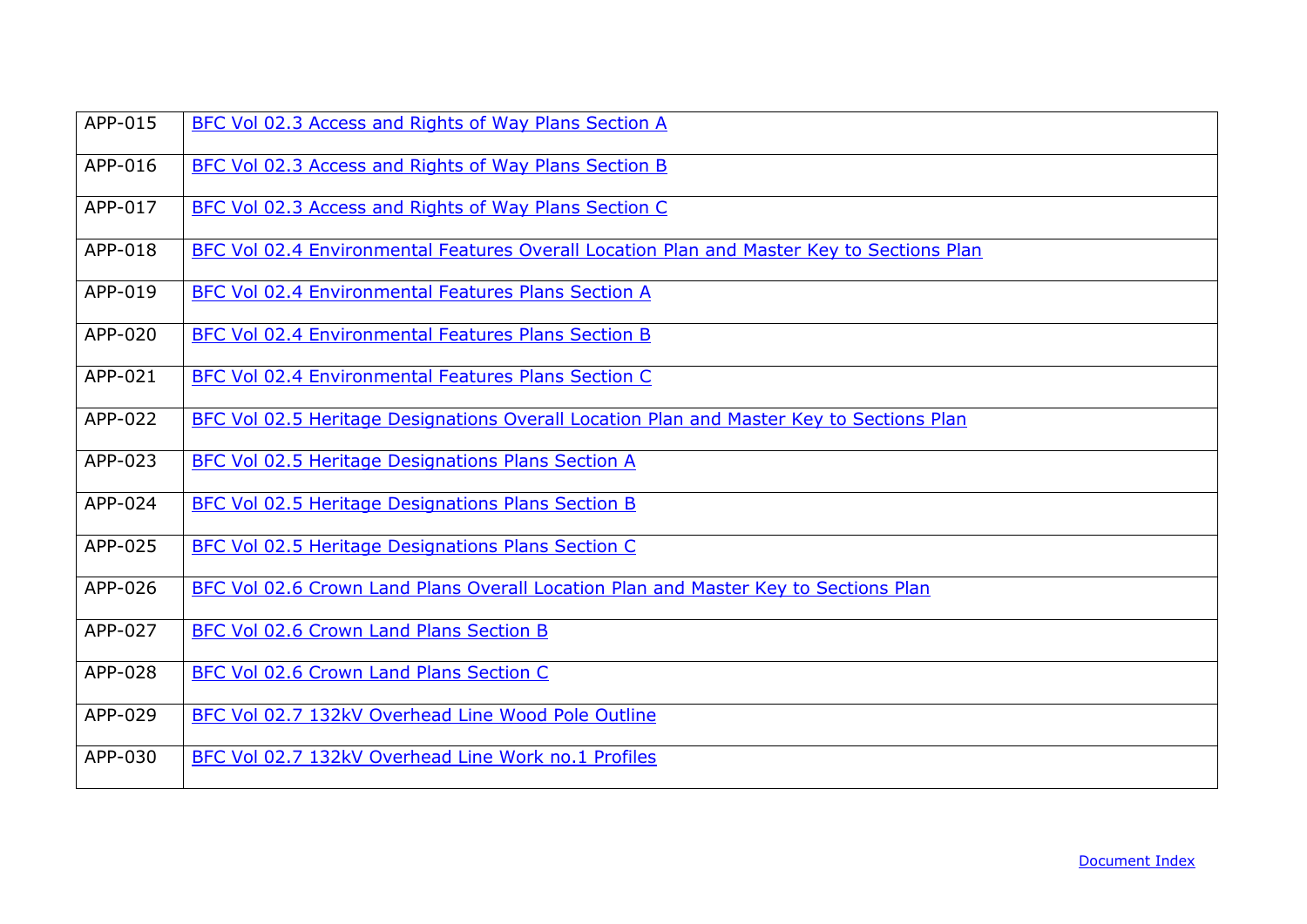| APP-031 | BFC Vol 02.7 132kV Overhead Line Work no.3 Profiles                                                                                   |
|---------|---------------------------------------------------------------------------------------------------------------------------------------|
| APP-032 | BFC Vol 02.7 132kV Underground Cable Work no.2 Design Drawings                                                                        |
| APP-033 | BFC Vol 02.7 Design Drawings Brechfa Forest Satellite Construction Compound                                                           |
| APP-034 | BFC Vol 02.7 Key Plan for Detailed Design Drawings                                                                                    |
| APP-035 | BFC Vol 02.8 Trees and Hedges with the Potential to be Affected Plans Overall Location Plan and Master Key to<br><b>Sections Plan</b> |
| APP-036 | BFC Vol 02.8 Trees and Hedges with the Potential to be Affected Section A                                                             |
| APP-037 | BFC Vol 02.8 Trees and Hedges with the Potential to be Affected Section B                                                             |
| APP-038 | BFC Vol 02.8 Trees and Hedges with the Potential to be Affected Section C                                                             |
| APP-039 | BFC Vol 03.1 Draft Development Consent Order                                                                                          |
| APP-040 | BFC Vol 03.2 Explanatory Memorandum                                                                                                   |
| APP-041 | <b>BFC Vol 04.1 Statement of Reasons</b>                                                                                              |
| APP-042 | BFC Vol 04.2 Funding Statement                                                                                                        |
| APP-043 | BFC Vol 04.3 Book of Reference                                                                                                        |
| APP-044 | <b>BFC Vol 05.1 Consultation Report</b>                                                                                               |
| APP-045 | BFC Vol 05.1 Consultation Report Appendix 3.1-4.3                                                                                     |
| APP-046 | BFC Vol 05.1 Consultation Report Appendix 5.1-6.2                                                                                     |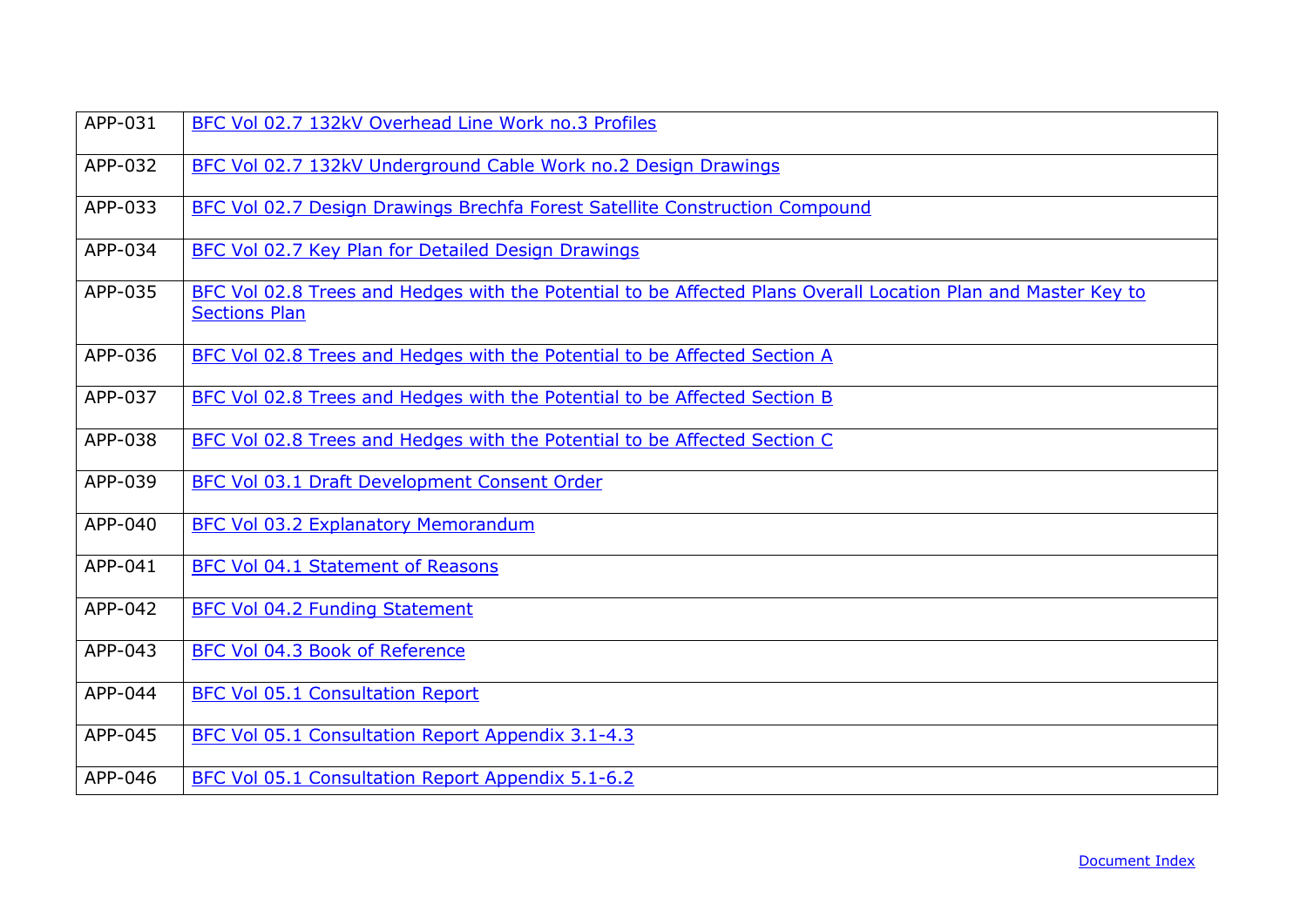| APP-047 | BFC Vol 05.1 Consultation Report Appendix 6.3-8.24                   |
|---------|----------------------------------------------------------------------|
| APP-048 | BFC Vol 05.1 Consultation Report Appendix 9.1-14.7                   |
| APP-049 | <b>BFC Vol 05.1.1 Consultation Report Summary Welsh</b>              |
| APP-050 | <b>BFC Vol 05.1.1 Consultation Report Summary</b>                    |
| APP-051 | BFC Vol 05.2 Flood Consequence Assessment                            |
| APP-052 | <b>BFC Vol 05.3 Statement of Statutory Nuisance</b>                  |
| APP-053 | BFC Vol 05.4 HRA NSER                                                |
| APP-054 | BFC Vol 06.1 Environmental Statement Non Technical Summary Welsh     |
| APP-055 | <b>BFC Vol 06.1 Environmental Statement Non Technical Summary</b>    |
| APP-056 | BFC Vol 06.2 Environmental Statement Chapter 1 Introduction          |
| APP-057 | BFC Vol 06.2 Environmental Statement Chapter 2 Project Description   |
| APP-058 | BFC Vol 06.2 Environmental Statement Chapter 3 Project Alternatives  |
| APP-059 | <b>BFC Vol 06.2 Environmental Statement Chapter 4 Consultation</b>   |
| APP-060 | BFC Vol 06.2 Environmental Statement Chapter 5 Environmental Setting |
| APP-061 | BFC Vol 06.2 Environmental Statement Chapter 6 EIA Process           |
| APP-062 | BFC Vol 06.2 Environmental Statement Chapter 7 Planning Policy       |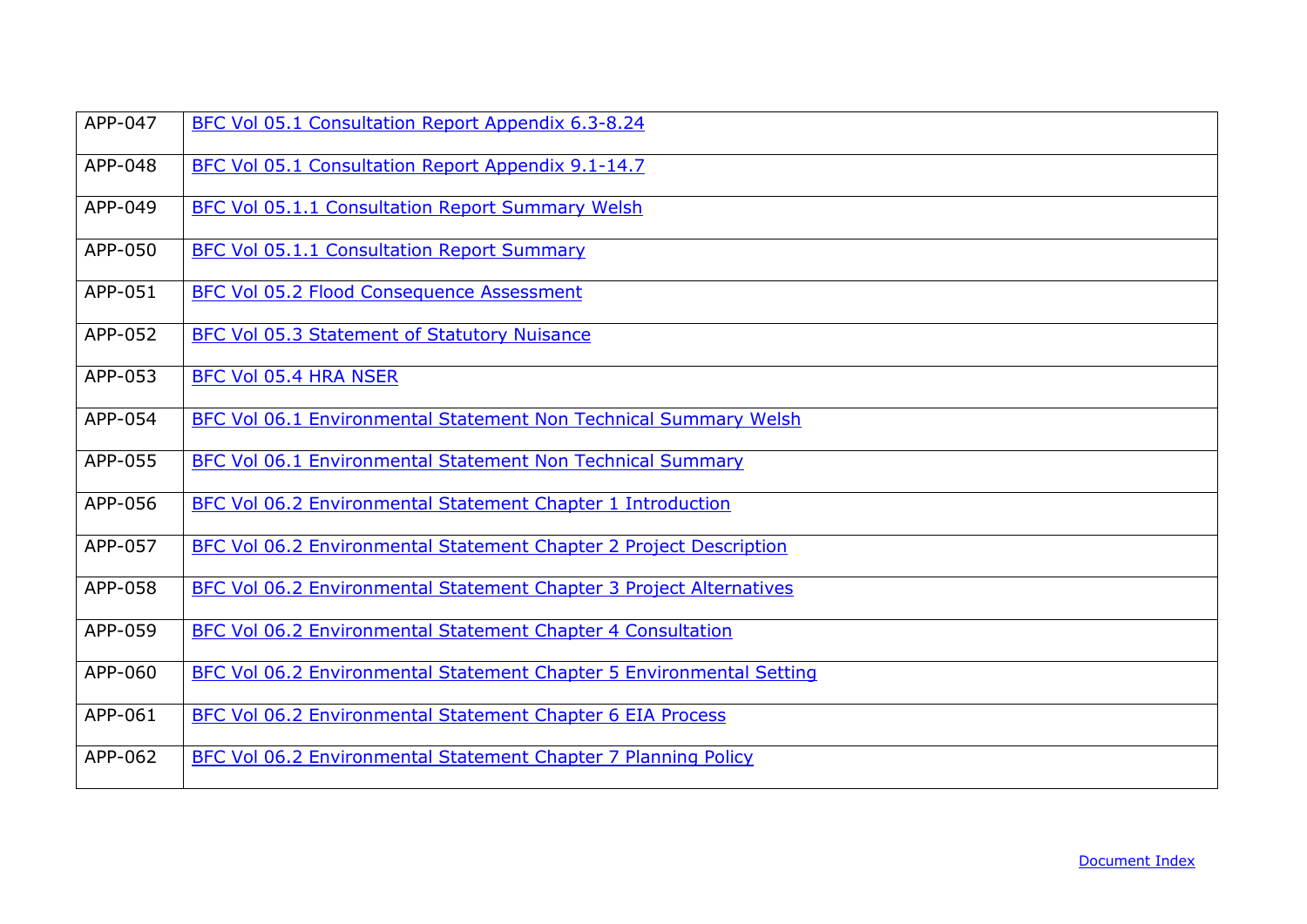| APP-063 | BFC Vol 06.2 Environmental Statement Chapter 8 Land Use Agriculture and Forestry           |
|---------|--------------------------------------------------------------------------------------------|
| APP-064 | BFC Vol 06.2 Environmental Statement Chapter 9 Landscape and Visual Assessment             |
| APP-065 | BFC Vol 06.2 Environmental Statement Chapter 10 Ecology                                    |
| APP-066 | BFC Vol 06.2 Environmental Statement Chapter 11 Historic Environment                       |
| APP-067 | BFC Vol 06.2 Environmental Statement Chapter 12 Geology Hydrogeology Ground Conditions     |
| APP-068 | BFC Vol 06.2 Environmental Statement Chapter 13 Hydrology Drainage Flood Risk              |
| APP-069 | BFC Vol 06.2 Environmental Statement Chapter 14 Noise and Vibration                        |
| APP-070 | BFC Vol 06.2 Environmental Statement Chapter 15 Air Quality                                |
| APP-071 | BFC Vol 06.2 Environmental Statement Chapter 16 Traffic and Transport                      |
| APP-072 | BFC Vol 06.2 Environmental Statement Chapter 17 Socio economics Recreation and Tourism     |
| APP-073 | BFC Vol 06.2 Environmental Statement Chapter 18 Electric and Magnetic Fields               |
| APP-074 | BFC Vol 06.2 Environmental Statement Chapter 19 Cumulative Effects and Inter-relationships |
| APP-075 | <b>BFC Vol 06.2 Environmental Statement Chapter 20 Environmental Management</b>            |
| APP-076 | BFC Vol 06.3 Figures 01.1 to 09.4                                                          |
| APP-077 | BFC Vol 06.3 Figures 09.5                                                                  |
| APP-078 | BFC Vol 06.3 Figures 09.6 to 11.5 WEB SAFE VERSION                                         |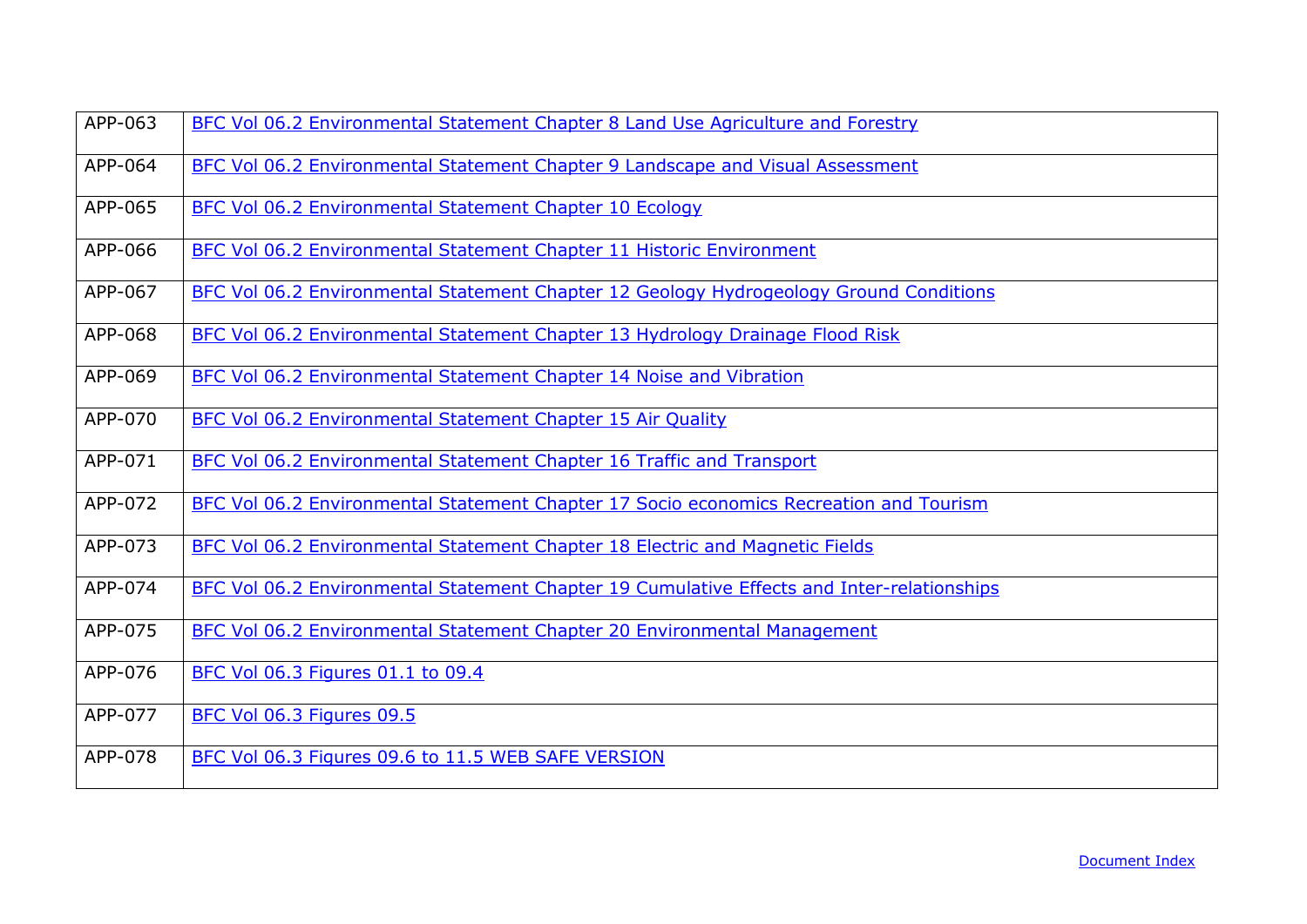| APP-079 | BFC Vol 06.3 Figures 12.1 to 17.1                                                         |
|---------|-------------------------------------------------------------------------------------------|
| APP-080 | BFC Vol 06.3 Figures 19.1 to 19.3                                                         |
| APP-081 | BFC Vol 06.4 ES Appendix 3.1 WPD Schedule 9 Statement                                     |
| APP-082 | BFC Vol 06.4 ES Appendix 3.2 Change Request Log                                           |
| APP-083 | BFC Vol 06.4 ES Appendix 7.1 Summary of LDP Policies                                      |
| APP-084 | BFC Vol 06.4 ES Appendix 7.2 Compliance with NPS EN1 and NPS EN5                          |
| APP-085 | BFC Vol 06.4 ES Appendix 7.3 Climate Change Resilience Report                             |
| APP-086 | BFC Vol 06.4 ES Appendix 9.1 Effects on Landscape Elements Part 1 of 2                    |
| APP-087 | BFC Vol 06.4 ES Appendix 9.1 Effects on Landscape Elements Part 2 of 2                    |
| APP-088 | BFC Vol 06.4 ES Appendix 9.2 Effects on Landscape Character                               |
| APP-089 | BFC Vol 06.4 ES Appendix 9.3 Effects on Landscape Designations                            |
| APP-090 | BFC Vol 06.4 ES Appendix 9.4 Effects on Representative Viewpoints                         |
| APP-091 | BFC Vol 06.4 ES Appendix 9.5 Visual Effects upon Residents                                |
| APP-092 | BFC Vol 06.4 ES Appendix 9.6 Visual Effects upon Footpath Users                           |
| APP-093 | BFC Vol 06.4 ES Appendix 9.7 Visual Effects upon Road Users                               |
| APP-094 | BFC Vol 06.4 ES Appendix 9.8 Visual Effects upon other Recreational and Tourist Locations |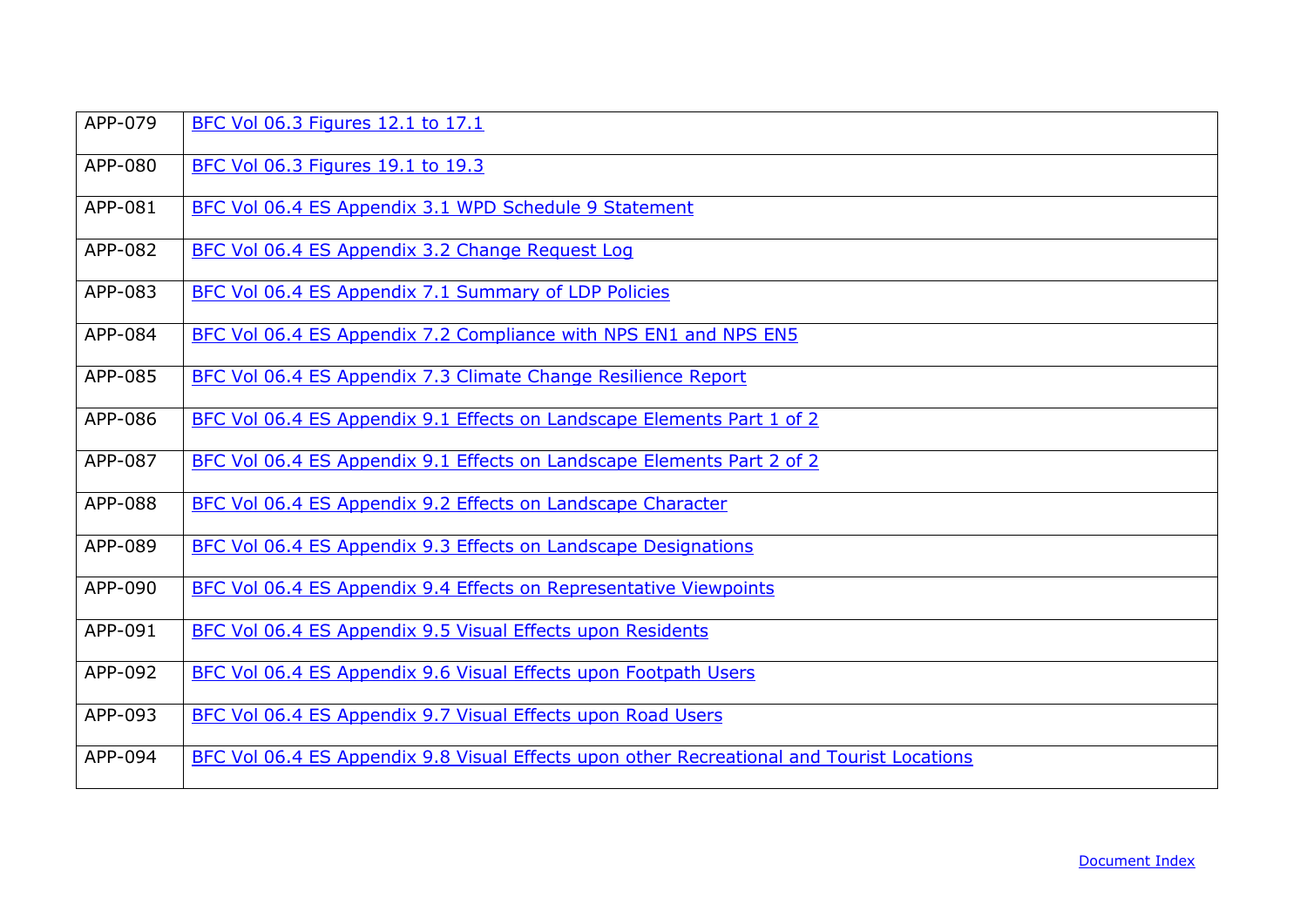| APP-095 | BFC Vol 06.4 ES Appendix 10.1 Bat Technical Report                         |
|---------|----------------------------------------------------------------------------|
| APP-096 | BFC Vol 06.4 ES Appendix 10.2 Botany Technical Report                      |
| APP-097 | BFC Vol 06.4 ES Appendix 10.3 Bird Technical Report                        |
| APP-098 | BFC Vol 06.4 ES Appendix 10.4 Dormouse Technical Report                    |
| APP-099 | BFC Vol 06.4 ES Appendix 10.5 Marsh Fritillary Technical Report            |
| APP-100 | BFC Vol 06.4 ES Appendix 10.6 Otter and Water Vole Technical Report        |
| APP-101 | BFC Vol 06.4 ES Appendix 11.1 Historic Environment Technical Report        |
| APP-102 | BFC Vol 06.4 ES Appendix 11.2 Historic Environment Planning Compliance     |
| APP-103 | BFC Vol 06.4 ES Appendix 12.1 Geo-Environmental Information Part 1 of 6    |
| APP-104 | BFC Vol 06.4 ES Appendix 12.1 Geo-Environmental Information Part 2 of 6    |
| APP-105 | BFC Vol 06.4 ES Appendix 12.1 Geo-Environmental Information Part 3 of 6    |
| APP-106 | BFC Vol 06.4 ES Appendix 12.1 Geo-Environmental Information Part 4 of 6    |
| APP-107 | BFC Vol 06.4 ES Appendix 12.1 Geo-Environmental Information Part 5 of 6    |
| APP-108 | BFC Vol 06.4 ES Appendix 12.1 Geo-Environmental Information Part 6 of 6    |
| APP-109 | BFC Vol 06.4 ES Appendix 13.1 Hydrology Flood Risk and Drainage Data Table |
| APP-110 | BFC Vol 06.4 ES Appendix 14.1 Noise Supporting Information                 |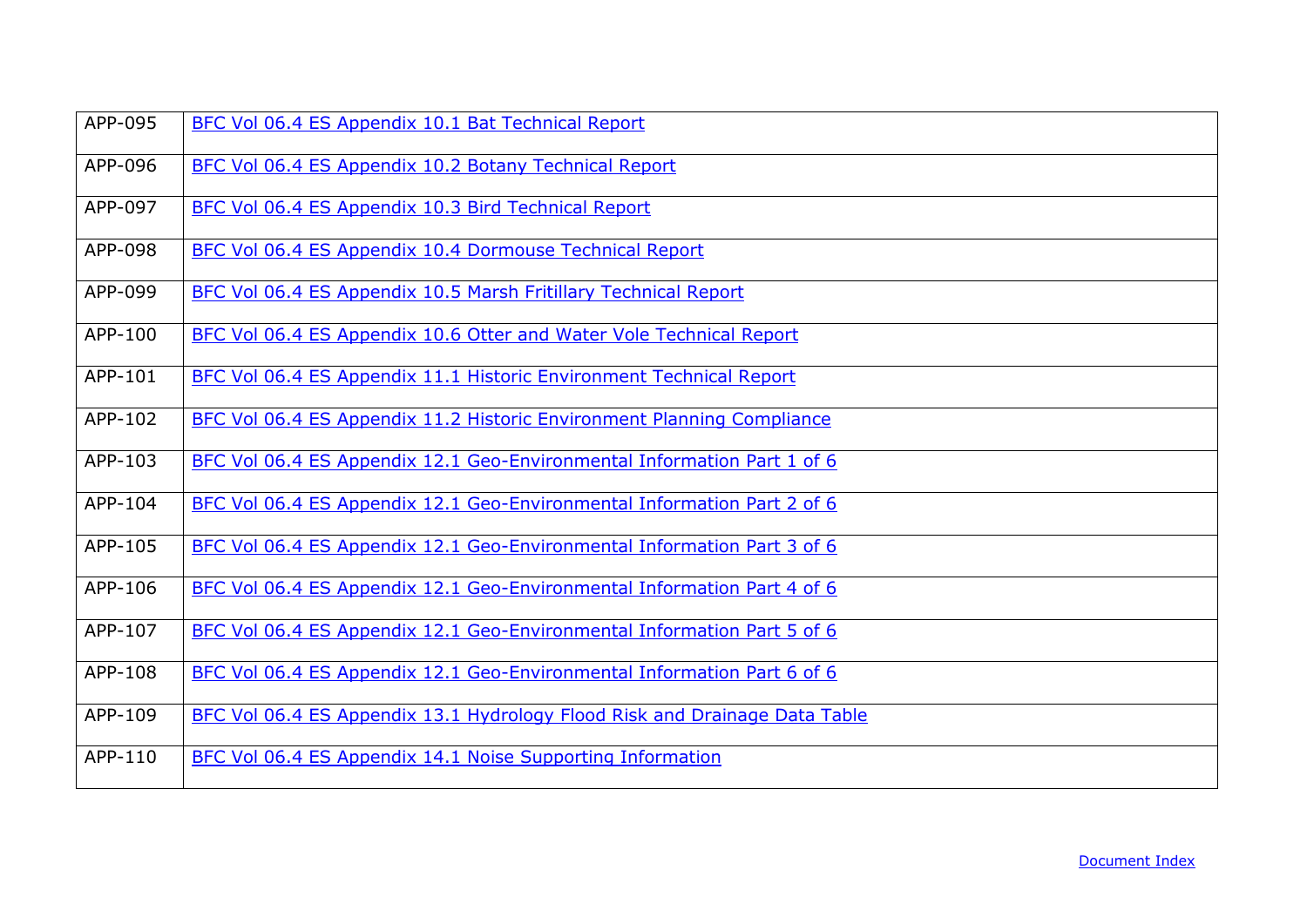| APP-111 | BFC Vol 06.4 ES Appendix 15.1 Air Quality Assessment                           |
|---------|--------------------------------------------------------------------------------|
| APP-112 | BFC Vol 06.4 ES Appendix 16.1 Clarification of Traffic and Transport Scope     |
| APP-113 | BFC Vol 06.4 ES Appendix 16.2 Brechfa Forest Construction Programme            |
| APP-114 | BFC Vol 06.4 ES Appendix 18.1 EMF Calculations                                 |
| APP-115 | BFC Vol 06.5 Scoping Report                                                    |
| APP-116 | <b>BFC Vol 06.6 Scoping Opinion</b>                                            |
| APP-117 | BFC Vol 06.7 Publicity under Reg 11 of Infrastructure Planning (EIA) Regs 2009 |
| APP-118 | BFC Vol 07.1 3D Model Guide                                                    |
| APP-119 | <b>BFC Vol 08.1 Planning Statement</b>                                         |
| APP-120 | BFC Vol 08.1 Summary Planning Statement English                                |
| APP-121 | BFC Vol 08.1 Summary Planning Statement Welsh                                  |
| APP-122 | <b>BFC Vol 08.2 Strategic Optioneering Report</b>                              |
| APP-123 | BFC Vol 08.3 Draft Section 106 Agreement                                       |
| APP-124 | BFC Vol 08.4 Lifetime Costs Report                                             |
| APP-125 | BFC Vol 08.5 Construction Management Strategy Part 1 of 2                      |
| APP-126 | BFC Vol 08.5 Construction Management Strategy Part 2 of 2                      |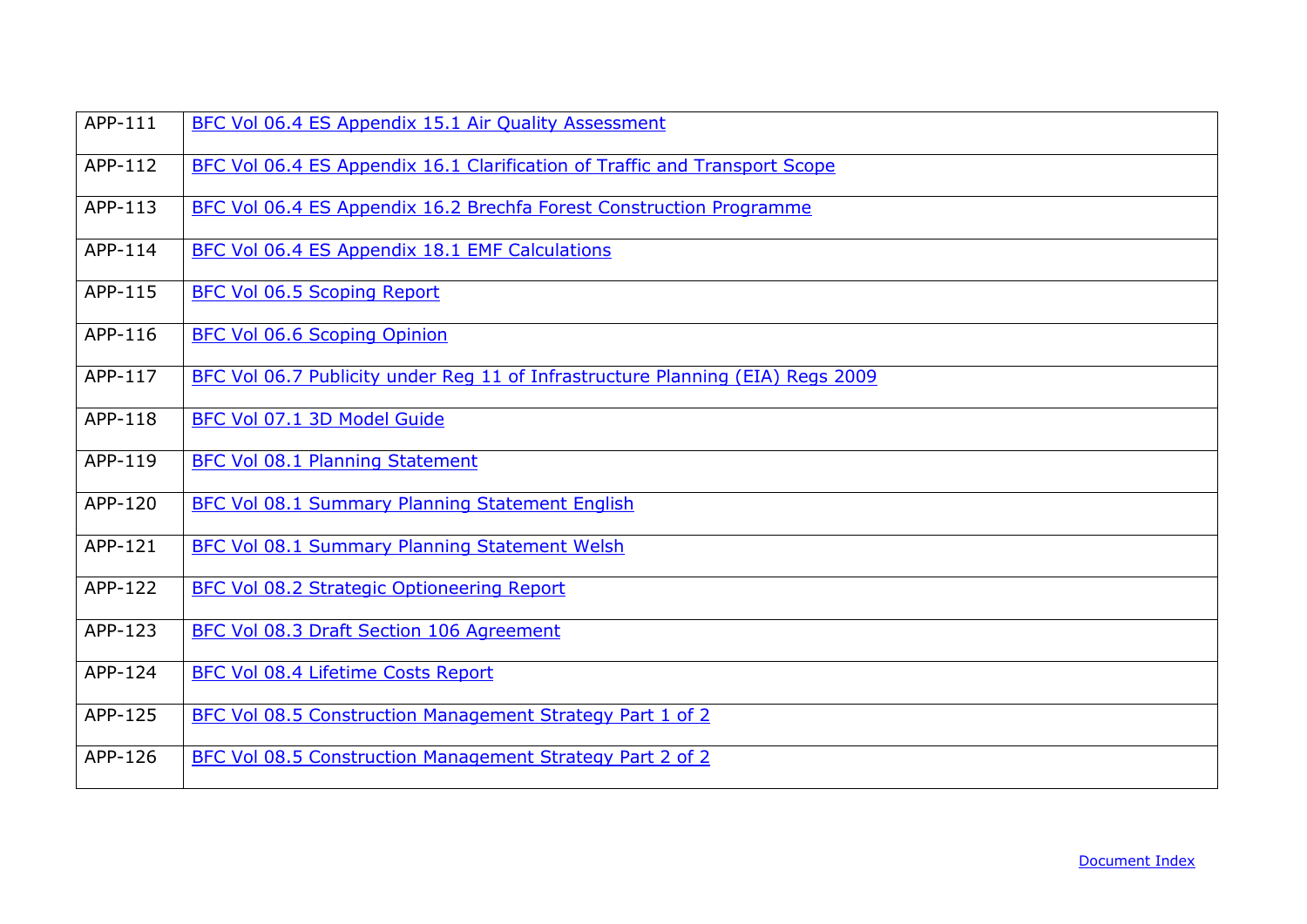| APP-127 | BFC Vol 08.6 Construction Environmental Management Plan                                                  |
|---------|----------------------------------------------------------------------------------------------------------|
| APP-128 | <b>BFC Vol 08.7 Construction Traffic Management Plan</b>                                                 |
| APP-129 | BFC Vol 08.7 Construction Traffic Management Plan Figures 1.1-4.2                                        |
| APP-130 | <b>BFC Vol 08.7 CTMP Appendix 1 PROW Management Strategy</b>                                             |
| APP-131 | BFC Vol 08.7 CTMP Appendix 2 Access Proformas                                                            |
| APP-132 | <b>BFC Vol 08.8 Transport Assessment</b>                                                                 |
| APP-133 | BFC Vol 08.9 Outline Archaeological Written Scheme of Investigation                                      |
|         | Post Submission Changes (Revised Application Documents) - submitted 21 August 2015                       |
| APP-134 | Cover letter accompanying the documents submitted in response to the Post-Acceptance procedural decision |
| APP-135 | BFC Vol 01.7 - Guide to the Application                                                                  |
| APP-136 | BFC Vol 02.2A - Revised Land Affected and Land Plans Section A                                           |
| APP-137 | BFC Vol 02.2A - Revised Land Affected and Land Plans Section B                                           |
| APP-138 | BFC Vol 02.2A - Revised Land Affected and Land Plans Section C                                           |
| APP-139 | BFC Vol 04.1A - Revised Statement of Reasons (Clean)                                                     |
| APP-140 | BFC Vol 04.1A - Revised Statement of Reasons (Tracked Change)                                            |
| APP-141 | BFC Vol 04.3A - Revised Book of Reference (clean)                                                        |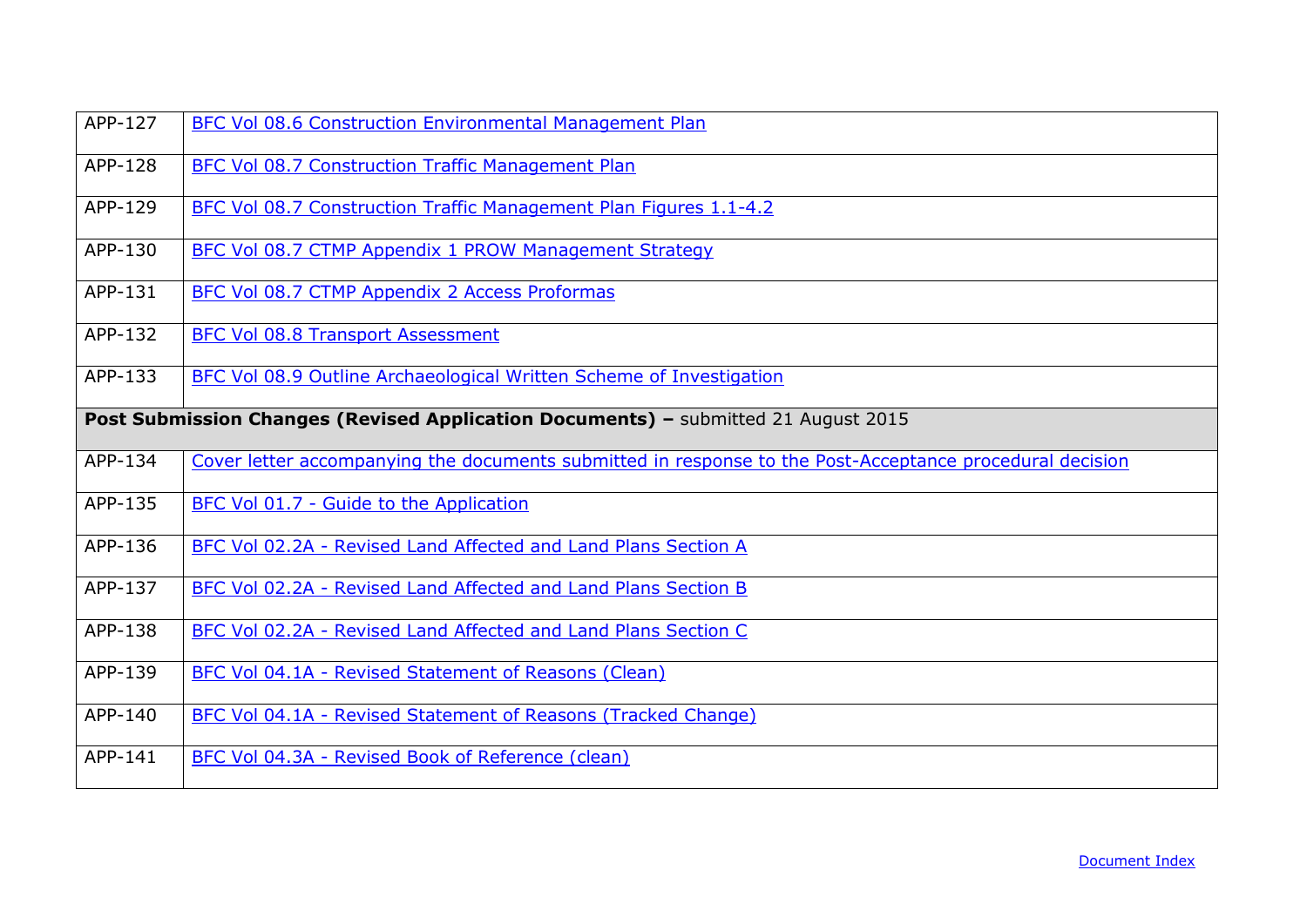<span id="page-13-0"></span>

| APP-142                                   | BFC Vol 04.3A - Revised Book of Reference (Tracked Change)                                                                                                              |
|-------------------------------------------|-------------------------------------------------------------------------------------------------------------------------------------------------------------------------|
| APP-143                                   | <b>BFC Vol 05.1 - Consultation Report Addendum</b>                                                                                                                      |
| APP-144                                   | BFC Vol 06.4 - ES Appendix 17.1 Review of Socio economic, Recreation and Tourism Assessments                                                                            |
| APP-145                                   | BFC Vol 08.1 - Planning Statement Appendix 1 Other Consents and Licenses                                                                                                |
| APP-146                                   | BFC Vol 08.9 - Outline Archaeological Written Scheme of Investigation Figure 1.1                                                                                        |
| APP-147                                   | BFC Vol 08.10 - DCO Documents Errata                                                                                                                                    |
| APP-148                                   | BFC Vol 08.11 - Certificates of Compliance with Section 56, 59 of the Act, with Regulation 13 of the EIA Regulations<br>and Notice of Discrepancies between S56 and BoR |
| APP-149                                   | BFC Vol 08.12 - Response to Examining Authority's Procedural Decision dated 6 July 2015 and PINS Section 55<br><b>Application Checklist</b>                             |
|                                           | Post Submission Changes (Revised Application Documents) - published 24 August 2015                                                                                      |
| APP-150                                   | BFC Vol 08.1 - Planning Statement Appendix 1 Other Consents and Licenses                                                                                                |
|                                           | Post Submission Changes (Revised Application Documents) - submitted 25 September 2015                                                                                   |
| APP-151                                   | BFC Vol 6.4 - Appendix 14.1 Noise Supporting Information Errata accepted at the discretion of the Examining<br><b>Authority</b>                                         |
| <b>Adequacy of Consultation Responses</b> |                                                                                                                                                                         |
| AoC-001                                   | <b>Brecon Beacons National Park Authority</b>                                                                                                                           |
| AoC-002                                   | <b>Carmarthenshire County Council</b>                                                                                                                                   |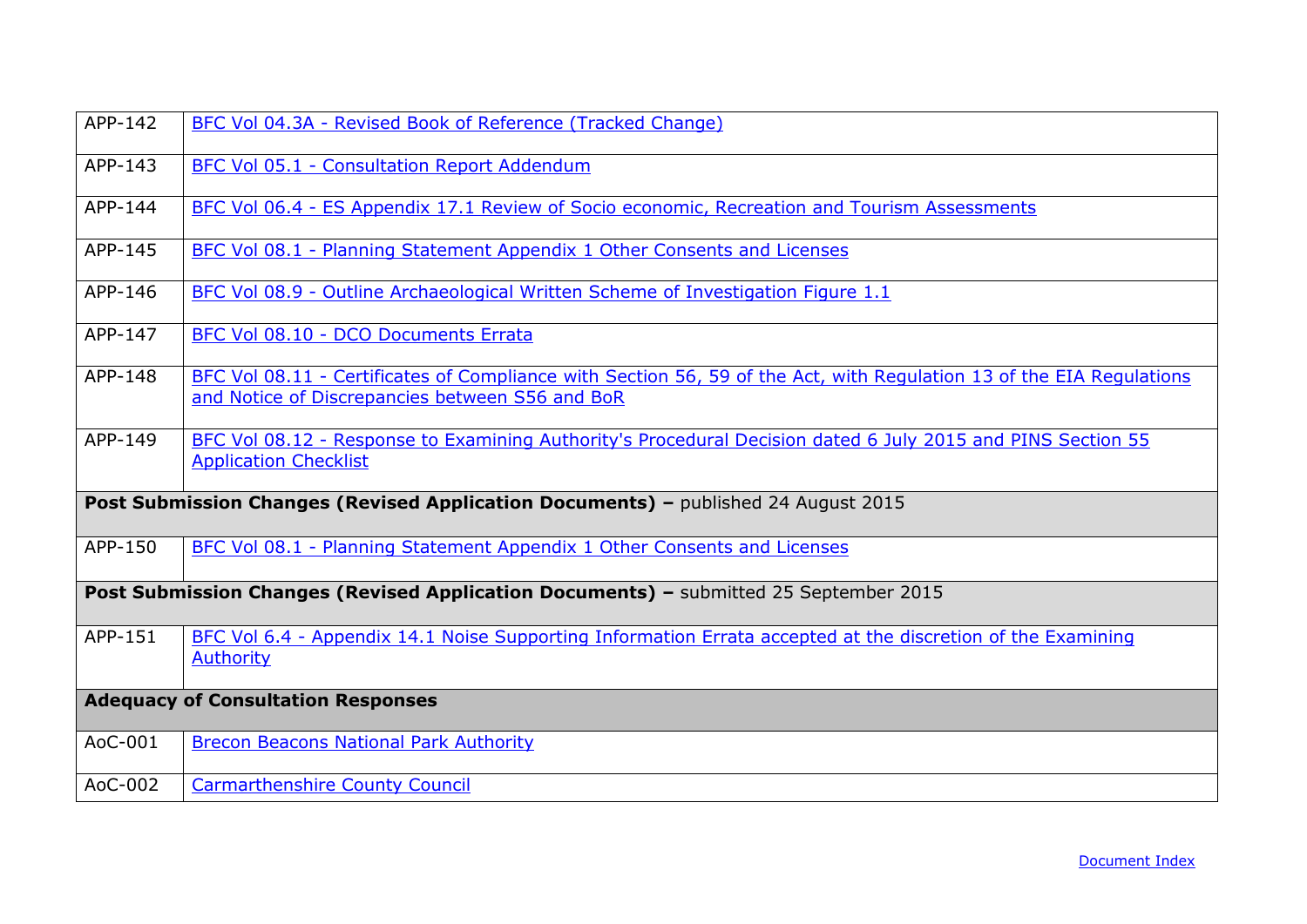<span id="page-14-0"></span>

| AoC-003       | Pembrokeshire Coast National Park Authority |
|---------------|---------------------------------------------|
| AoC-004       | Pembrokeshire County Council                |
| AoC-005       | <b>Powys County Council</b>                 |
|               | <b>Relevant Representations</b>             |
| RR-001        | Diana Reader                                |
| <b>RR-002</b> | <b>Jillie Gardiner</b>                      |
| RR-003        | J Harrison                                  |
| RR-004        | <b>Office of Rail and Road</b>              |
| RR-005        | <b>Gilfach Wen Barn</b>                     |
| <b>RR-006</b> | <b>RWE Innogy UK Ltd</b>                    |
| RR-007        | Mr. Robert Jones                            |
| <b>RR-008</b> | <b>Elizabeth Olwen Davies</b>               |
| RR-009        | Naomi Marriott-Tuft                         |
| RR-010        | <b>Matthew Davies</b>                       |
| RR-011        | <b>Rhodri Glyn Thomas AM</b>                |
| RR-012        | Jonathan Edwards MP                         |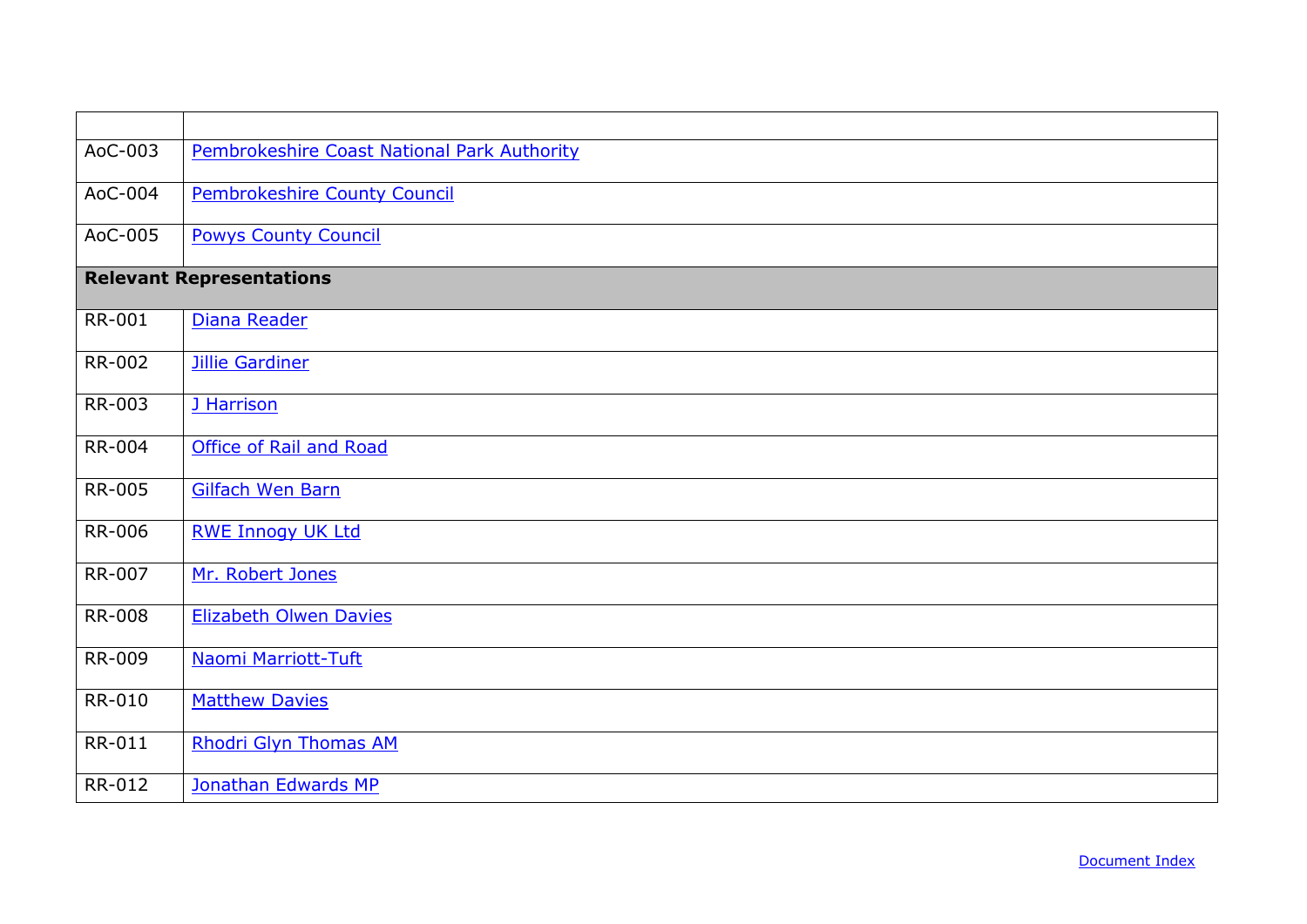| RR-013        | <b>David Robert Duke</b>                                    |
|---------------|-------------------------------------------------------------|
| RR-014        | John Paul Hewer                                             |
| RR-015        | <b>Judy Chaudhri</b>                                        |
| RR-016        | <b>Alan Rentmore</b>                                        |
| RR-017        | National Grid (withdrawn on 5 April 2016)                   |
| <b>RR-018</b> | <b>Pauline June Duke</b>                                    |
| RR-019        | <b>Public Health England</b>                                |
| <b>RR-020</b> | <b>Public Health Wales</b>                                  |
| RR-021        | <b>Natural Resources Wales</b>                              |
| <b>RR-022</b> | <b>Carmarthenshire County Council</b>                       |
| RR-023        | Dr Michael Woods                                            |
| RR-024        | Mrs N Woods                                                 |
| RR-025        | <b>Bryan Kilkelly</b>                                       |
| RR-026        | Brechfa Forest and Llanllwni Mountain Tourism Cluster Group |
| RR-027        | <b>Caryl Harris</b>                                         |
| RR-028        | <b>Grwp Blaengwen</b>                                       |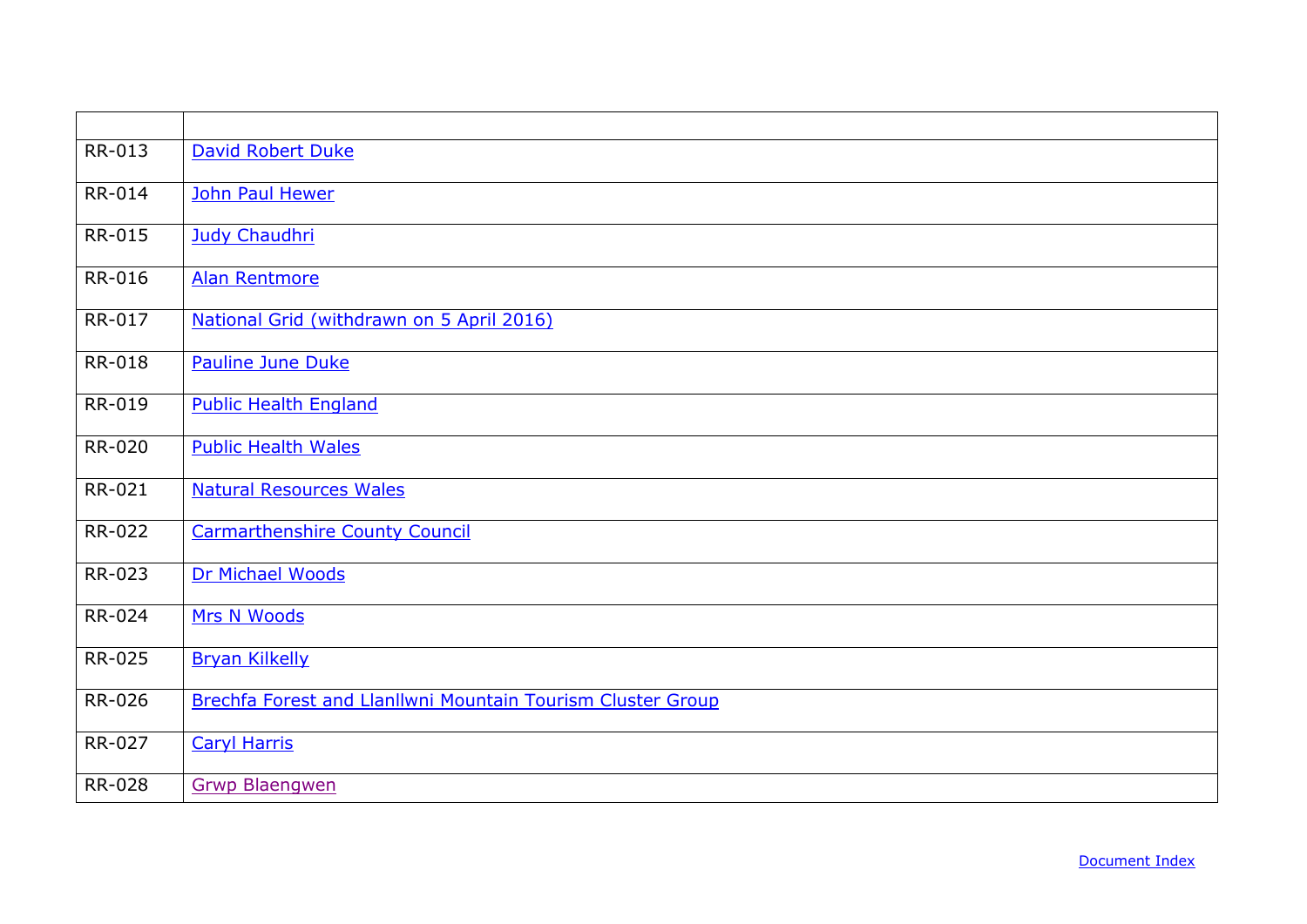<span id="page-16-0"></span>

| RR-029 | <b>Ms L Morris</b>                                                                     |
|--------|----------------------------------------------------------------------------------------|
| RR-030 | Norma Jones                                                                            |
|        | Procedural Decisions and Notifications from the Examining Authority                    |
| PD-001 | Notification of Decision to Accept Application                                         |
| PD-002 | Section 55 Acceptance of Applications Checklist                                        |
| PD-003 | Appointment of an Examining Authority                                                  |
| PD-004 | Procedural decision following issue of acceptance decision                             |
| PD-005 | Rule 6 Letter                                                                          |
| PD-006 | Rule 6 Letter - Welsh version - Llythyr Rheol 6                                        |
| PD-007 | Notification to Cyngor Cymuned Cynwyl Gaeo confirming 'Other Person' status            |
| PD-008 | Notification to Mr I A R Jones of BJP Residential Ltd confirming 'Other Person' status |
| PD-009 | Rule 8 Letter                                                                          |
| PD-010 | Rule 8 Letter - Welsh version - Llythyr Rheol 8                                        |
| PD-011 | <b>Examining Authority's First Written Questions</b>                                   |
| PD-012 | Examining Authority's First Written Questions - Welsh version                          |
| PD-013 | Notification of Hearings and Accompanied Site Visit                                    |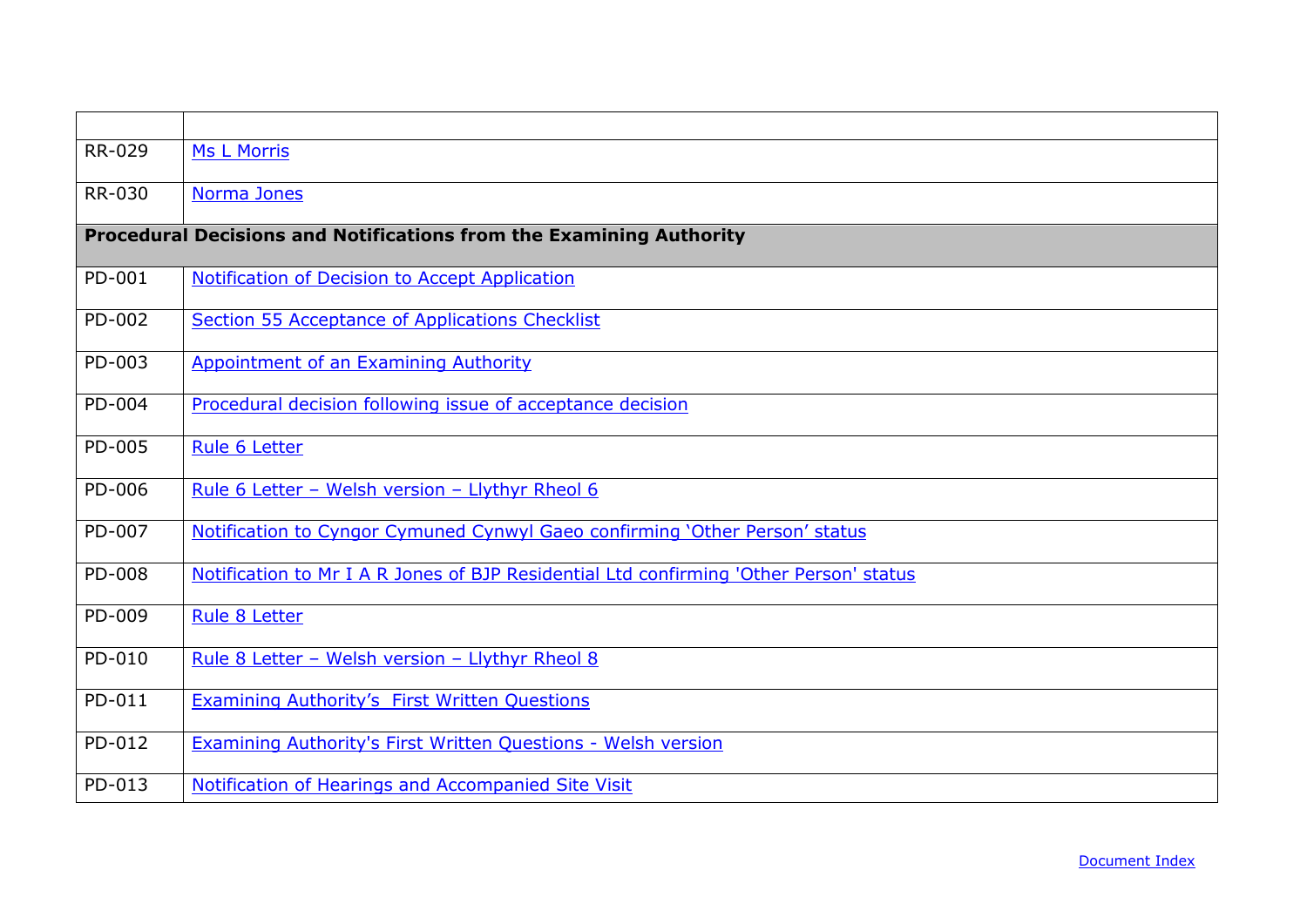| PD-014 | Procedural Decision issued by the Examining Authority, dated 7 December 2015, to accept a Note Regarding Proposal<br>for Alternative Southern Extension to Underground Section as Scheme Variation into the examination and request<br>additional information from the Applicant                          |
|--------|-----------------------------------------------------------------------------------------------------------------------------------------------------------------------------------------------------------------------------------------------------------------------------------------------------------|
| PD-015 | Procedural Decision issued by the Examining Authority, dated 7 December 2015, to accept a Note Regarding Proposal<br>for Alternative Southern Extension to Underground Section as Scheme Variation into the examination and request<br>additional information from the Applicant - Welsh Language Version |
| PD-016 | S87 &102A Letter sent to Yvonne Shaw dated 18 December 2015                                                                                                                                                                                                                                               |
| PD-017 | Rule 13 and 16 Letter - Notification of hearings and issue of second questions                                                                                                                                                                                                                            |
| PD-018 | Llythyr Rheol 13 a 16 - Hysbysiad o Wrandawiad a Hysbysiad o Ail Cwestiynau                                                                                                                                                                                                                               |
| PD-019 | <b>ExA's Second round of questions</b>                                                                                                                                                                                                                                                                    |
| PD-020 | Section 89 Letter to City and County of Swansea dated 26 January 2016                                                                                                                                                                                                                                     |
| PD-021 | Section 89 Letter to Powys County Council dated 26 January 2016                                                                                                                                                                                                                                           |
| PD-022 | Section 89 Letter to Police and Crime Commissioner dated 26 January 2016                                                                                                                                                                                                                                  |
| PD-023 | Section 89 Letter to Ceredigion County Council dated 26 January 2016                                                                                                                                                                                                                                      |
| PD-024 | Section 89 Letter to Brecons Beacons NPA dated 26 January 2016                                                                                                                                                                                                                                            |
| PD-025 | Section 89 Letter to Neath Port Talbot dated 26 January 2016                                                                                                                                                                                                                                              |
| PD-026 | Section 89 Letter to Pembrokeshire Coast NPA dated 26 January 2016                                                                                                                                                                                                                                        |
| PD-027 | Section 89 Letter to Pembrokeshire County Council dated 26 January 2016                                                                                                                                                                                                                                   |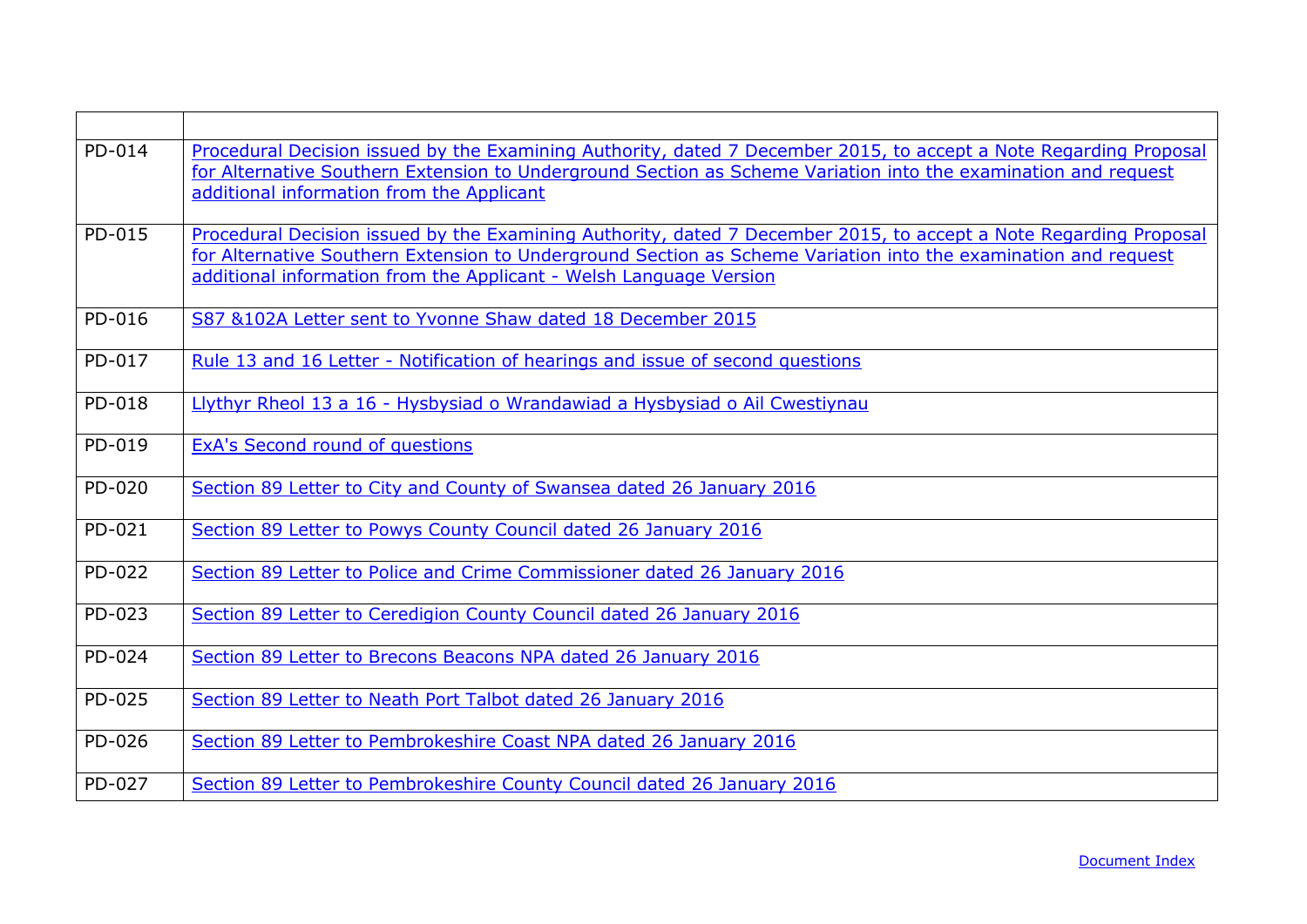<span id="page-18-0"></span>

| PD-028 | Rule 8(3) and Rule 17 Letter - Letter to the applicant regarding Mr and Mrs Shaw dated 27 January 2016 |
|--------|--------------------------------------------------------------------------------------------------------|
| PD-029 | Rule 8(3) and Rule 17 Letter to Applicant regarding s102 dated 3 February 2016                         |
| PD-030 | Rule 8(3) and Rule 17 Letter to Mr and Mrs Shaw regarding Other Person status dated 3 February 2016    |
| PD-031 | Rule 13(6) letter - Letter from the Examining Authority regarding notification of February hearings    |
| PD-032 | Llythyr Rheol 13(6) - Llythyr o'r Awdurdod Archwilio ynghlyn a hysbysiad gwrandawiadau mis Chwefror    |
| PD-033 | Rule 8(3), Rule 17 and s89(3) and s102A Letter dated 25 February 2016                                  |
| PD-034 | Llythyr Rheol 8(3), Rheol 17 ac a89(3) ac a102A                                                        |
| PD-035 | Report on the Implications for European Sites                                                          |
| PD-036 | Rule 8(3), 17 and s89(3) Letter dated 1 March 2016                                                     |
| PD-037 | Llythyr Rheol 8(3), 17 ac a89(3)                                                                       |
| PD-038 | Procedural decision of Option B published 1 March 2016                                                 |
| PD-039 | Rule 17 and 8(3) Letter dated 30 March 2016                                                            |
| PD-040 | Llythyr Rheol $17a8(3)$                                                                                |
| PD-041 | Notification of Completion of ExA Examination                                                          |
| PD-042 | Adran 99 Hysbysiad o gwblhau Arholiad y'r Awdurdod Archwilio                                           |
|        | <b>Additional Submissions</b>                                                                          |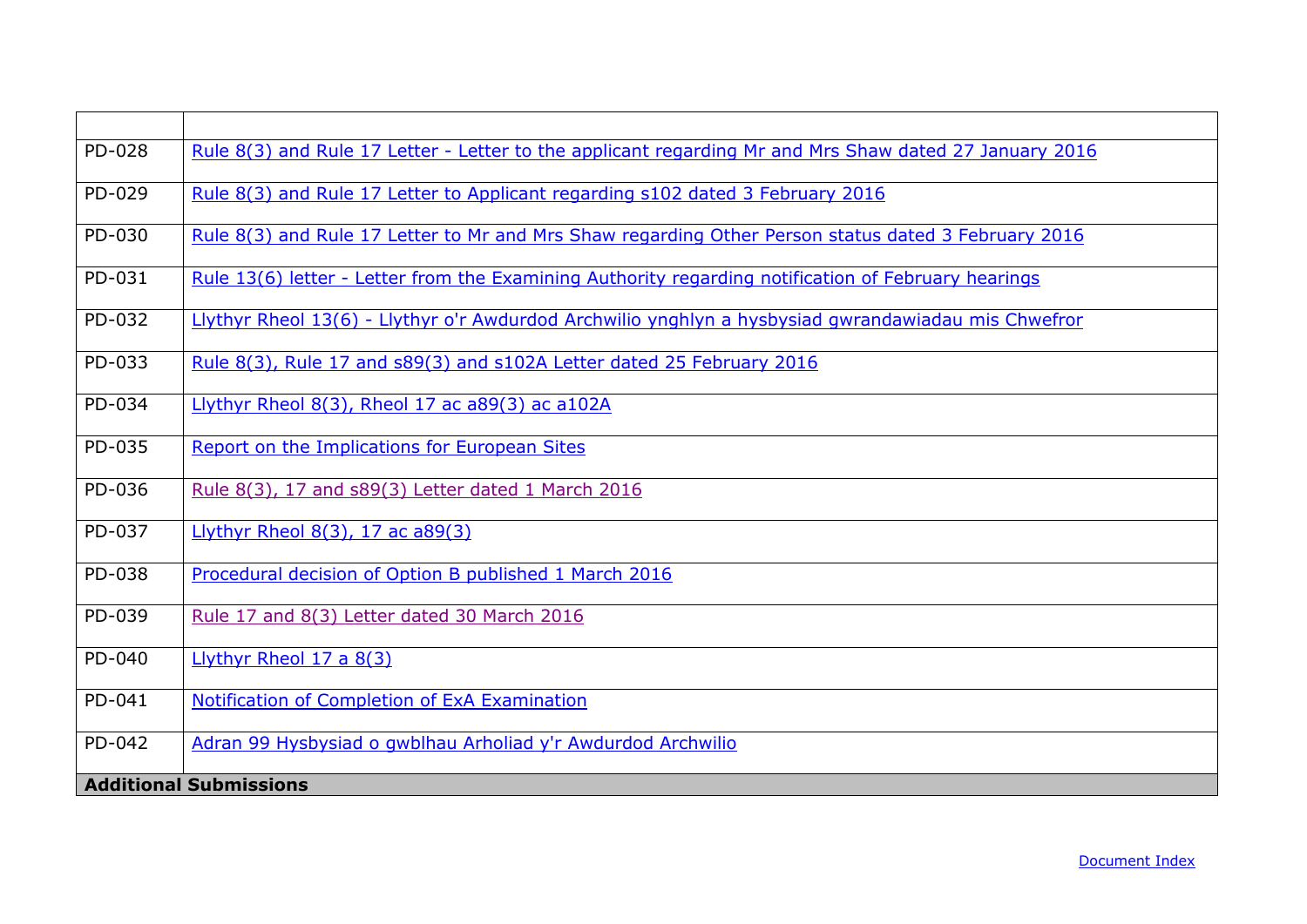| AS-001 | Health & Safety Executive - Correspondence submitted during the Relevant Representation stage and accepted by<br>the Examining Authority                                                                                                               |
|--------|--------------------------------------------------------------------------------------------------------------------------------------------------------------------------------------------------------------------------------------------------------|
| AS-002 | City & County of Swansea - Correspondence submitted during the Relevant Representation stage and accepted by the<br><b>Examining Authority</b>                                                                                                         |
| AS-003 | The Canal and River Trust - Correspondence submitted during the Relevant Representation stage and accepted by<br>the Examining Authority                                                                                                               |
| AS-004 | BJP Residential Ltd on behalf of 21 Landowners - Additional Representations submitted during the Relevant<br>Representation stage and accepted by the Examining Authority                                                                              |
| AS-005 | Cyngor Cymuned Cynwyl Gaeo - Correspondence submitted during the Relevant Representation stage and accepted<br>by the Examining Authority                                                                                                              |
| AS-006 | Wales & West Utilities - Correspondence submitted during the Relevant Representation stage and accepted by the<br><b>Examining Authority</b>                                                                                                           |
| AS-007 | BJP Land Agents - Letters on behalf of clients to the Examining Authority and the applicant. Accepted at the<br>discretion of the Examining Authority                                                                                                  |
| AS-008 | BJP Land Agents - Email from the Nia Wyn Davies enclosing Heads of Terms and BJP response on behalf of clients.<br>Accepted at the discretion of the Examining Authority                                                                               |
| AS-009 | Western Power Distribution (South Wales) plc - Note regarding proposal for alternative southern extension to<br>underground section as scheme variation. Letter dated 19 November 2015 referred to in procedural decision issued<br>on 7 December 2015 |
| AS-010 | Not used. The document that was located here is now at REP3-055                                                                                                                                                                                        |
| AS-011 | National Grid - Withdrawal of Relevant Representation                                                                                                                                                                                                  |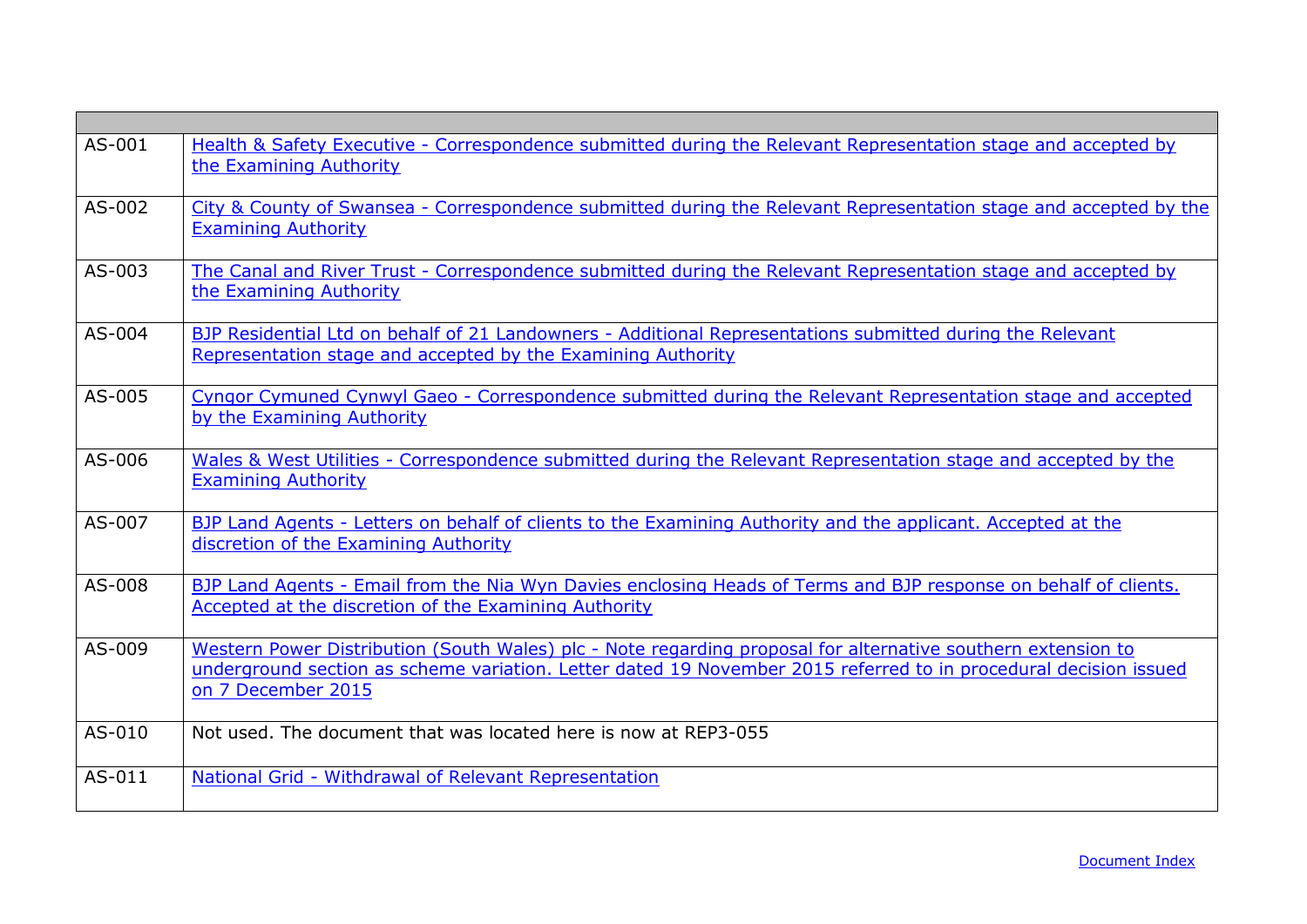<span id="page-20-0"></span>

|                 | Deadline 1 - 9 November 2015                                                                                                                        |  |
|-----------------|-----------------------------------------------------------------------------------------------------------------------------------------------------|--|
| REP1-001        | Mrs N Woods - Written Representation                                                                                                                |  |
| REP1-002        | Clients of BJP Residential Ltd - Written Representation Summary                                                                                     |  |
| REP1-003        | Clients of BJP Residential Ltd - Written Representation and Appendices                                                                              |  |
| REP1-004        | Dr M Woods - Written Representation                                                                                                                 |  |
| REP1-005        | Gilfach Wen Barn - Written Representation                                                                                                           |  |
| REP1-006        | Jillina Gardiner - Written Representation                                                                                                           |  |
| REP1-007        | Jonathan Edwards MP - Written Representation                                                                                                        |  |
| <b>REP1-008</b> | Bryan and Yoka Kilkelly - Written Representation                                                                                                    |  |
| REP1-009        | Mr J P Hewer - Written Representation and Appendices, and notification of attendance at Open Floor Hearing                                          |  |
| REP1-010        | Mrs J Harrison - Written Representation                                                                                                             |  |
| <b>REP1-011</b> | Brechfa Forest and Llanllwni Mountain Tourism Cluster Group - Written Representation                                                                |  |
| REP1-012        | <b>Civil Aviation Authority - Position Statement</b>                                                                                                |  |
| REP1-013        | Carmarthenshire County Council - Written Representation                                                                                             |  |
| REP1-014        | Carmarthenshire County Council - Response to the ExA's first questions                                                                              |  |
| REP1-015        | Carmarthenshire County Council - Notifications of attendance and suggested locations for Site Inspection and making<br>oral submissions at Hearings |  |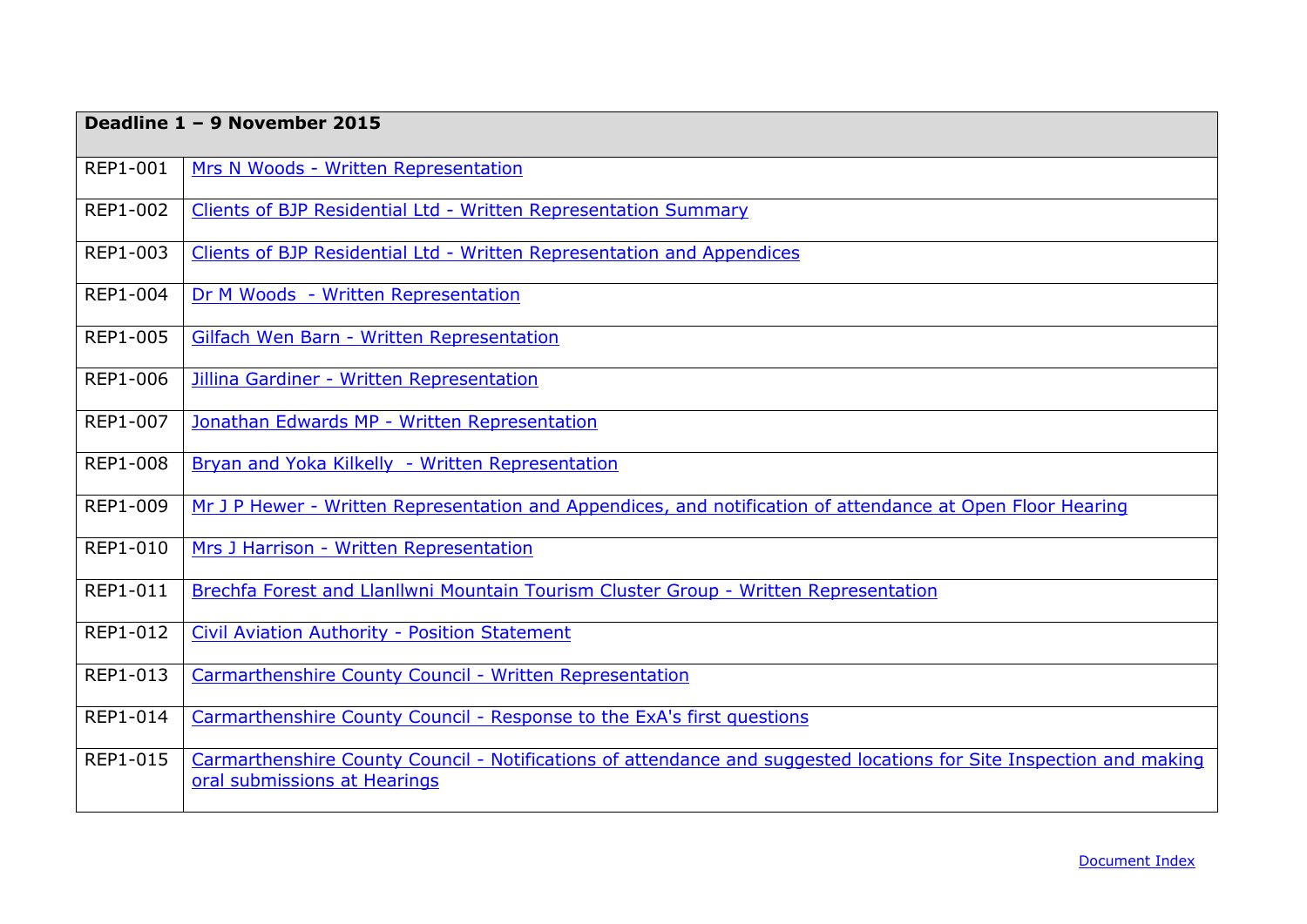<span id="page-21-0"></span>

| <b>REP1-016</b> | Yoka Kilkelly - Written Representation on behalf of land and property owners                                                                                                   |  |
|-----------------|--------------------------------------------------------------------------------------------------------------------------------------------------------------------------------|--|
| REP1-017        | Yoka Kilkelly - Notification of attendance at hearings and accompanied site inspection, making oral representations at<br>hearings and suggested locations for site inspection |  |
| REP1-018        | Ms L Morris Secretary of Grwp Blaengwen - Written Representation and Notification of attendance at Hearings                                                                    |  |
| REP1-019        | Natural Resources Wales - Responses to the Examining Authority's first questions                                                                                               |  |
| REP1-020        | Natural Resources Wales - Comment concerning their remit in respect of this application                                                                                        |  |
| REP1-021        | Rhodri Glyn Thomas AM - Written Representation                                                                                                                                 |  |
| REP1-022        | Robert F Jones on behalf of Grwp Blaengwen - Written Representation and Notification of making oral submission at<br>an open floor hearing                                     |  |
| REP1-023        | <u> RWE Innogy UK - Response to Examining Authority's first questions - EIA13</u>                                                                                              |  |
|                 | <b>Documents relating to Statements of Common Ground</b>                                                                                                                       |  |
| REP1-024        | Cadw                                                                                                                                                                           |  |
|                 | <b>Local Impact Reports</b>                                                                                                                                                    |  |
| REP1-025        | <b>Carmarthenshire County Council</b>                                                                                                                                          |  |
|                 | <b>Applicant's submissions</b>                                                                                                                                                 |  |
| REP1-026        | Western Power Distribution (South Wales) plc - Covering letter and document list                                                                                               |  |
| REP1-027        | Western Power Distribution (South Wales) plc - Responses to Relevant Representations                                                                                           |  |
| REP1-028        | Western Power Distribution (South Wales) plc - Response to the Examining Authority's first questions                                                                           |  |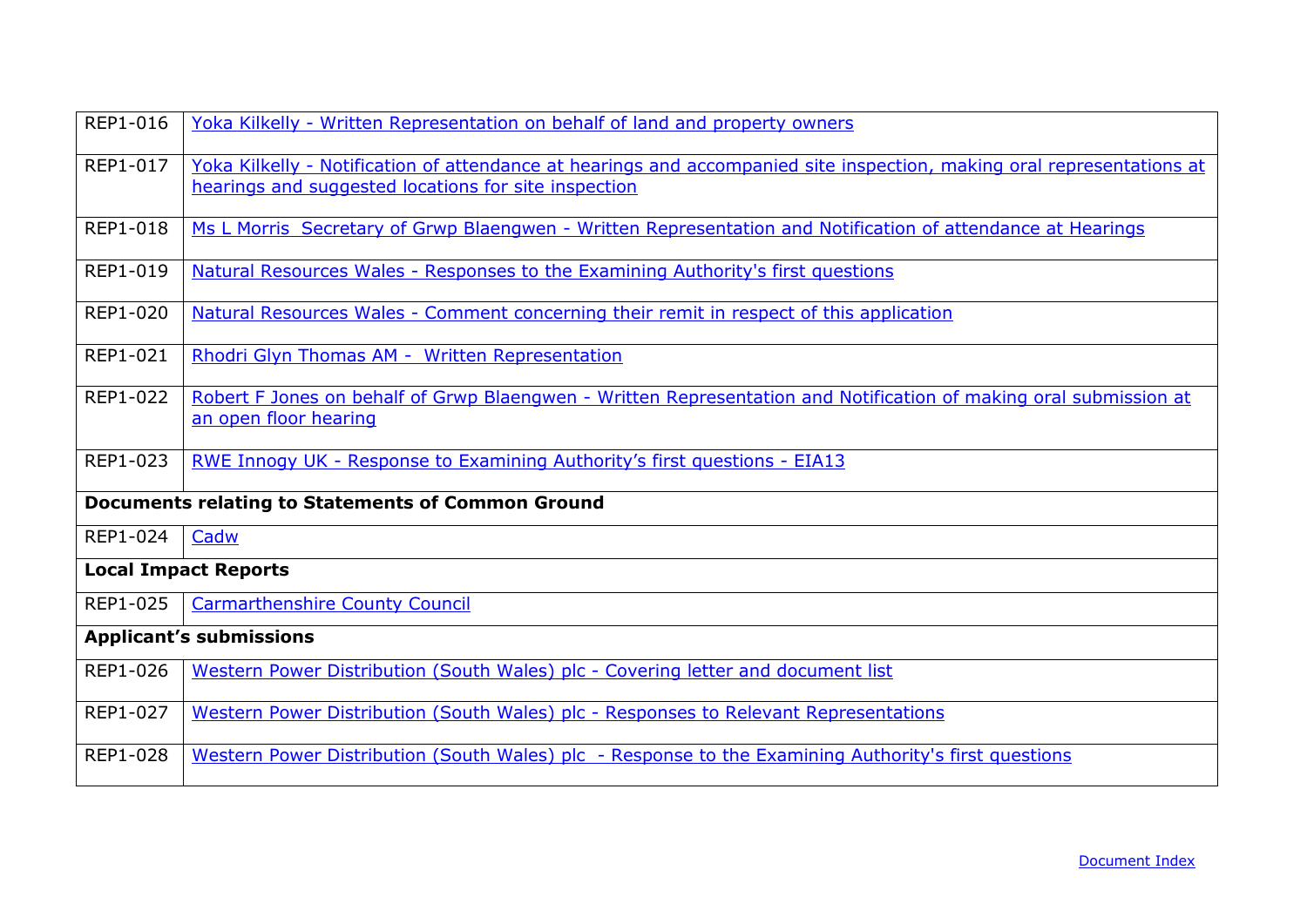| REP1-029 | Western Power Distribution (South Wales) plc - Vol 01.7A Guide to the Application                                                  |
|----------|------------------------------------------------------------------------------------------------------------------------------------|
| REP1-030 | Western Power Distribution (South Wales) plc - Vol 09.2.1 CA01 Appendix 1 Change Requests                                          |
| REP1-031 | Western Power Distribution (South Wales) plc - Vol 09.2.2 CA12 Appendix 1 Justification for Land                                   |
| REP1-032 | Western Power Distribution (South Wales) plc - Vol 09.2.3 CA13 Appendix 1 Organogram                                               |
| REP1-033 | Western Power Distribution (South Wales) plc - Vol 09.2.4 CA14 Appendix 1 Annual Report and Financial Statements                   |
| REP1-034 | Western Power Distribution (South Wales) plc - Vol 09.2.5 CA18 Appendix 1 Land Owner Engagements                                   |
| REP1-035 | Western Power Distribution (South Wales) plc - Vol 09.2.6.1 DLV02 Appendix 1 Figure 1 Appendix 9.5 Residential<br><b>Receptors</b> |
| REP1-036 | Western Power Distribution (South Wales) plc - Vol 09.2.6.2 DLV02 Appendix 2 Figure 1 Appendix 9.6 Footpaths                       |
| REP1-037 | Western Power Distribution (South Wales) plc - Vol 09.2.6.3 DLV02 Appendix 3 Figure 1 Appendix 9.7 Classified<br><b>Roads</b>      |
| REP1-038 | Western Power Distribution (South Wales) plc - Vol 09.2.6.4 DLV02 Appendix 4 Figure 1 Appendix 9.8 Other<br><b>Receptors</b>       |
| REP1-039 | Western Power Distribution (South Wales) plc - Vol 09.2.7 DLV03 Appendix 1 Viewpoints                                              |
| REP1-040 | Western Power Distribution (South Wales) plc - Vol 09.2.8.1 DLV06 Appendix 1 Phillip Black - CV                                    |
| REP1-041 | Western Power Distribution (South Wales) plc - Vol 09.2.8.2 DLV06 Appendix 2 Ellie Davies - CV                                     |
| REP1-042 | Western Power Distribution (South Wales) plc - Vol 09.2.8.3 DLV06 Appendix 3 John Meehan - CV                                      |
| REP1-043 | Western Power Distribution (South Wales) plc - Vol 09.2.9 DLV13 Appendix 1 Modified Table 9.1                                      |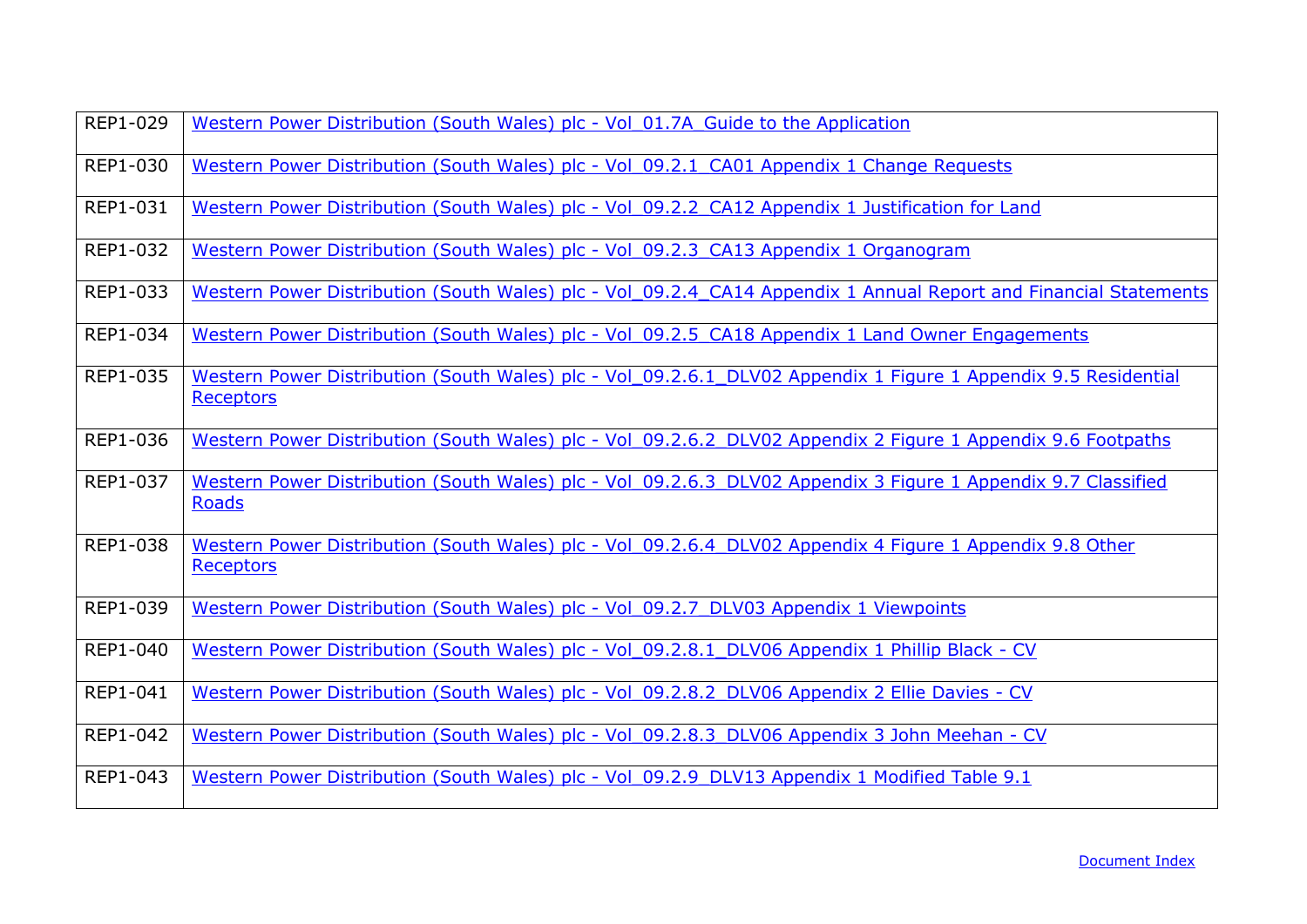| REP1-044 | Western Power Distribution (South Wales) plc - Vol 09.2.10 DLV15 Appendix 1 Table of Receptors                                          |
|----------|-----------------------------------------------------------------------------------------------------------------------------------------|
| REP1-045 | Western Power Distribution (South Wales) plc - Vol 09.2.11 DLV19 Appendix 1 Strategic Options Comparison                                |
| REP1-046 | Western Power Distribution (South Wales) plc - Vol 09.2.12 DLV20 Appendix 1 Report into Underground Cables                              |
| REP1-047 | Western Power Distribution (South Wales) plc - Vol 09.2.13.1 DLV22 Appendix 1 Route Alignment Selection Report                          |
| REP1-048 | Western Power Distribution (South Wales) plc - Vol 09.2.13.2 DLV22 Appendix 2 Route Alignment Selection Report<br><b>Figures</b>        |
| REP1-049 | Western Power Distribution (South Wales) plc - Vol 09.2.13.3 DLV22 Appendix 3 Route Alignment Selection Report<br>Appendix 1.1          |
| REP1-050 | Western Power Distribution (South Wales) plc - Vol 09.2.13.4.1 DLV22 Appendix 4 Route Alignment Selection Report<br>Appendix 1.2 Part 1 |
| REP1-051 | Western Power Distribution (South Wales) plc - Vol 09.2.13.4.2 DLV22 Appendix 4 Route Alignment Selection Report<br>Appendix 1.2 Part 2 |
| REP1-058 | Western Power Distribution (South Wales) plc - Vol 09.2.13.4.3 DLV22 Appendix 4 Route Alignment Selection Report<br>Appendix 1.2 Part 3 |
| REP1-059 | Western Power Distribution (South Wales) plc - Vol 09.2.13.4.4 DLV22 Appendix 4 Route Alignment Selection Report<br>Appendix 1.2 Part 4 |
| REP1-052 | Western Power Distribution (South Wales) plc - Vol 09.2.13.5 DLV22 Appendix 5 Route Alignment Selection Report<br>Appendix 2.1          |
| REP1-053 | Western Power Distribution (South Wales) plc - Vol 09.2.14.1 DLV24 Appendix 1 NG Our Approach to Design and<br>Routeing 2012            |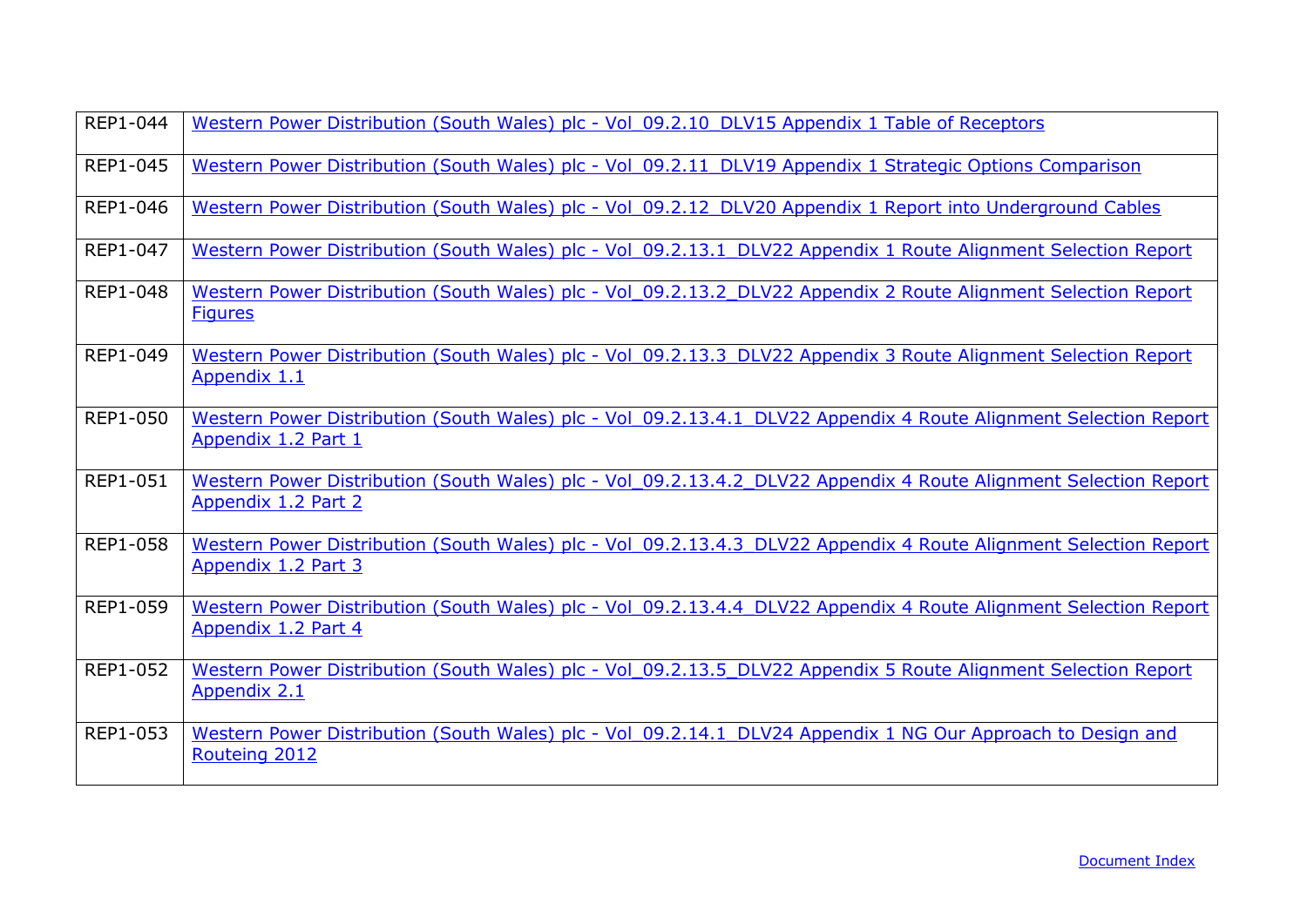| REP1-054        | Western Power Distribution (South Wales) plc -Vol 09.2.14.2 DLV24 Appendix 2 NG Approach to Options Appraisal<br>2012               |
|-----------------|-------------------------------------------------------------------------------------------------------------------------------------|
| <b>REP1-055</b> | Western Power Distribution (South Wales) plc - Vol 09.2.14.3 DLV24 Appendix 3 NG UG Policy New Connections                          |
| REP1-056        | Western Power Distribution (South Wales) plc - Vol 09.2.14.4.1 DLV24 Appendix 4 CIGRE Guidelines Part 1                             |
| REP1-057        | Western Power Distribution (South Wales) plc - Vol 09.2.14.4.2 DLV24 Appendix 4 CIGRE Guidelines Part 2                             |
| <b>REP1-060</b> | Western Power Distribution (South Wales) plc - Vol 09.2.15 DC003 Appendix 1 Mitigation Table                                        |
| REP1-061        | Western Power Distribution (South Wales) plc - Vol 09.2.16 DCO24 Appendix 1 Brechfa Forest West Wind Farm<br><b>Approved layout</b> |
| REP1-062        | Western Power Distribution (South Wales) plc - Vol 09.2.17 DCO33 Appendix 1 Email from Openreach                                    |
| REP1-063        | Western Power Distribution (South Wales) plc - Vol 09.2.18.1 DCO34 Appendix 1 S37 Consent Burry Port                                |
| REP1-064        | Western Power Distribution (South Wales) plc - Vol 09.2.18.2 DCO34 Appendix 2 Existing Assets Table                                 |
| REP1-065        | Western Power Distribution (South Wales) plc - Vol 09.2.18.3 DCO34 Appendix 3 Proposed Works to Existing Assets<br>Plans            |
| REP1-066        | Western Power Distribution (South Wales) plc - BFC Vol 09.2.19.1 EIA09 Appendix 1 Notes of NRW ecology meetings                     |
| REP1-067        | Western Power Distribution (South Wales) plc - Vol 09.2.19.2 EIA09 Appendix 2 Follow up Email with NRW                              |
| <b>REP1-068</b> | Western Power Distribution (South Wales) plc - Vol 09.2.19.3 EIA09 Appendix 3 CCC Scoping Opinion to PINS                           |
| REP1-069        | Western Power Distribution (South Wales) plc - Vol 09.2.19.4 EIA09 Appendix 4 CCC Response on Draft ES                              |
| <b>REP1-070</b> | Western Power Distribution (South Wales) plc - Vol 09.2.20.1 EIA13 Appendix 1 BFWWF Habitat Management Plan                         |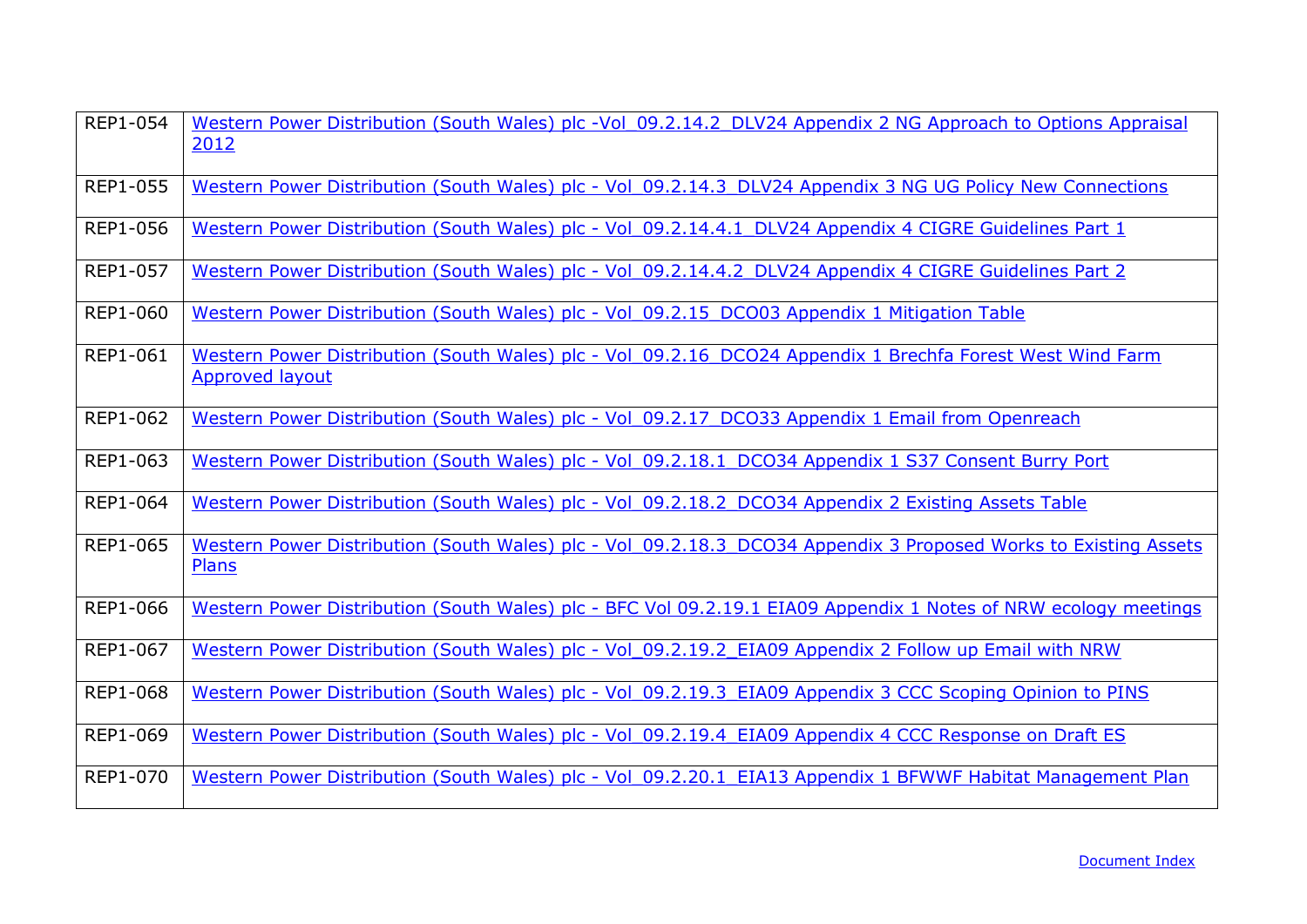<span id="page-25-0"></span>

| REP1-071                                  | Western Power Distribution (South Wales) plc - Vol 09.2.20.2 EIA13 Appendix 2 BFWWF Completed Unilateral<br><b>Undertaking</b>                                   |
|-------------------------------------------|------------------------------------------------------------------------------------------------------------------------------------------------------------------|
|                                           |                                                                                                                                                                  |
| REP1-072                                  | Western Power Distribution (South Wales) plc - Vol 09.2.21 EIA17 Appendix 1 Stage 3 Consultation - NRW                                                           |
| REP1-073                                  | Western Power Distribution (South Wales) plc - Vol 09.2.22 EIA20 Appendix 1 Conceptual Site Model                                                                |
| REP1-074                                  | Western Power Distribution (South Wales) plc - Vol 09.2.23.1 EIA22 Appendix 1 Relevant Watercourses Part1                                                        |
| REP1-075                                  | Western Power Distribution (South Wales) plc - Vol 09.2.23.2 EIA22 Appendix 2 Relevant Watercourses Part2                                                        |
| REP1-076                                  | Western Power Distribution (South Wales) plc - Vol 09.2.24 EIA26 Appendix 1 Outline Frac-out Contingency Plan                                                    |
| REP1-077                                  | Western Power Distribution (South Wales) plc - Vol 09.2.25 EIA29 Appendix 1 SIA Guidelines                                                                       |
| REP1-078                                  | Western Power Distribution (South Wales) plc - Vol 09.2.26 EIA30 Appendix 1 Tables 20.1 & 20.2                                                                   |
| REP1-079                                  | Western Power Distribution (South Wales) plc - Vol 09.2.27 HA11 Appendix 1 HRA Figure 2 Otter Figures                                                            |
| REP1-080                                  | Western Power Distribution (South Wales) plc - Vol 09.2.28 OM02 Guide to the Application                                                                         |
| REP1-081                                  | Western Power Distribution (South Wales) plc - Notification of alternative option for poles 84 to 86 - accepted by<br>the ExA as extra submission for deadline 1 |
| <b>Statements of Common Ground (SoCG)</b> |                                                                                                                                                                  |
| REP1-082                                  | Western Power Distribution (South Wales) plc - Vol 09.3.1 Statements of Common Ground - Carmarthenshire                                                          |
|                                           | <b>County Council</b>                                                                                                                                            |
| REP1-083                                  | Western Power Distribution (South Wales) plc - Vol 09.3.2 Statements of Common Ground - Historic Environment -                                                   |
|                                           | Dyfed Archaeological Trust and Cadw                                                                                                                              |
| REP1-084                                  | Western Power Distribution (South Wales) plc - Vol 09.5 Position with regard to Statements of Common Ground                                                      |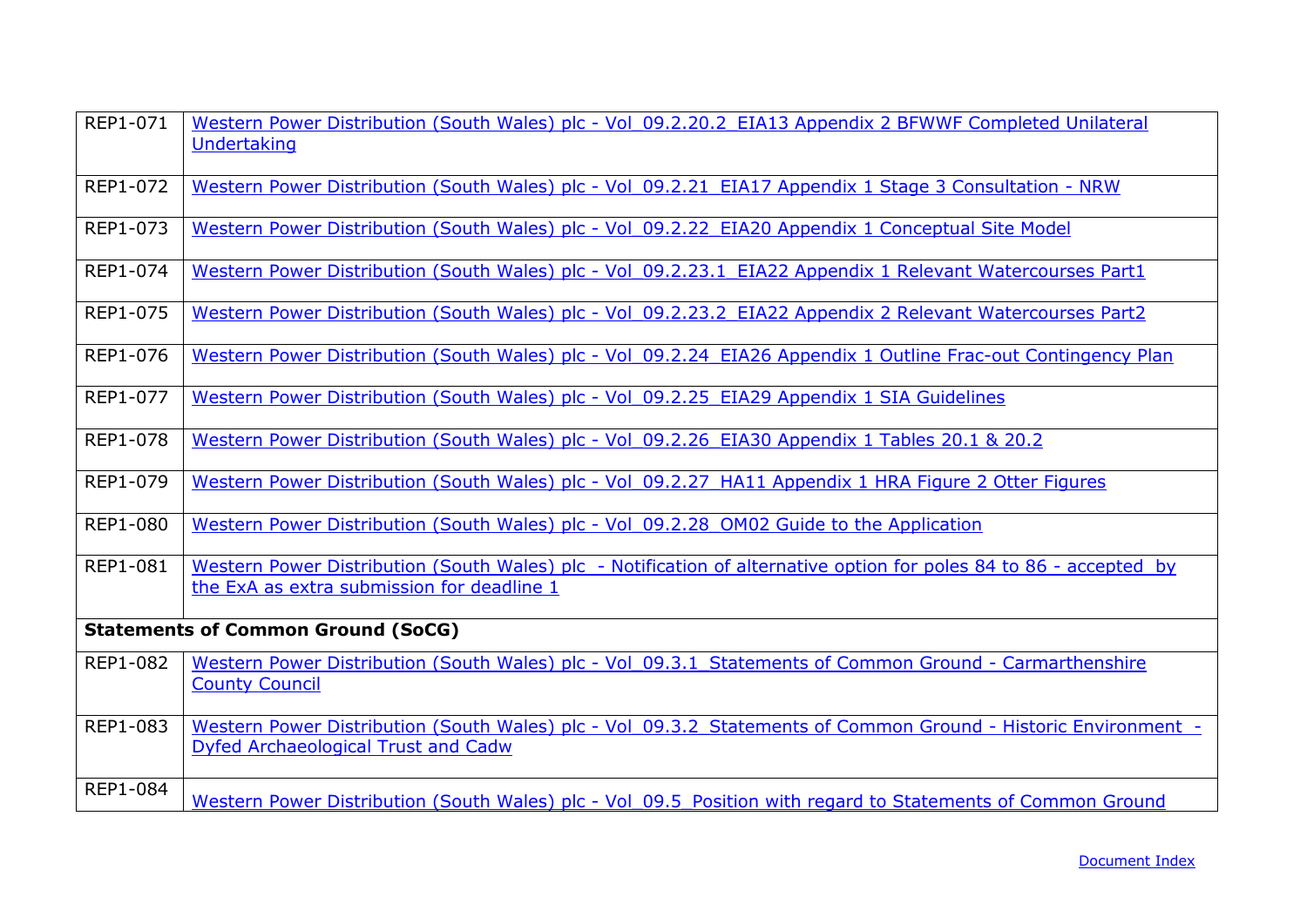<span id="page-26-0"></span>

|                 | Deadline 2 - 24 November 2015                                                                                                          |
|-----------------|----------------------------------------------------------------------------------------------------------------------------------------|
| REP2-001        | Avril and Bryan Davies - Report of meeting with WPD Freedom on 17 November 2015                                                        |
| REP2-002        | Grwp Blaengwen - Written Representation and covering letter                                                                            |
| REP2-003        | E L & M James - signed report of meeting with BJP Land Agents on 23 November 2015                                                      |
| REP2-004        | D A & W B Davies - Written rep and ASI location                                                                                        |
| <b>REP2-005</b> | B & Y Shaw - Written representation                                                                                                    |
| <b>REP2-006</b> | A Dufty - Written representation                                                                                                       |
| REP2-007        | Bryan and Yoka Kilkelly - Written representation                                                                                       |
| <b>REP2-008</b> | Carmarthenshire CC - Written representation                                                                                            |
| REP2-009        | Dawn Reed - Written representations and notifications of attendance and ASI location                                                   |
| REP2-010        | Dr M Woods and N Woods - Comments on Responses to Relevant Representations                                                             |
| REP2-011        | G and H Thomas - Written representation                                                                                                |
| REP2-012        | G James & Sons - Written representation                                                                                                |
| REP2-013        | Leslie and Pearl Birch - Written representation and Notification of attendance and intention to speak at Open Floor<br><b>Hearings</b> |
| REP2-014        | Linda Evans - Written representation                                                                                                   |
| <b>REP2-015</b> | Mr Howells - Written representation                                                                                                    |
| REP2-016        | Susanna Rentmore - Written representation                                                                                              |
| REP2-017        | HV and KI Miles - notification of attendance and ASI location request                                                                  |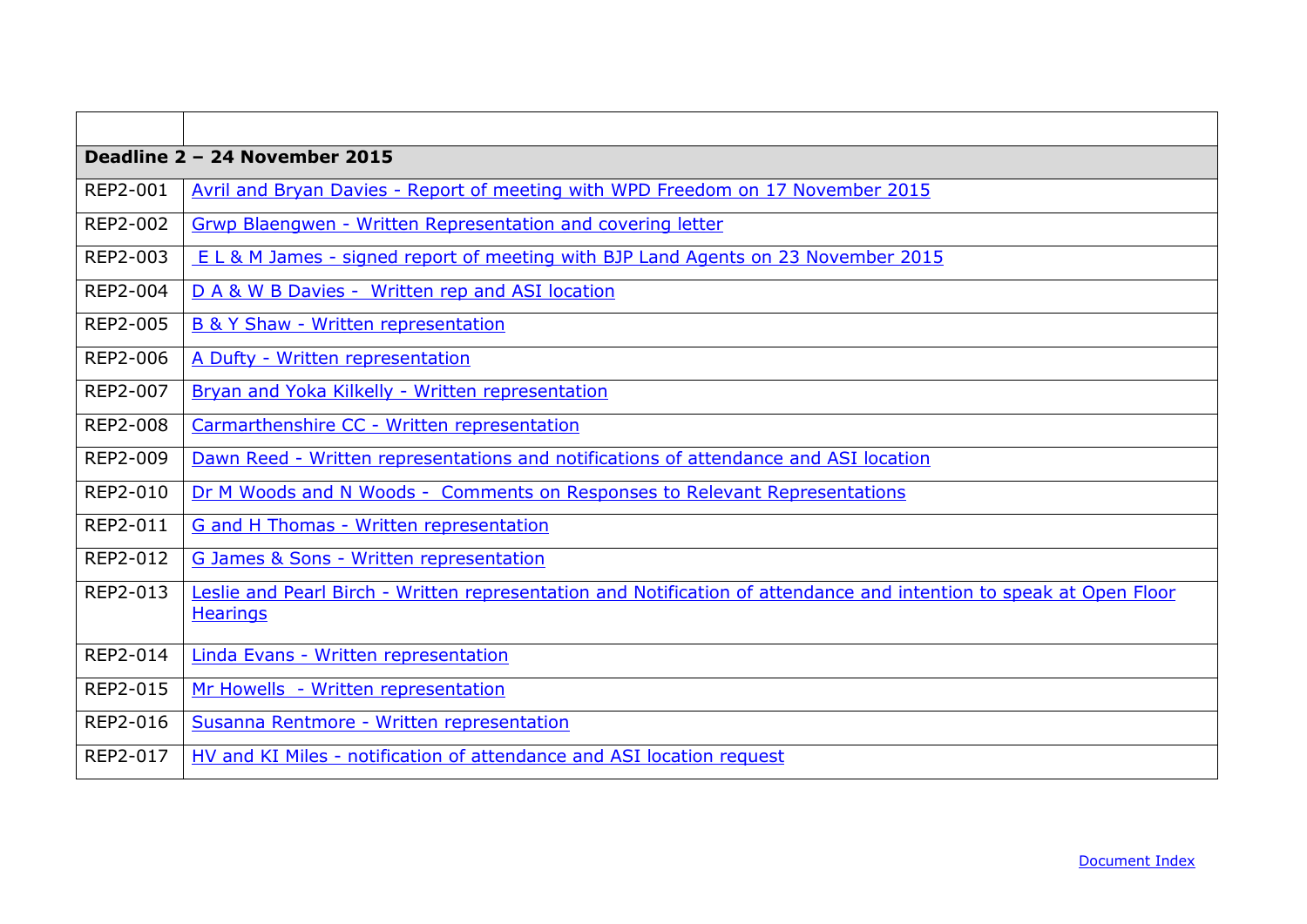| REP2-018                       | A.J and M.P. Reed                                                                                                                                                                                       |
|--------------------------------|---------------------------------------------------------------------------------------------------------------------------------------------------------------------------------------------------------|
| REP2-019                       | BJP Land Agents - Letter to applicant copied to the Planning Inspectorate relating to Heads of Terms                                                                                                    |
| REP2-020                       | BJP Land Agents - comments on delayed HoTs                                                                                                                                                              |
| <b>REP2-021</b>                | Natural Resources Wales - Suggestions for an Accompanied Site Inspection Itinerary                                                                                                                      |
| REP2-022                       | BJP Land Agents - Updates on discussions with the Applicant and Extract of summary table of negotiations. Accepted as a late<br>submission for deadline 2 at the discretion of the Examining Authority. |
| REP2-023                       | Diana Reader - Written Submission - Status of Land Negotiation/ Compulsory Acquisition - Accepted at the discretion<br>of the ExA as a late submission to Deadline 2                                    |
| REP2-024                       | BJP Land Agents - Written Submission - Status of Land Negotiation/ Compulsory Acquisition BJP Land Agents.<br>Accepted at the discretion of the ExA as a late submission to Deadline 2                  |
| <b>Applicant's submissions</b> |                                                                                                                                                                                                         |
| <b>REP2-025</b>                | Western Power Distribution (South Wales) plc - Guide to the Application                                                                                                                                 |
| <b>REP2-026</b>                | Western Power Distribution (South Wales) plc - Vol 03.1A Draft Development Consent Order - Comparison between 3.1 and<br>3.1A (Tracked Change)                                                          |
| REP2-027                       | Western Power Distribution (South Wales) plc - Vol 03.1A Draft Development Consent Order                                                                                                                |
| REP2-028                       | Western Power Distribution (South Wales) plc - Vol 04.3B Book of Reference (Tracked Change)                                                                                                             |
| REP2-029                       | Western Power Distribution (South Wales) plc - Vol 04.3B Book of Reference                                                                                                                              |
| REP2-030                       | Western Power Distribution (South Wales) plc - Vol 09.6.1 Applicants Comments on Written Representations from<br><b>Carmarthenshire County Council</b>                                                  |
| REP2-031                       | Western Power Distribution (South Wales) plc - Vol 09.6.2 Applicants Comments on Written Representations from Other Parties                                                                             |
| REP2-032                       | Western Power Distribution (South Wales) plc - BFC Vol 09.7 Applicant's Response to Carmarthenshire County<br><b>Councils Local Impact Report</b>                                                       |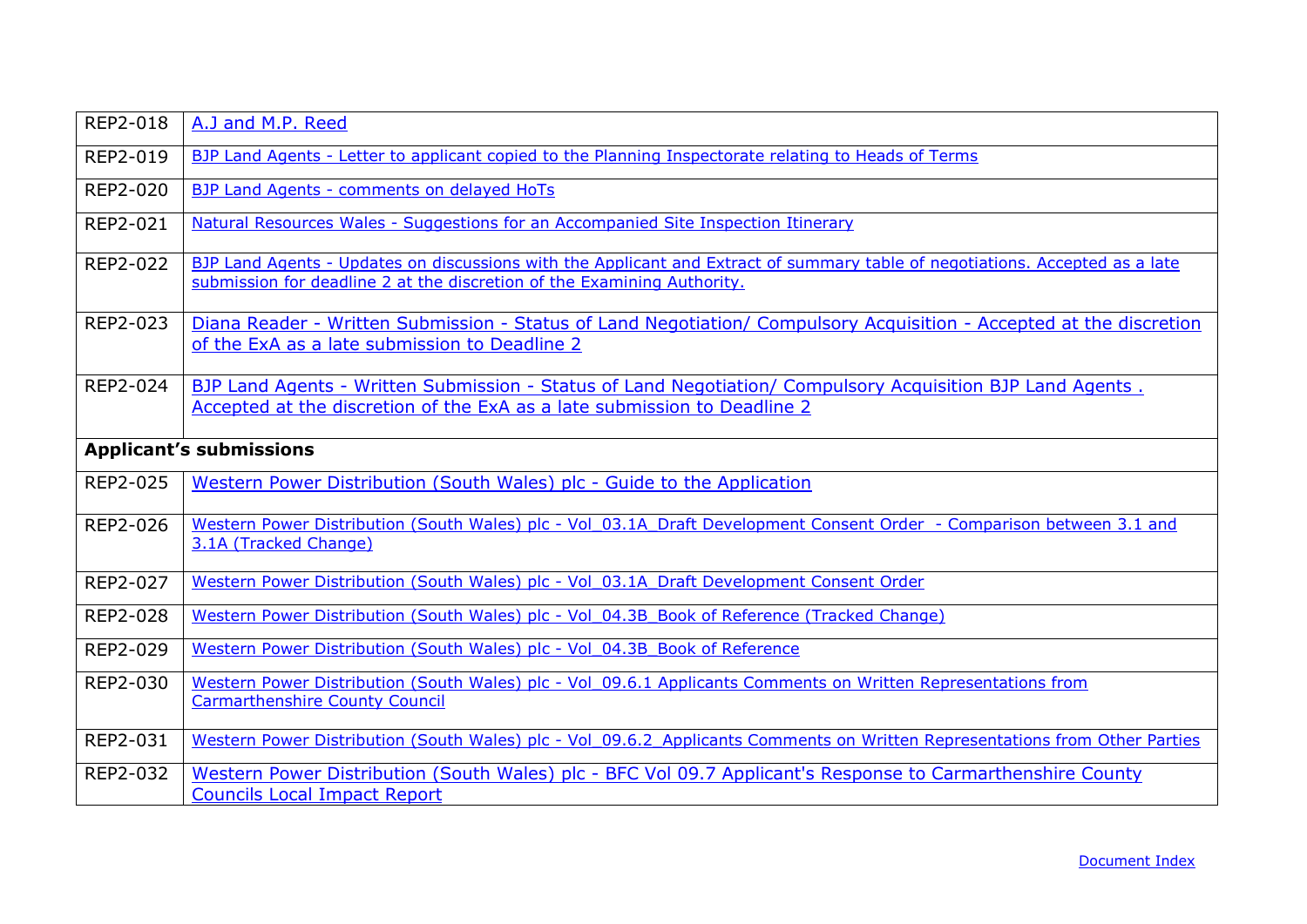<span id="page-28-1"></span><span id="page-28-0"></span>

| REP2-033 | Western Power Distribution (South Wales) plc - Vol 09.8 Applicants Comments on Responses to Examining Authoritys First<br><b>Written Questions</b>                                                                                                  |
|----------|-----------------------------------------------------------------------------------------------------------------------------------------------------------------------------------------------------------------------------------------------------|
| REP2-034 | Western Power Distribution (South Wales) plc - Vol 09.9 Commentary of Changes to Draft Development Consent Order 3.1                                                                                                                                |
| REP2-035 | Western Power Distribution (South Wales) Plc - BFC Vol 09.7A Comments on Local Impact Reports Western Power<br>Distribution (South Wales) Plc- Accepted at the discretion of the ExA as a late submission to Deadline 2                             |
|          | <b>Statements of Common Ground</b>                                                                                                                                                                                                                  |
| REP2-036 | Western Power Distribution (South Wales) plc - Vol 09.3.3 Statements of Common Ground - Natural Resources Wales                                                                                                                                     |
| REP2-037 | Western Power Distribution (South Wales) plc - BFC Vol 09.3.4 Statements of Common Ground - Landscape and<br>Visual - Carmarthenshire County Council. Not published at Deadline 2 in error                                                          |
| REP2-038 | Western Power Distribution (South Wales) Plc - BFC Vol 09.3.5 Statement of Common Ground Historic<br><b>Environment Carmarthenshire County Council</b>                                                                                              |
| REP2-039 | Western Power Distribution (South Wales) Plc - BFC Vol 09.3.6 Statement of Common Ground Landscape and<br><b>Visual Natural Resources Wales</b>                                                                                                     |
|          | Deadline 3 - 17 December 2015                                                                                                                                                                                                                       |
| REP3-001 | Colin Jones - Written Representation                                                                                                                                                                                                                |
| REP3-002 | Howard and Karen Miles - Submission in lieu of representation at the Compulsory Acquisition Hearing of 2 December<br>2015                                                                                                                           |
| REP3-003 | Jennifer Harrison - Summary of oral case put at the Open Floor Hearing of 1 December 2015                                                                                                                                                           |
| REP3-004 | Les Birch - Written Representation, Carmarthenshire County Council Website report, and Copy of the Report into<br>Cable Costs by Western Power Distribution South Wales plc dated June 2013. Accepted at Hearings 30 November -<br>10 December 2015 |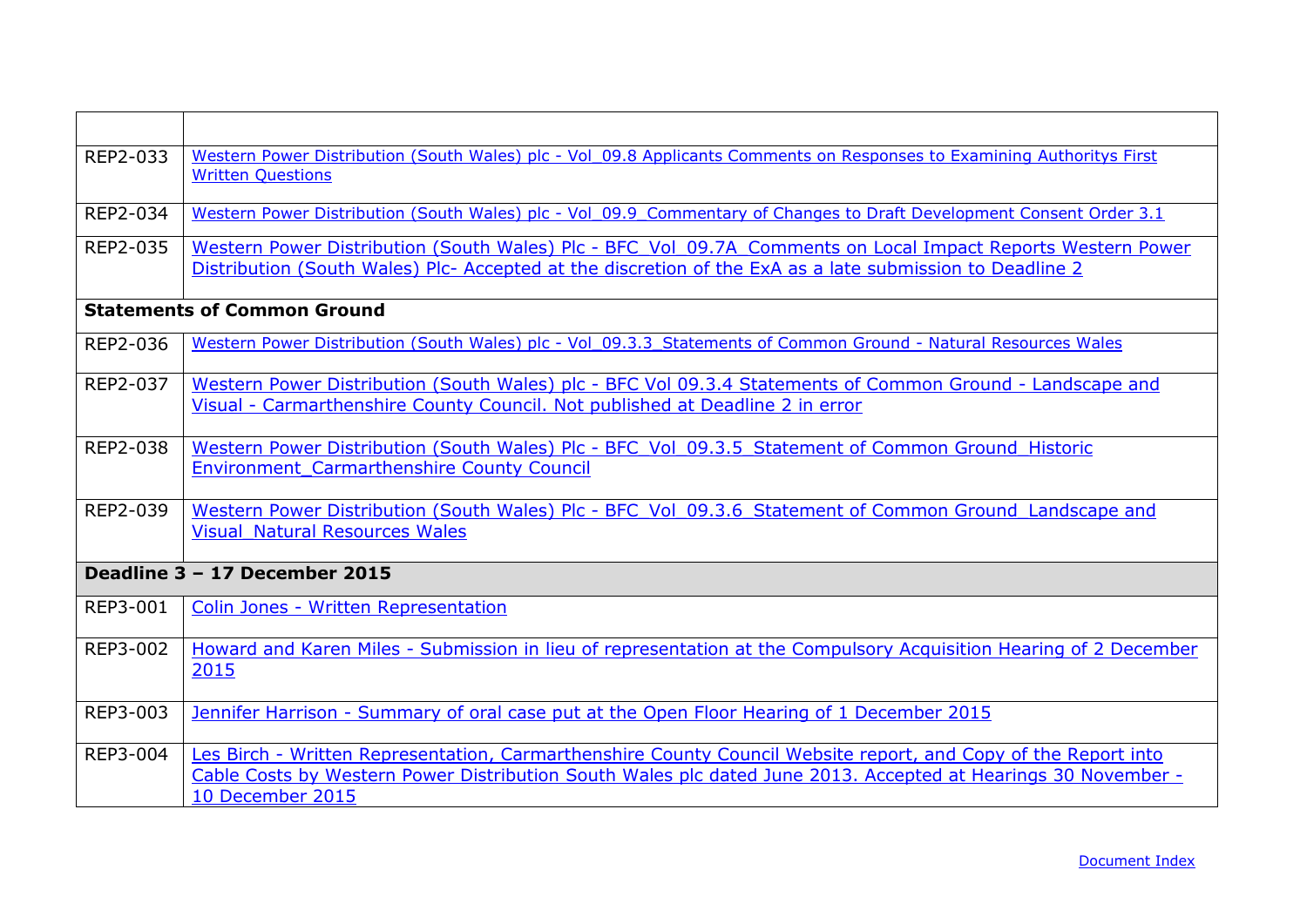| REP3-005 | Grwp Blaengwen - Press cuttings. Accepted at the 30 November - 3 December 2015 Hearings                                                                                     |
|----------|-----------------------------------------------------------------------------------------------------------------------------------------------------------------------------|
| REP3-006 | Grwp Blaengwen - Written Representation including Summary of oral case put at the Issue Specific Hearing of 8<br>December 2015                                              |
| REP3-007 | Diana Reader - Summaries of oral cases put at the Open Floor Hearing of 30 November 2015 and the Compulsory<br>Acquisition Hearing of 2 December 2015. Plus Appendices 4-28 |
| REP3-008 | Natural Resources Wales - Response in relation to the Statement of Common Ground between Western Power<br>Distribution and Carmarthenshire County Council                   |
| REP3-009 | Natural Resources Wales - Response in relation to the Updated Habitats Regulations Assessment No Significant<br>Effects Report (HRA NSER)                                   |
| REP3-010 | Bryan and Avril Davies - Comments following Accompanied Site Inspection on 1 December 2015                                                                                  |
| REP3-011 | Dr Michael Woods and Nicola Woods - Written Representation following Compulsory Acquisition Hearing of 2-3<br>December 2015                                                 |
| REP3-012 | Mr and Mrs Reed and Dawn Reed - Written Representation                                                                                                                      |
| REP3-013 | Pauline Medland - Written Representation                                                                                                                                    |
| REP3-014 | P & E J Morris and Sons - Written Representation                                                                                                                            |
| REP3-015 | Rhodri Glyn Thomas AC/AM - Written Representation on behalf of Mr and Mrs Reader                                                                                            |
| REP3-016 | Karen Miles - Written Representation from 30 landowners represented by BJP Land Agents                                                                                      |
| REP3-017 | Alan Dufty - Written Representation. Accepted as a late submission to Deadline 3 at the discretion of the Examining<br><b>Authority</b>                                     |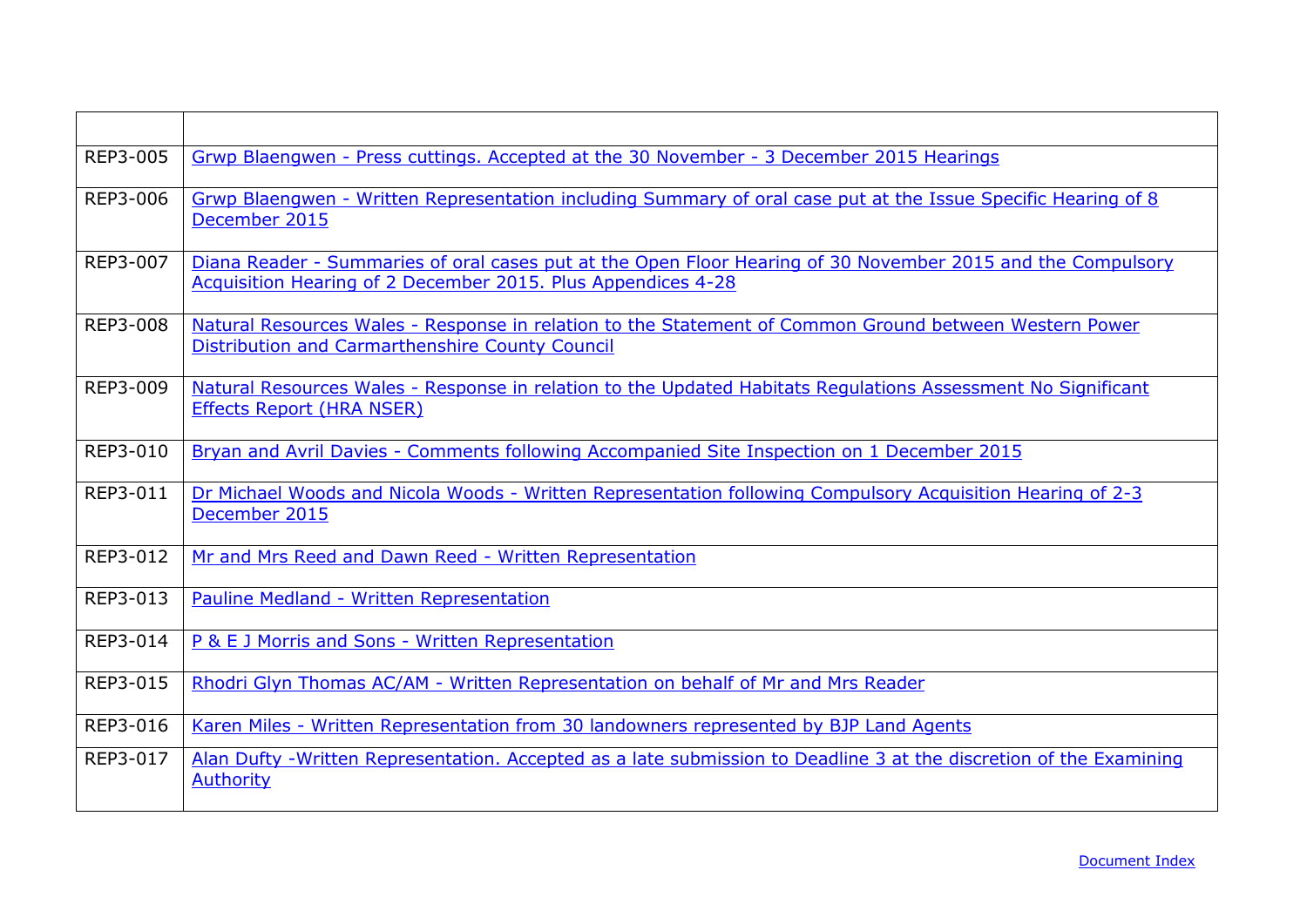| REP3-018 | Carmarthenshire County Council - Response to the Examining Authority's request for further information at the Issue<br>Specific Hearing of 8 and 9 December 2015                                                       |
|----------|------------------------------------------------------------------------------------------------------------------------------------------------------------------------------------------------------------------------|
| REP3-019 | Karen Miles - Summary of oral case put at Compulsory Acquisition Hearing of 2 December 2015 with supporting<br>information                                                                                             |
| REP3-020 | Mr and Mrs Evans - Written Representation                                                                                                                                                                              |
| REP3-021 | Avril and Bryan Davies - Comments following hearings and site inspection in week commencing 30 November 2015                                                                                                           |
| REP3-022 | BJP Land Agents - Covering Letter and Correspondence from clients and solicitors with the Applicant, and Appendix 1<br>- Change Requests                                                                               |
| REP3-023 | BJP Land Agents - Correspondence from D.A and W G Jones and Summary Table of Negotiations                                                                                                                              |
| REP3-024 | BJP Land Agents - Correspondence from Messrs James                                                                                                                                                                     |
| REP3-025 | Brechfa Forest and Llanllwni Mountain Tourism Cluster Group - Written Representation with Appendices                                                                                                                   |
| REP3-026 | Bryan and Yoka Kilkelly - Written Representation                                                                                                                                                                       |
| REP3-027 | Carmarthenshire County Council - Summary of oral case put at the Issue Specific Hearing of 8 December 2015 and<br>Appendices. Accepted as a late submission to Deadline 3 at the discretion of the Examining Authority |
| REP3-028 | Carol Evans - Written Representation                                                                                                                                                                                   |
| REP3-029 | Carmarthenshire Local Access Forum - Written Statement in lieu of oral case at the Environmental Matters Hearing of<br>8 December 2015                                                                                 |
| REP3-030 | Susanna Rentmore - Post Hearing Written Representation                                                                                                                                                                 |
| REP3-031 | Leslie and Pearl Birch - Written Representation                                                                                                                                                                        |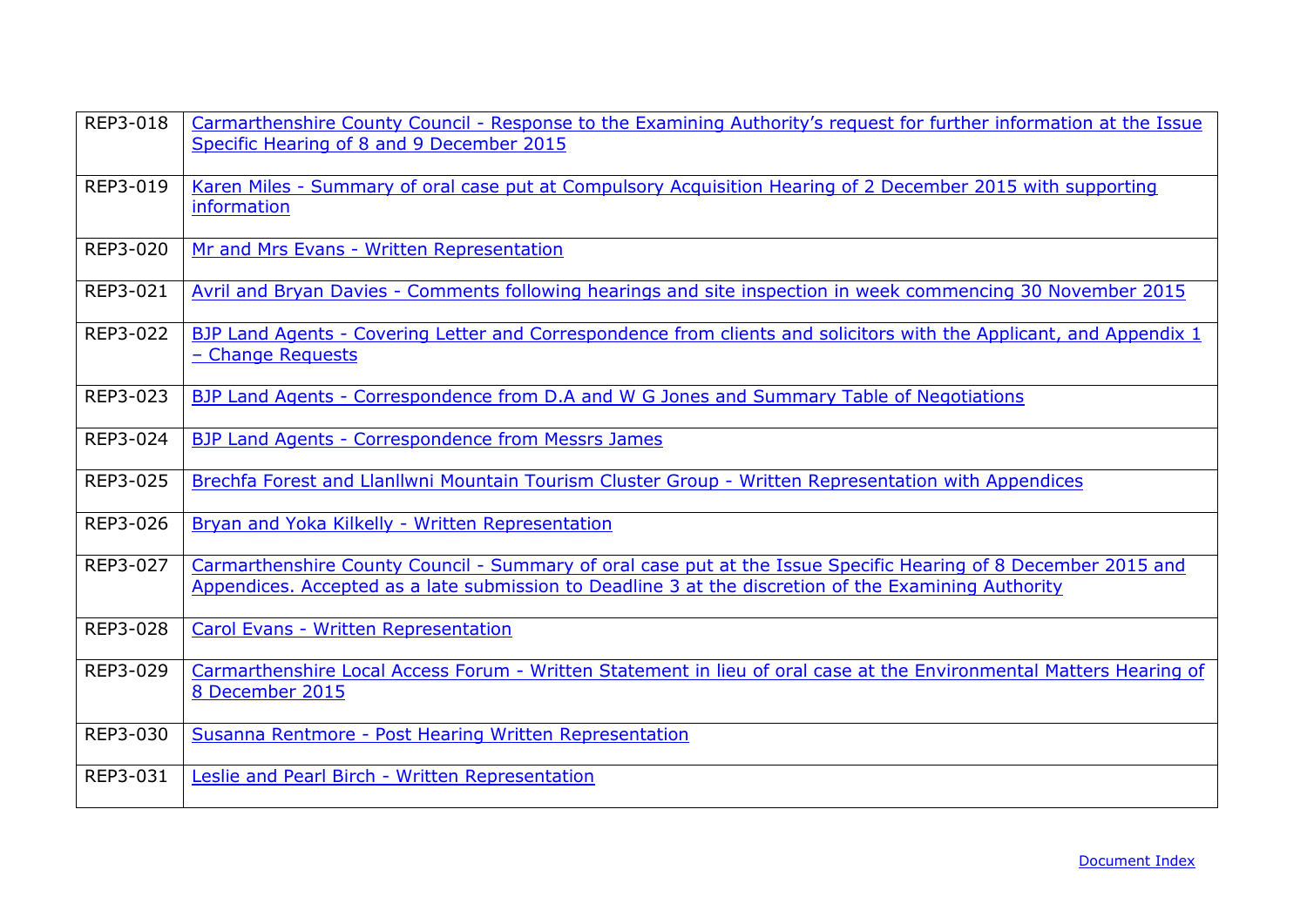| REP3-032 | Leslie and Pearl Birch - Summaries of oral cases put at the Open Floor Hearings of 30 November and 1 December and<br>the Compulsory Acquisition Hearing of 3 December 2015. Accepted as a late submission to Deadline 3 at the<br>discretion of the Examining Authority |
|----------|-------------------------------------------------------------------------------------------------------------------------------------------------------------------------------------------------------------------------------------------------------------------------|
| REP3-033 | Bryan and Avril Davies - Written Representation. Accepted at the 30 November - 3 December 2015 Hearings                                                                                                                                                                 |
| REP3-034 | Mr and Mrs Hewer - Written Representations                                                                                                                                                                                                                              |
|          | <b>Applicant's submissions</b>                                                                                                                                                                                                                                          |
| REP3-035 | Western Power Distribution (South Wales) PLC - BFC Vol 01.7C Guide to the Application                                                                                                                                                                                   |
| REP3-036 | Western Power Distribution (South Wales) PLC - BFC Vol 02.9 Deviation Plans                                                                                                                                                                                             |
| REP3-037 | Western Power Distribution (South Wales) PLC - BFC Vol 05.4A Habitat Regulations Assessment - NSER                                                                                                                                                                      |
| REP3-038 | Western Power Distribution (South Wales) PLC - BFC Vol 08.3A Draft Section 106 Agreement                                                                                                                                                                                |
| REP3-039 | Western Power Distribution (South Wales) PLC - BFC Vol 08.6.1 CEMP - Habitat Management Plan                                                                                                                                                                            |
| REP3-040 | Western Power Distribution (South Wales) PLC - BFC Vol 09.10 Commentary of Changes to Draft DCO 3.1A                                                                                                                                                                    |
| REP3-041 | Western Power Distribution (South Wales) PLC - BFC Vol 09.11 Applicants Response to Open Floor Hearings                                                                                                                                                                 |
| REP3-042 | Western Power Distribution (South Wales) PLC - BFC_Vol_09.12 Applicants Response to Compulsory Acquisition<br><b>Hearings</b>                                                                                                                                           |
| REP3-043 | Western Power Distribution (South Wales) PLC - BFC Vol 09.13 Applicants Response to Issue Specific Hearing on<br><b>Environmental Matters</b>                                                                                                                           |
| REP3-044 | Western Power Distribution (South Wales) PLC - BFC Vol 09.14 Applicants Response to Issue Specific Hearing on<br>the Draft DCO                                                                                                                                          |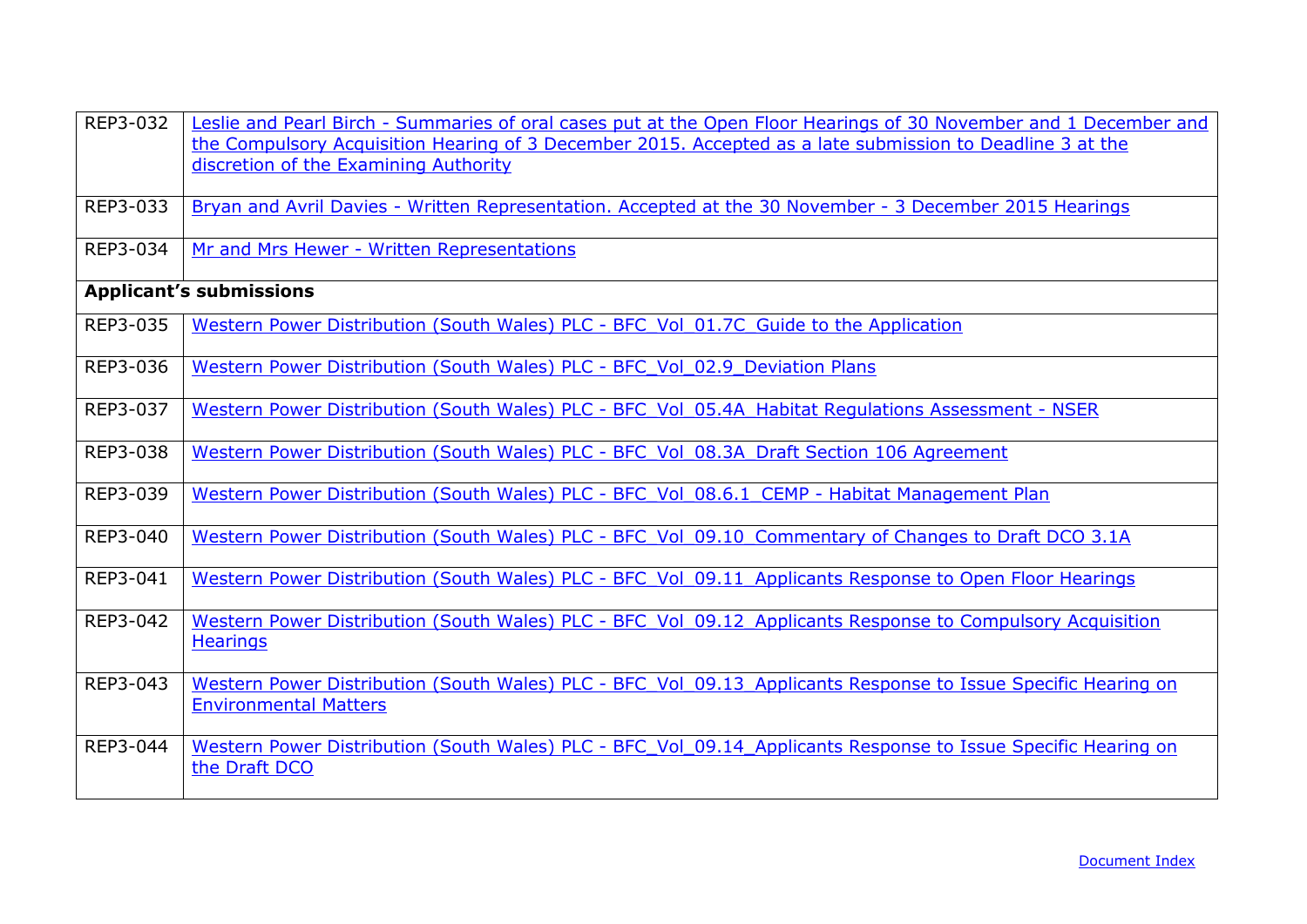| REP3-045 | Western Power Distribution (South Wales) PLC - BFC Vol 09.15 Responses to Examining Authority Questions asked<br>at Hearings                                                                                                                               |
|----------|------------------------------------------------------------------------------------------------------------------------------------------------------------------------------------------------------------------------------------------------------------|
| REP3-046 | Western Power Distribution (South Wales) PLC - BFC Vol 09.16 Existing and Wire Line View Transparencies                                                                                                                                                    |
| REP3-047 | Western Power Distribution (South Wales) PLC - BFC Vol 09.3.7 Statements of Common Ground - Development<br><b>Consent Order - Carmarthenshire County Council</b>                                                                                           |
| REP3-048 | Western Power Distribution (South Wales) PLC - BFC Vol 3.1B Draft Development Consent Order (Clean)                                                                                                                                                        |
| REP3-049 | Western Power Distribution (South Wales) PLC - BFC Vol 3.1B Draft Development Consent Order (Tracked Change)                                                                                                                                               |
|          | Submission published late in error                                                                                                                                                                                                                         |
| REP3-050 | RH & BL Howells - Summary of oral case at CAH 2-3 December 2015                                                                                                                                                                                            |
|          | Late submissions accepted                                                                                                                                                                                                                                  |
| REP3-051 | Mr and Mrs Eagle - Written Representation                                                                                                                                                                                                                  |
|          | <b>Applicant's late submissions</b>                                                                                                                                                                                                                        |
| REP3-052 | Western Power Distribution (South Wales) PLC - BFC Vol 03.1C Draft Development Consent Order, validated in SI<br>Template                                                                                                                                  |
| REP3-053 | Western Power Distribution (South Wales) PLC - BFC Vol 03.1C Draft Development Consent Order (Tracked Change),<br>validated in SI Template                                                                                                                 |
| REP3-054 | Western Power Distribution (South Wales) PLC - BFC Vol 08.1A Planning Statement Appendix 1 Rev A                                                                                                                                                           |
| REP3-055 | Western Power Distribution (South Wales) PLC - Email from Mr David Kenyon to provide clarification on the<br>Applicant's response to Mrs Reader's representation at the Open Floor Hearing on Monday 30th November 2015. Late<br>submission for Deadline 3 |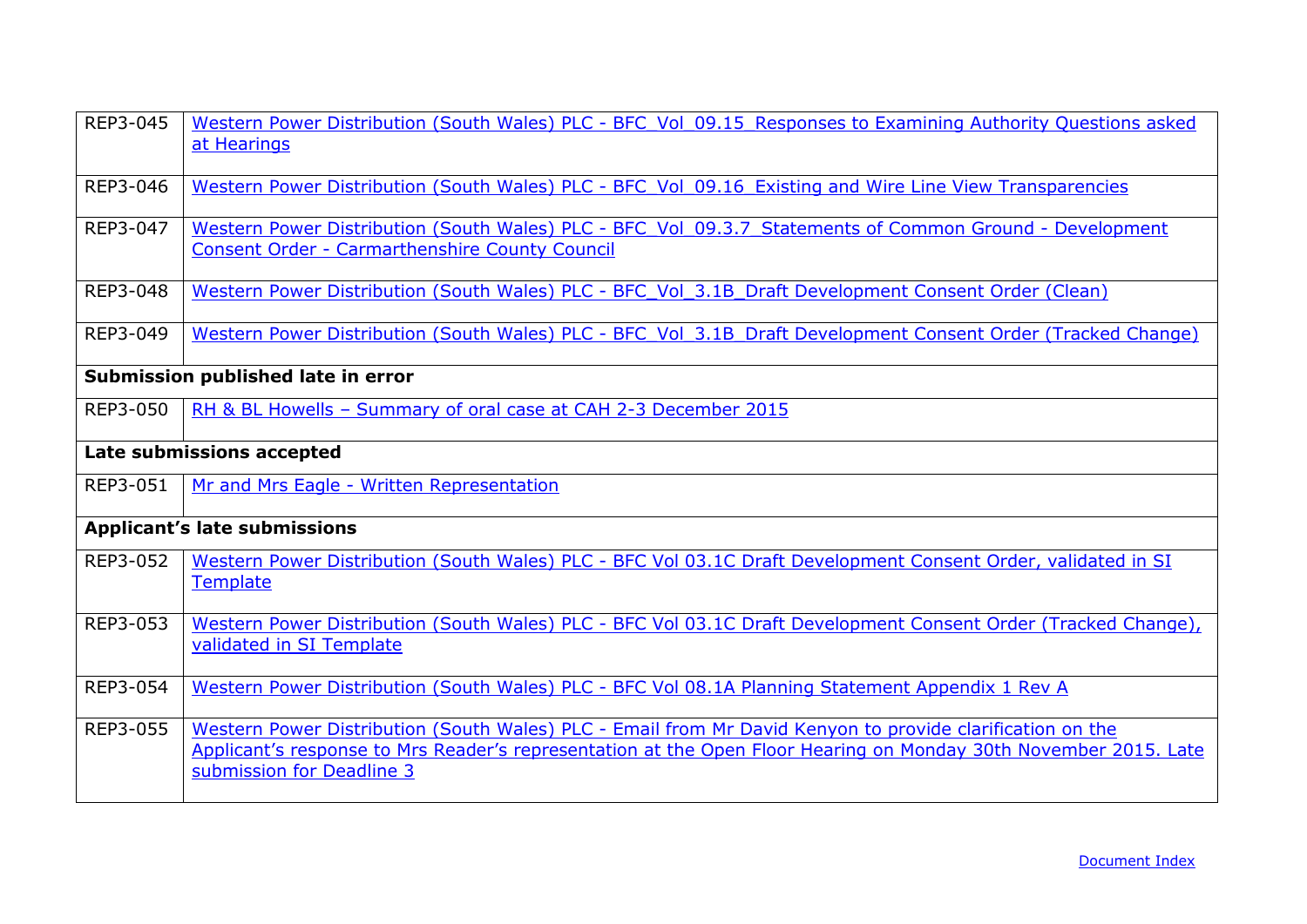<span id="page-33-0"></span>

|                 | Deadline 4 - 1 February 2016                                                        |
|-----------------|-------------------------------------------------------------------------------------|
| REP4-001        | HV and E Jones - Comments submitted for Deadline 4                                  |
| REP4-002        | Wales & West Utilities - Comments submitted for Deadline 4                          |
| REP4-003        | Blaengwen Group - Comments submitted for Deadline 4                                 |
| REP4-004        | Natural Resources Wales - Response to ExA's Second Written Questions                |
| REP4-005        | Diana and Kevin Reader - Response to ExA's Second Written Questions                 |
| REP4-006        | Diana & Kevin Reader - Comments submitted for Deadline 4                            |
| <b>REP4-007</b> | Dawn Reed - Comments submitted for Deadline 4                                       |
| <b>REP4-008</b> | Avril and Bryan Davies - Comments submitted for Deadline 4                          |
| REP4-009        | Yoka Kilkelly on behalf of the Landowners group - Comments submitted for Deadline 4 |
| REP4-010        | Howard and Karen Miles - Comments submitted for Deadline 4                          |
| REP4-011        | Susanna Rentmore - Comments submitted for Deadline 4                                |
| REP4-012        | Pauline Medland - Comments submitted for Deadline 4                                 |
| REP4-013        | R and PB Eagle - Comments submitted for Deadline 4                                  |
| REP4-014        | Carmarthenshire County Council - Response to ExA's Second Written Questions         |
| <b>REP4-015</b> | RWE Innogy - Response to ExA's Second Written Questions                             |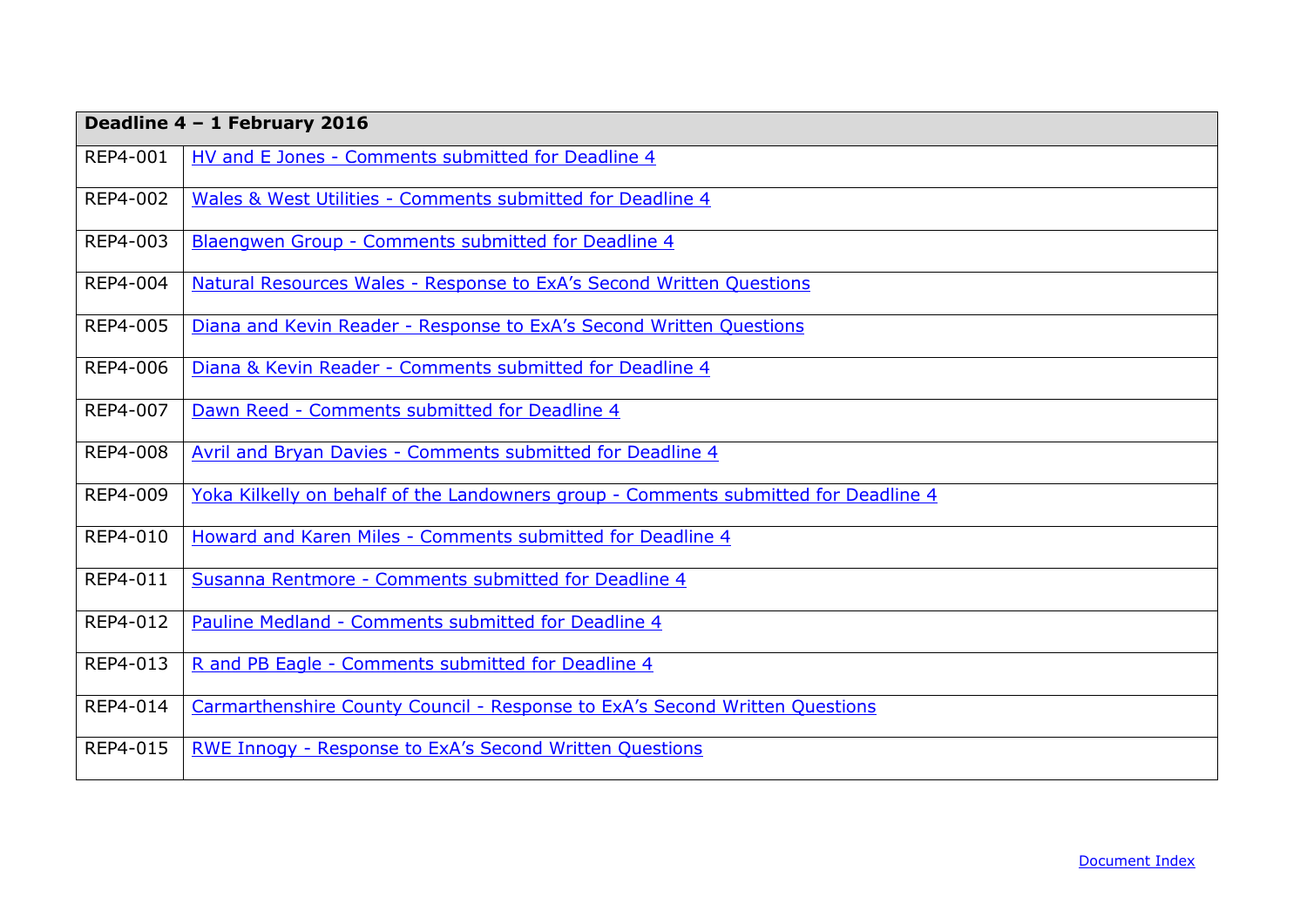| REP4-016                       | Peter Morris and family - Comments submitted for Deadline 4                                                                                 |
|--------------------------------|---------------------------------------------------------------------------------------------------------------------------------------------|
| REP4-017                       | Christopher Ogwyn Evans - Comments submitted for Deadline 4                                                                                 |
| REP4-018                       | IAR Jones - Comments submitted for Deadline 4                                                                                               |
| REP4-019                       | Bryan and Yoka Kilkelly - Comments submitted for Deadline 4                                                                                 |
| REP4-020                       | Leslie & Pearl Birch - Comments submitted for Deadline 4                                                                                    |
| REP4-021                       | Gareth Thomas - Comments submitted for Deadline 4                                                                                           |
| REP4-022                       | Dr M Woods and N Woods - Comments submitted for Deadline 4                                                                                  |
| <b>Applicant's submissions</b> |                                                                                                                                             |
| REP4-023                       | Western Power Distribution (South Wales) PLC - BFC Vol 01.7D Guide to the Application                                                       |
| REP4-024                       | Western Power Distribution (South Wales) PLC - BFC Vol 03.1D Draft Development Consent Order                                                |
| REP4-025                       | Western Power Distribution (South Wales) PLC - BFC Vol 03.1D Draft Development Consent Order (Tracked Change)                               |
| REP4-026                       | Western Power Distribution (South Wales) PLC - BFC Vol 08.6A Construction Environmental Management Plan                                     |
| REP4-027                       | Western Power Distribution (South Wales) PLC - BFC Vol 09.17 Responses to Examining Authority's Second Round of<br><b>Written Questions</b> |
| REP4-028                       | Western Power Distribution (South Wales) PLC - BFC Vol 09.18.1 Updated Land Owner Engagement Table                                          |
| REP4-029                       | Western Power Distribution (South Wales) PLC - BFC Vol 09.18.10 Plan Showing Location of Temporary Bridge                                   |
| REP4-030                       | Western Power Distribution (South Wales) PLC - BFC Vol 09.18.11 WPD Adaptation to Climate Change Reports (from<br>June 2011 and May 2015)   |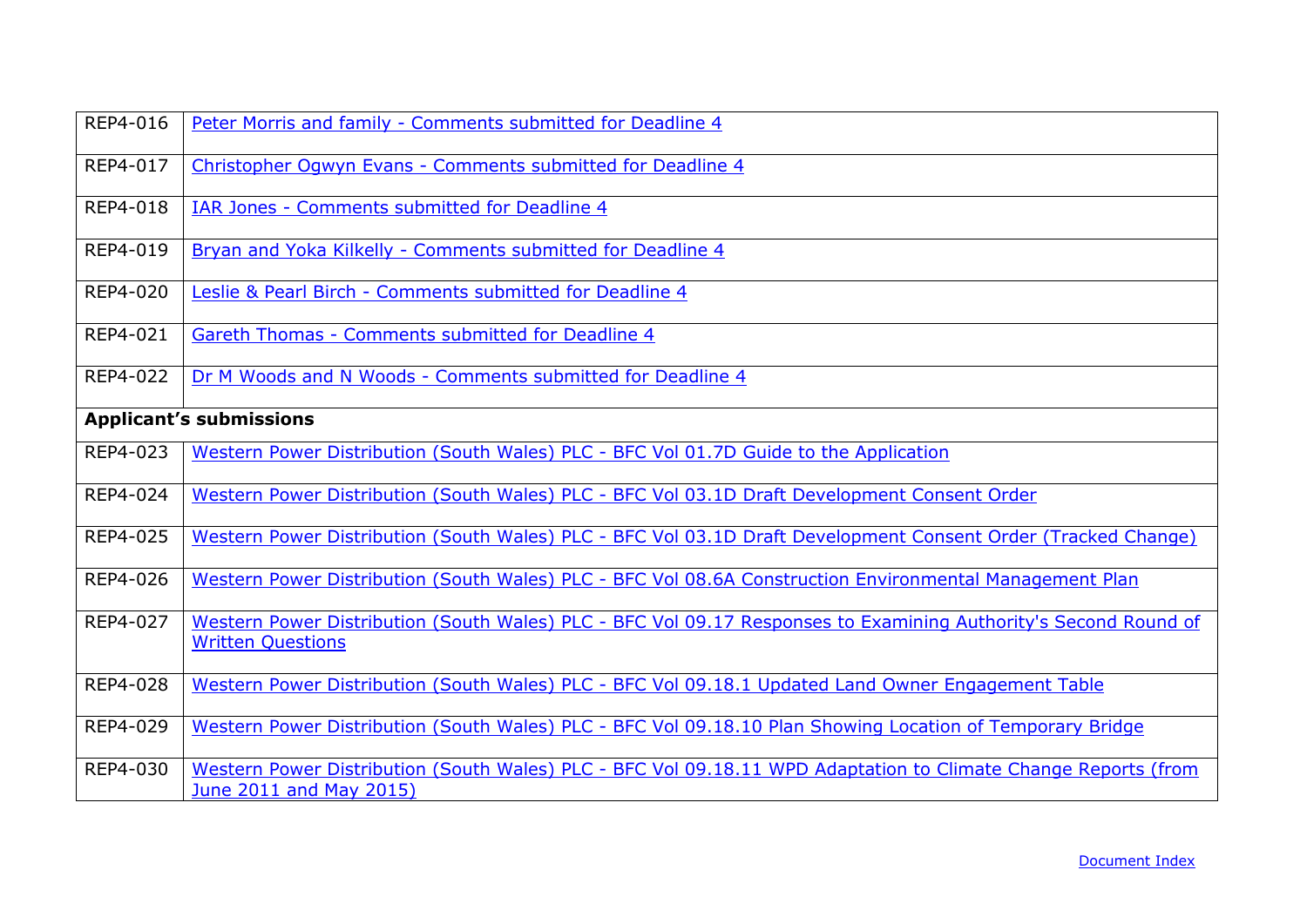| REP4-031 | Western Power Distribution (South Wales) PLC - BFC Vol 09.18.12 Due Diligence Letter                                                                                                              |
|----------|---------------------------------------------------------------------------------------------------------------------------------------------------------------------------------------------------|
| REP4-032 | Western Power Distribution (South Wales) PLC - BFC Vol 09.18.13 Consultation Responses from the Ministry of<br><b>Defence</b>                                                                     |
| REP4-033 | Western Power Distribution (South Wales) PLC - BFC Vol 09.18.14 Consultation Responses from the Civil Aviation<br><b>Authority</b>                                                                |
| REP4-034 | Western Power Distribution (South Wales) PLC - BFC Vol 09.18.15 WPD Company Directive on Pollution Prevention                                                                                     |
| REP4-035 | Western Power Distribution (South Wales) PLC - BFC Vol 09.18.16 Special Report - The State of Environmental Impact<br>Assessment Practice in the UK - IEMA (2011)                                 |
| REP4-036 | Western Power Distribution (South Wales) PLC - BFC Vol 09.18.17 The Energy Networks Association Engineering<br>Technical Report 136 (June 2007)                                                   |
| REP4-037 | Western Power Distribution (South Wales) PLC - BFC Vol 09.18.2 Table of Plots with Unknown Ownership                                                                                              |
| REP4-038 | Western Power Distribution (South Wales) PLC - BFC Vol 09.18.3 Copy of Metropolitan Board of Works v McCarthy<br>(1874)                                                                           |
| REP4-039 | Western Power Distribution (South Wales) PLC - BFC Vol 09.18.4 Copy of Wildtree Hotels Limited v Harrow London<br>Borough Council (2000)                                                          |
| REP4-040 | Western Power Distribution (South Wales) PLC - BFC Vol 09.18.5 Copy of Secretary of State's Decision and<br><b>Examining Authority's Recommendation in Hinkley Point C Connection</b>             |
| REP4-041 | Western Power Distribution (South Wales) PLC - BFC Vol 09.18.6 Copy of Section 37 Recommendation and Secretary<br>of State Decision for Legacy Substation to Oswestry Substation 132kV Connection |
| REP4-042 | Western Power Distribution (South Wales) PLC - BFC Vol 09.18.7 List of Documents to be Certified by the Secretary                                                                                 |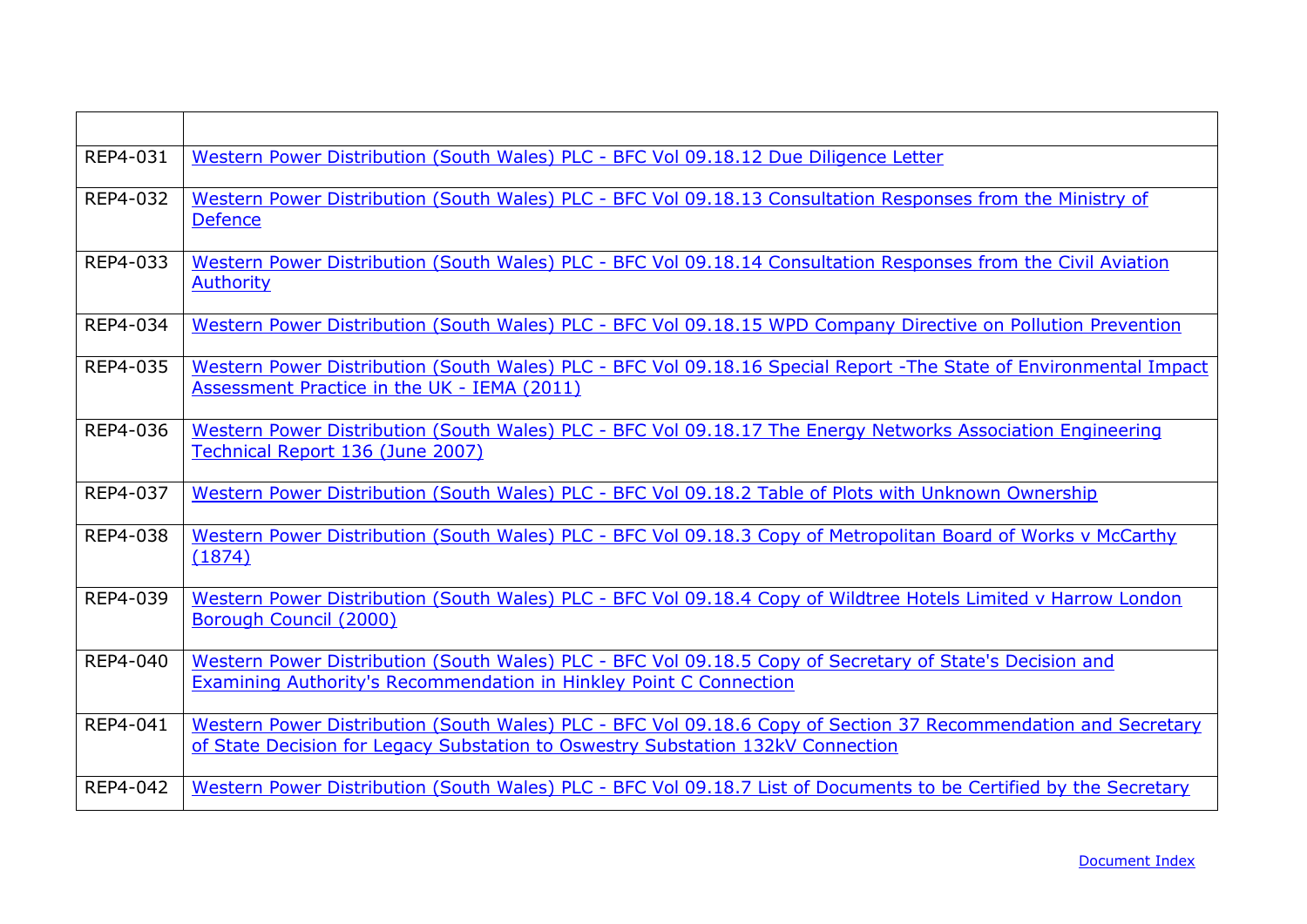|          | of State                                                                                                                                                |
|----------|---------------------------------------------------------------------------------------------------------------------------------------------------------|
| REP4-043 | Western Power Distribution (South Wales) PLC - BFC Vol 09.18.8 Protective Provisions Table                                                              |
| REP4-044 | Western Power Distribution (South Wales) PLC - BFC Vol 09.18.9 Letter from Mainline Pipelines agreeing to Protective<br><b>Provisions</b>               |
| REP4-045 | Western Power Distribution (South Wales) PLC - BFC Vol 09.19 Table of Proposed Amendments to Book of Reference                                          |
| REP4-046 | Western Power Distribution (South Wales) PLC - BFC Vol 09.2.15A DCO03 Appendix 1 Mitigation Table                                                       |
| REP4-047 | Western Power Distribution (South Wales) PLC - BFC Vol 09.2.18.3A DCO34 Appendix 3 Proposed Works to Existing<br><b>Assets Plans</b>                    |
| REP4-048 | Western Power Distribution (South Wales) PLC - BFC Vol 09.20 Applicants Comments on Submission Made By<br><b>Interested Parties At Deadline 3</b>       |
| REP4-049 | Western Power Distribution (South Wales) PLC - BFC Vol 09.21 Commentary of Changes to Draft Development<br><b>Consent Order 3.1C</b>                    |
| REP4-051 | Avril and Bryan Davies - Further Comments submitted for Deadline 4                                                                                      |
|          | Late submissions accepted                                                                                                                               |
| REP4-050 | Jillina Gardiner - Response to ExA's Second Written Questions. Late submission for Deadline 4, accepted at the<br>discretion of the Examining Authority |
| REP4-052 | Jillie Gardiner - Correspondence submitted late for Deadline 4. Accepted at the discretion of the Examining Authority                                   |
| REP4-053 | Jillie Gardiner - Further correspondence submitted late for Deadline 4. Accepted at the discretion of the Examining<br><b>Authority</b>                 |
| REP4-054 | Natural Resources Wales - Correspondence with applicant submitted late for Deadline 4. Accepted at the discretion of                                    |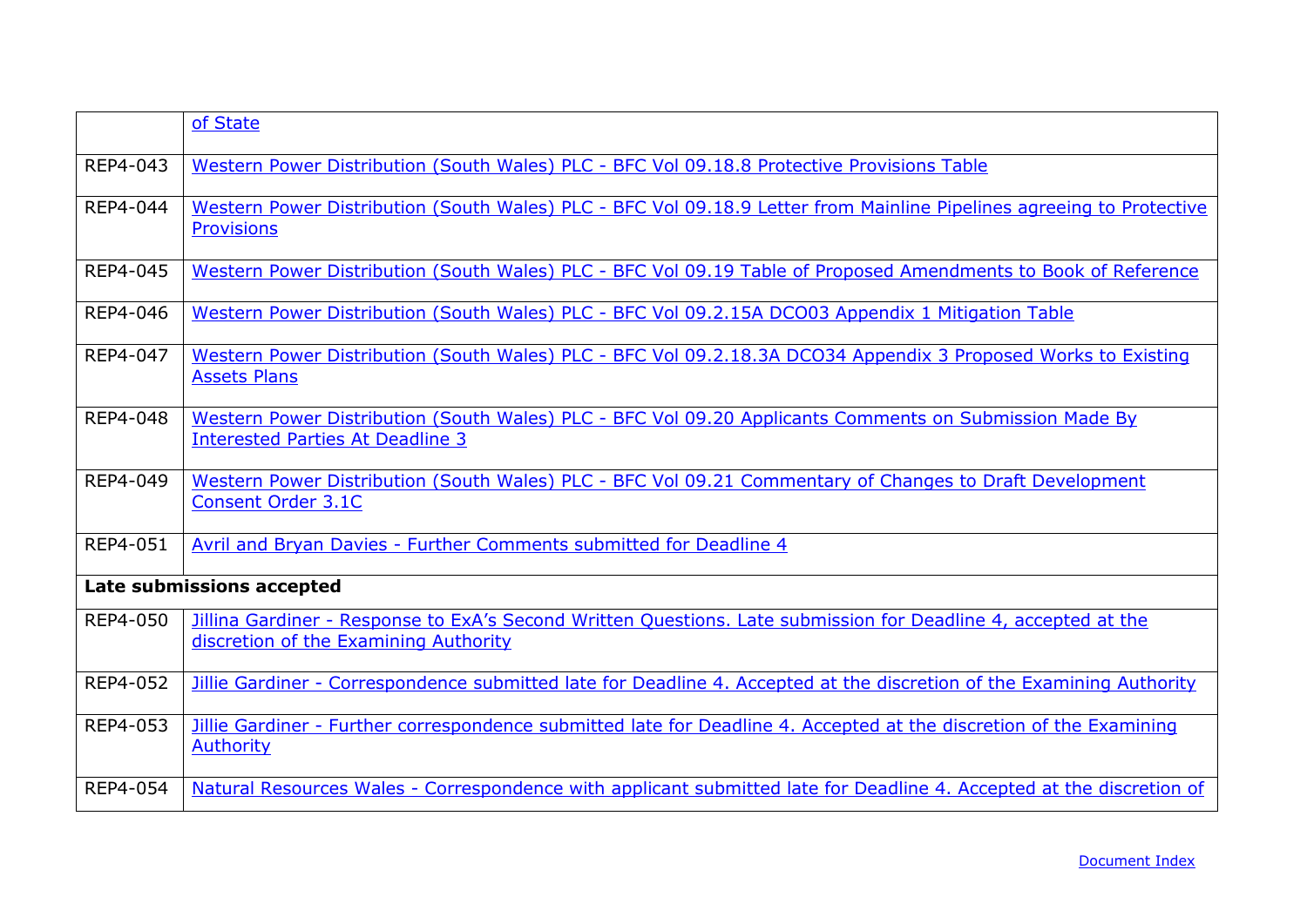<span id="page-37-0"></span>

|                 | the Examining Authority                                                                                                                        |
|-----------------|------------------------------------------------------------------------------------------------------------------------------------------------|
| REP4-055        | Avril and Bryan Davies - Further Comments submitted late for Deadline 4. Accepted at the discretion of the<br><b>Examining Authority</b>       |
| REP4-056        | Pauline Medland - Late response to ExA's Second Written Questions. Accepted at the discretion of the Examining<br><b>Authority</b>             |
| REP4-057        | Avril and Bryan Davies - Further Correspondence submitted late for Deadline 4. Accepted at the discretion of the<br><b>Examining Authority</b> |
|                 | Deadline 5 - 18 February 2016                                                                                                                  |
| <b>REP5-001</b> | Brecon Beacons National Park Authority - Response to Section 89 Letter                                                                         |
| REP5-002        | Pembrokeshire County Council - Response to Section 89 Letter                                                                                   |
| REP5-003        | <b>Powys County Council - Response to Section 89 Letter</b>                                                                                    |
| <b>REP5-004</b> | Natural Resources Wales - Correspondence with applicant                                                                                        |
| <b>REP5-005</b> | Diana Reader - Post Hearing Comments                                                                                                           |
| <b>REP5-006</b> | Diana Reader - Comments regarding corrections to the Updated Land Owner Engagement Table                                                       |
| REP5-007        | Diana and Kevin Reader - Post Hearing Comments                                                                                                 |
| <b>REP5-008</b> | Diana Reader on behalf of the Land Owners Group - Post hearing comments                                                                        |
| REP5-009        | Maurice Reed, Audrey Reed and Dawn Reed - Comments submitted for Deadline 5                                                                    |
| REP5-010        | Pauline Medland - Comments submitted for Deadline 5                                                                                            |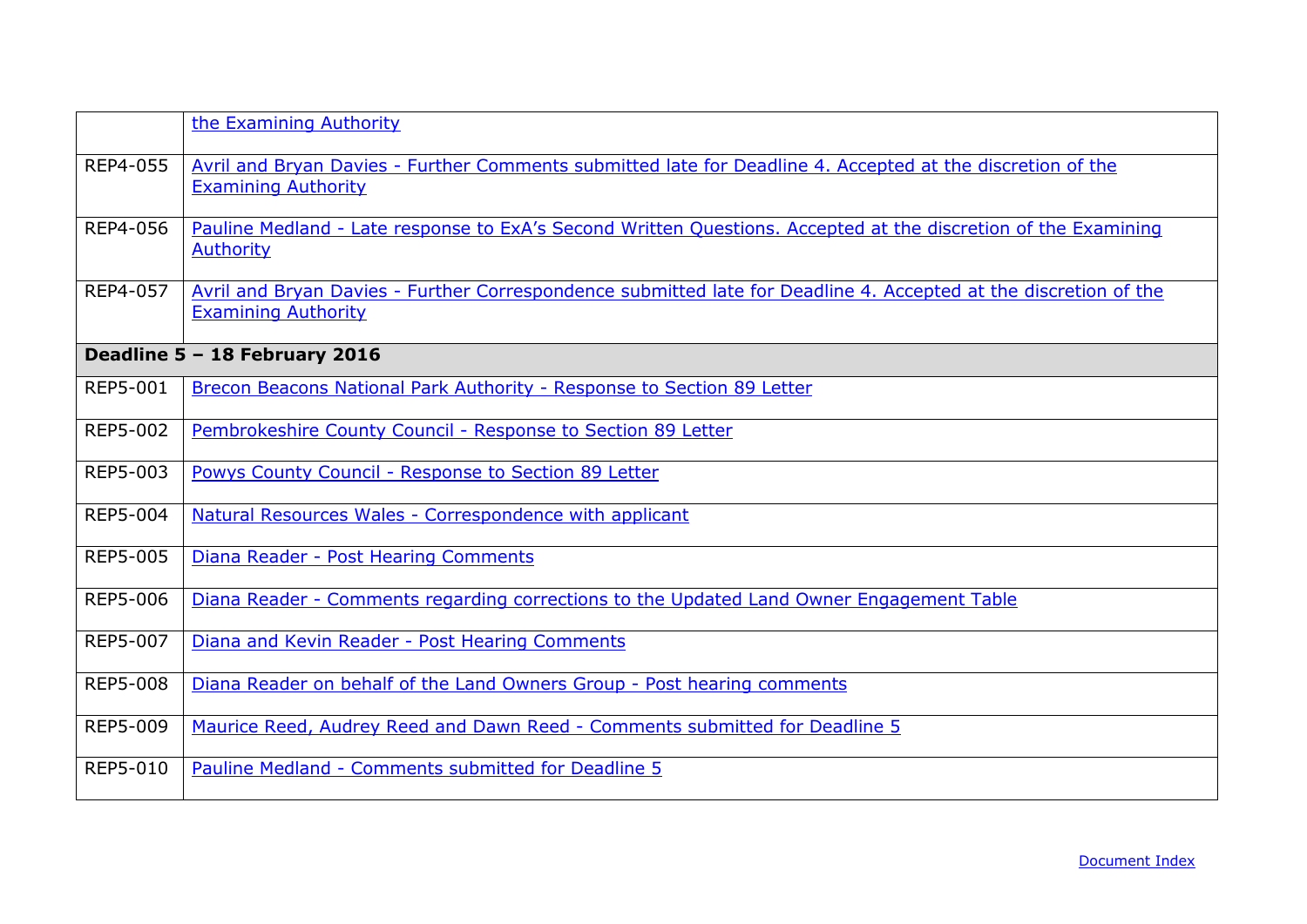| <b>REP5-011</b>                | Pauline Medland - Further comments submitted for Deadline 5                                                                   |
|--------------------------------|-------------------------------------------------------------------------------------------------------------------------------|
| REP5-012                       | I A R Jones - Comments submitted for Deadline 5                                                                               |
| REP5-013                       | <b>Avril and Bryan Davies - Post Hearing Comments</b>                                                                         |
| REP5-014                       | Avril and Bryan Davies - Comments submitted for Deadline 5                                                                    |
| <b>REP5-015</b>                | Yoka and Bryan Kilkelly - Comments submitted for Deadline 5                                                                   |
| <b>REP5-016</b>                | Yoka and Bryan Kilkelly - Post Hearing Comments                                                                               |
| REP5-017                       | HV and KI Miles - Comments submitted for Deadline 5                                                                           |
| <b>REP5-018</b>                | Leslie & Pearl Birch - Post Hearing Comments                                                                                  |
| <b>Applicant's submissions</b> |                                                                                                                               |
| REP5-019                       | Western Power Distribution (South Wales) PLC - BFC Vol 1.7E Guide to the Application                                          |
| <b>REP5-020</b>                | Western Power Distribution (South Wales) PLC - BFC Vol 02.2B Land Affected and Land Plans Section A                           |
| REP5-021                       | Western Power Distribution (South Wales) PLC - BFC Vol 02.2B Land Affected and Land Plans Section B                           |
| REP5-022                       | Western Power Distribution (South Wales) PLC - BFC Vol 02.2B Land Affected and Land Plans Section C                           |
| REP5-023                       | Western Power Distribution (South Wales) PLC - BFC Vol 03.1E Draft Development Consent Order                                  |
| REP5-024                       | Western Power Distribution (South Wales) PLC - BFC Vol 03.1E Draft Development Consent Order (Tracked Change)                 |
| <b>REP5-025</b>                | Western Power Distribution (South Wales) PLC - BFC Vol 09.24 Commentary of Changes to Draft Development<br>Consent Order 3.1D |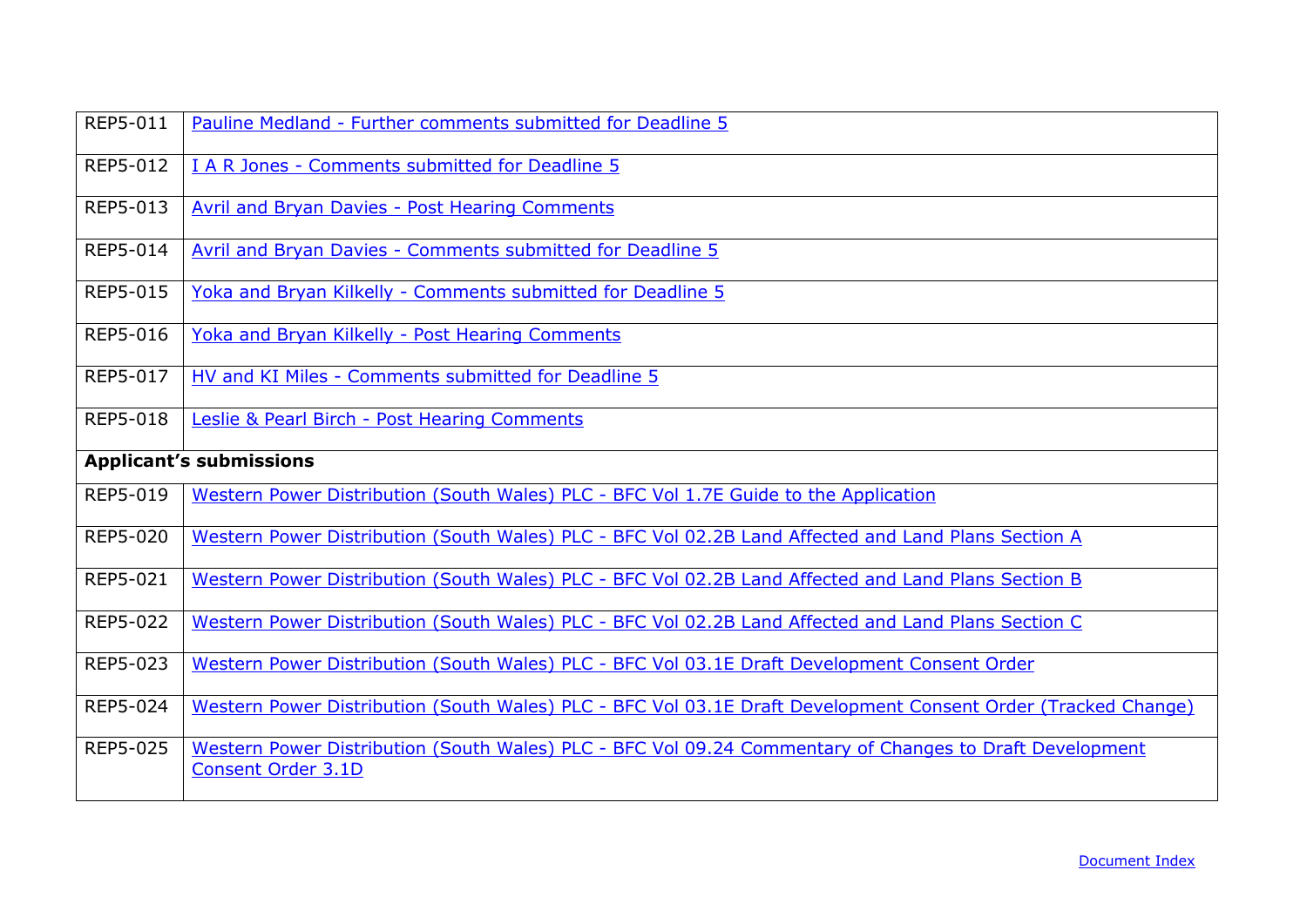| REP5-026        | Western Power Distribution (South Wales) PLC - BFC Vol 4.3C Book of Reference                                                                                                                    |
|-----------------|--------------------------------------------------------------------------------------------------------------------------------------------------------------------------------------------------|
| <b>REP5-027</b> | Western Power Distribution (South Wales) PLC - BFC Vol 4.3C Book of Reference (Tracked Change)                                                                                                   |
| <b>REP5-028</b> | Western Power Distribution (South Wales) PLC - BFC Vol 9.27 Book of Reference Change Commentary 4.3B to 4.3C<br>(Late Submission for Deadline 5)                                                 |
| REP5-029        | Western Power Distribution (South Wales) PLC - BFC Vol 09.2.15B DCO03 Appendix 1 Mitigation Table                                                                                                |
| REP5-030        | Western Power Distribution (South Wales) PLC - BFC Vol 09.2.18.2A DCO34 Appendix 2 Existing Assets Table                                                                                         |
| REP5-031        | Western Power Distribution (South Wales) PLC - BFC Vol 09.18.1A Updated Land Owner Engagement Table                                                                                              |
| REP5-032        | Western Power Distribution (South Wales) PLC - BFC Vol 09.18.10A Plan Showing Location of Temporary Bridge                                                                                       |
| REP5-033        | Western Power Distribution (South Wales) PLC - BFC Vol 09.22 Applicant's Written Submissions following the<br>Compulsory Acquisition Hearing held on Wednesday 10 February 2016                  |
| REP5-034        | Western Power Distribution (South Wales) PLC - BFC Vol 09.23 Applicant's Written Submissions following the Issue<br>Specific Hearing on the DCO held on Thursday 11 February 2016                |
| REP5-035        | Western Power Distribution (South Wales) PLC - BFC Vol 09.22.1 Applicant's Written Submissions following the<br>Compulsory Acquisition Hearing held on Wednesday 10 February 2016 - Appendices   |
| REP5-036        | Western Power Distribution (South Wales) PLC - BFC Vol 09.23.1 Applicant's Written Submissions following the Issue<br>Specific Hearing on the DCO held on Thursday 11 February 2016 - Appendices |
| REP5-037        | Western Power Distribution (South Wales) PLC - BFC Vol 09.25 HRA NSER Addendum - Location within DCO where<br><b>Mitigation is Secured</b>                                                       |
| REP5-038        | Western Power Distribution (South Wales) PLC - BFC Vol 09.26.1 Outline Tree Inventory Showing Trees Potentially<br>Affected Maps 1-9 (Late Submission for Deadline 5)                            |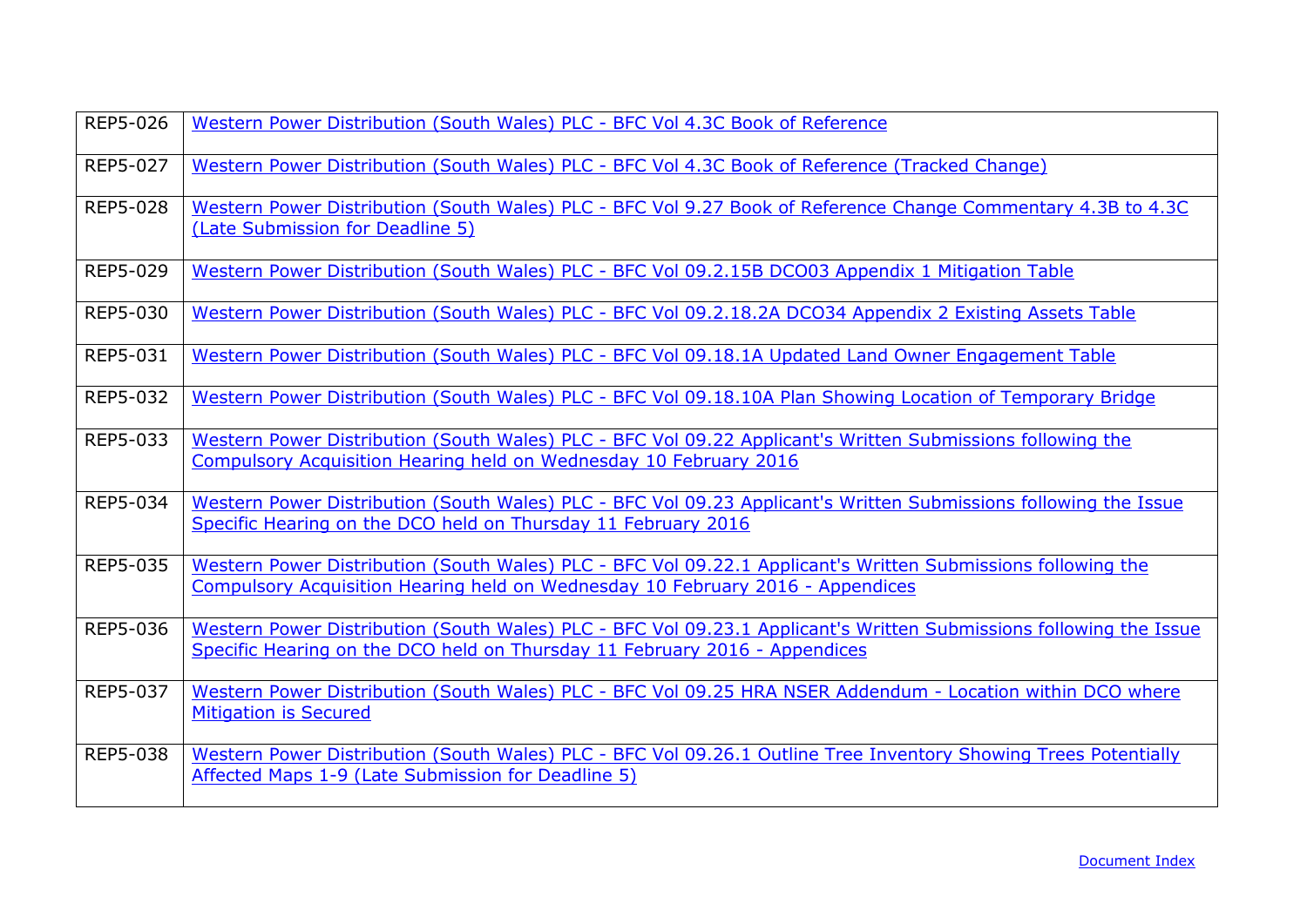| REP5-039        | Western Power Distribution (South Wales) PLC - BFC Vol 09.26.2 Outline Tree Inventory Showing Trees Potentially<br>Affected Maps 10-18 (Late Submission for Deadline 5) |
|-----------------|-------------------------------------------------------------------------------------------------------------------------------------------------------------------------|
| REP5-040        | Western Power Distribution (South Wales) PLC - BFC Vol 09.26.3 Outline Tree Inventory Showing Trees Potentially<br>Affected Maps 19-27 (Late Submission for Deadline 5) |
| REP5-041        | Western Power Distribution (South Wales) PLC - BFC Vol 09.26.4 Outline Tree Inventory Showing Trees Potentially<br>Affected Maps 28-36 (Late Submission for Deadline 5) |
| REP5-042        | Western Power Distribution (South Wales) PLC - BFC Vol 09.26.5 Outline Tree Inventory Showing Trees Potentially<br>Affected Maps 37-45 (Late Submission for Deadline 5) |
| REP5-043        | Western Power Distribution (South Wales) PLC - BFC Vol 09.26.6 Outline Tree Inventory Showing Trees Potentially<br>Affected Maps 46-55 (Late Submission for Deadline 5) |
| REP5-044        | Western Power Distribution (South Wales) PLC - Response to Rule 17 Letter of 3 February 2016                                                                            |
| <b>REP5-045</b> | Western Power Distribution (South Wales) PLC - Response to Rule 17 Letter - Enclosure 1                                                                                 |
| REP5-046        | <u> Western Power Distribution (South Wales) PLC - Response to Rule 17 Letter - Enclosure 2</u>                                                                         |
| <b>REP5-047</b> | Western Power Distribution (South Wales) PLC - Response to Rule 17 Letter - Enclosure 3                                                                                 |
| <b>REP5-048</b> | Western Power Distribution (South Wales) PLC - Response to Rule 17 Letter - Enclosure 4                                                                                 |
| REP5-049        | Western Power Distribution (South Wales) PLC - Post Hearing Comments regarding Affected Persons                                                                         |
|                 | Late submissions accepted                                                                                                                                               |
| <b>REP5-050</b> | Diana Reader - Late Submission for Deadline 5. Accepted at the discretion of the Examining Authority                                                                    |
| REP5-051        | Mr and Mrs Rentmore - Late Submission for Deadline 5. Accepted at the discretion of the Examining Authority                                                             |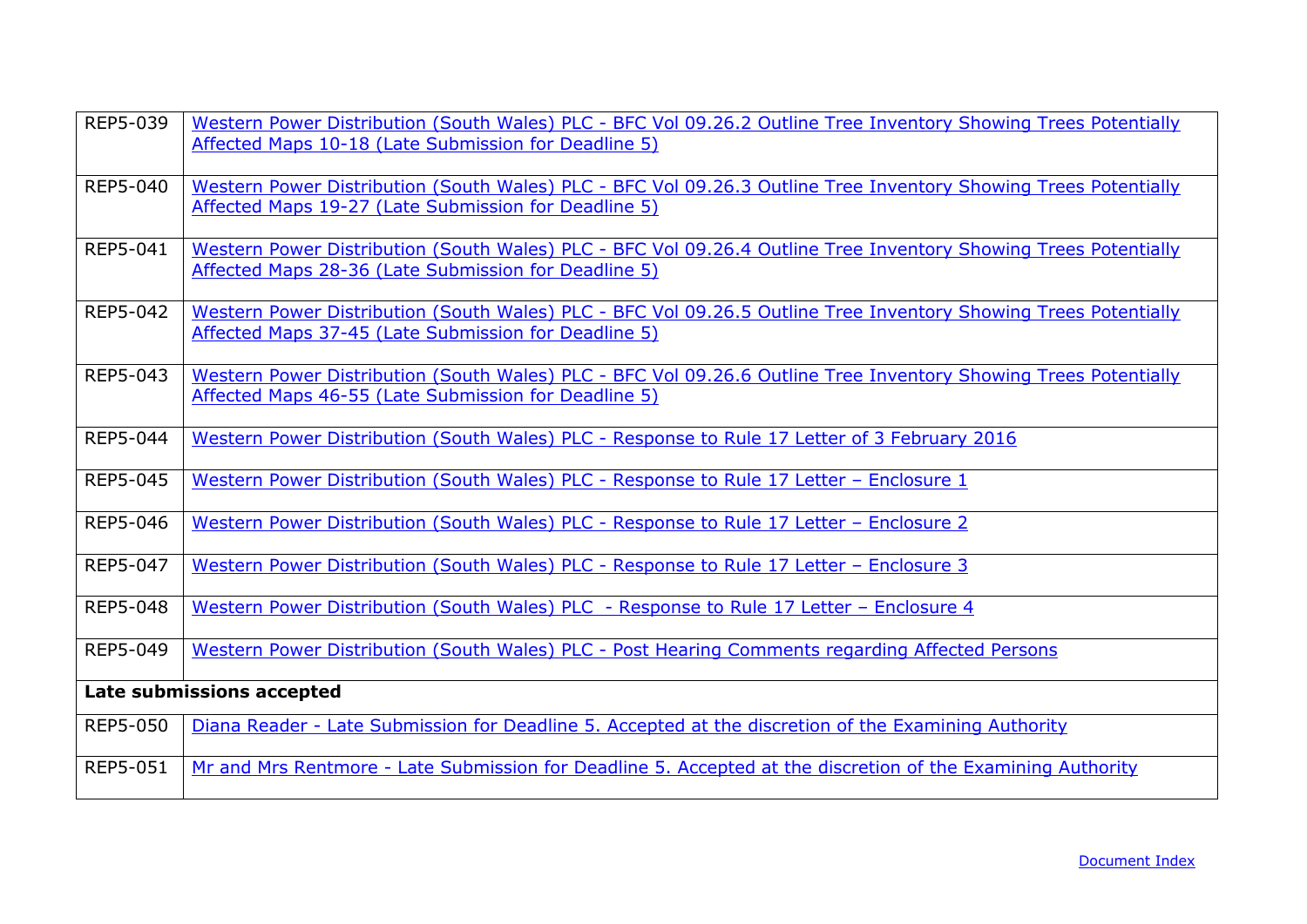<span id="page-41-0"></span>

| <b>REP5-052</b> | Diana and Kevin Reader - Late Submission for Deadline 5. Accepted at the discretion of the Examining Authority                                |
|-----------------|-----------------------------------------------------------------------------------------------------------------------------------------------|
| REP5-053        | Dawn Reed - Late Submission for Deadline 5. Accepted at the discretion of the Examining Authority                                             |
| <b>REP5-054</b> | I A R Jones - Late Submission for Deadline 5. Accepted at the discretion of the Examining Authority                                           |
|                 | <b>Change Application Documents - Published on 1 March 2016</b>                                                                               |
| CR-001          | Western Power Distribution (South Wales) PLC - Proposed Change letter to PINs 24 Feb 2016                                                     |
| <b>CR-002</b>   | Western Power Distribution (South Wales) PLC - BFC Vol 09.28 Statement of Applicant - Alternative Undergrounding<br>Option in the Towy Valley |
| CR-003          | Western Power Distribution (South Wales) PLC - BFC Vol 09.29 Addendum to the Environmental Statement                                          |
| CR-004          | Western Power Distribution (South Wales) PLC - BFC Vol 09.29.1 Addendum to the Environmental Statement Figures<br>Part 1                      |
| CR-005          | Western Power Distribution (South Wales) PLC - BFC Vol 09.29.2 Addendum to the Environmental Statement Figures<br>Part 2                      |
| <b>CR-006</b>   | Western Power Distribution (South Wales) PLC - BFC Vol 09.29.3 Addendum to the Environmental Statement Figures<br>Part 3                      |
| CR-007          | Western Power Distribution (South Wales) PLC - BFC Vol 09.29.4 Addendum to the Environmental Statement Figures<br>Part 4                      |
| <b>CR-008</b>   | Western Power Distribution (South Wales) PLC - BFC Vol 09.29.5 Addendum to the Environmental Statement Figures<br>Part 5                      |
| <b>CR-009</b>   | Western Power Distribution (South Wales) PLC - BFC Vol 09.29.6 Addendum to the Environmental Statement Figures<br>Part 6                      |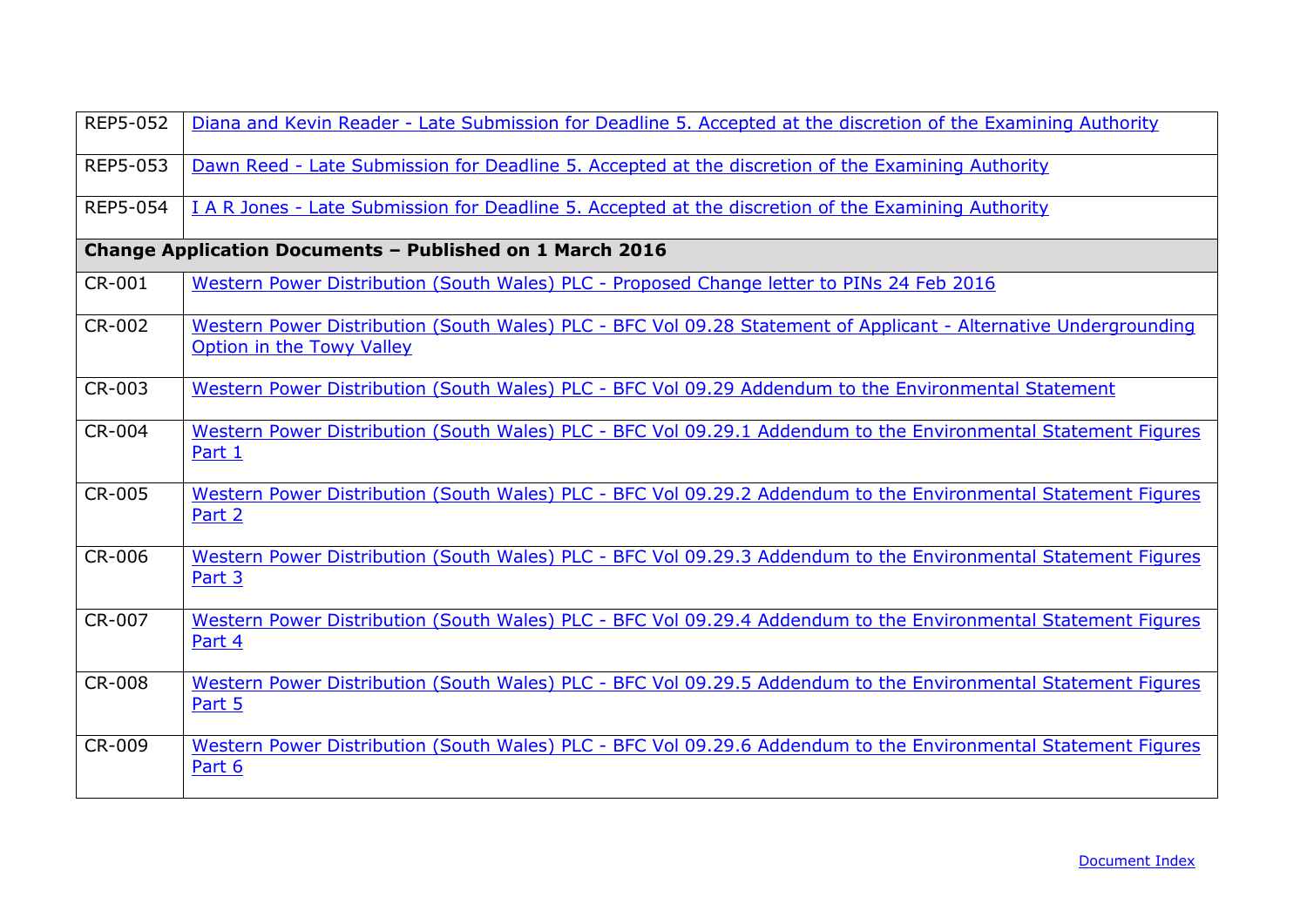| CR-010 | Western Power Distribution (South Wales) PLC - BFC Vol 09.30 HRA NSER Screening of Alternative Undergrounding<br>Option in the Towy Valley          |
|--------|-----------------------------------------------------------------------------------------------------------------------------------------------------|
| CR-011 | Western Power Distribution (South Wales) PLC - BFC Vol 09.31 Draft Development Consent Order                                                        |
| CR-012 | Western Power Distribution (South Wales) PLC - BFC Vol 09.31 Draft Development Consent Order (Tracked Change)                                       |
| CR-013 | Western Power Distribution (South Wales) PLC - BFC Vol 09.32 Draft Explanatory Memorandum                                                           |
| CR-014 | Western Power Distribution (South Wales) PLC - BFC Vol 09.33 Statement of Reasons                                                                   |
| CR-015 | Western Power Distribution (South Wales) PLC - BFC Vol 09.33 Statement of Reasons (Tracked Change)                                                  |
| CR-016 | Western Power Distribution (South Wales) PLC - BFC Vol 09.34 Alternative Undergrounding Option in the Towy Valley<br><b>Works Plans - Section A</b> |
| CR-017 | Western Power Distribution (South Wales) PLC - BFC Vol 09.34 Alternative Undergrounding Option in the Towy Valley<br><b>Works Plans - Section B</b> |
| CR-018 | Western Power Distribution (South Wales) PLC - BFC Vol 09.35 Diagram Illustrating Change OHL to UCG                                                 |
| CR-019 | Western Power Distribution (South Wales) PLC - BFC Vol 09.36 Construction Traffic Management Plan Appendix 1                                        |
| CR-020 | Western Power Distribution (South Wales) PLC - BFC Vol 09.37 132kV OHL Work No 1 Profiles - Alternative Terminal<br>Option                          |
| CR-021 | Western Power Distribution (South Wales) PLC - BFC Vol 09.38 Consultation Statement                                                                 |
| CR-022 | Western Power Distribution (South Wales) PLC - BFC Vol 09.39 Trees and Hedges with the Potential to be Affected<br><b>Plans Section A</b>           |
| CR-023 | Western Power Distribution (South Wales) PLC - BFC Vol 09.39 Trees and Hedges with the Potential to be Affected<br><b>Plans Section B</b>           |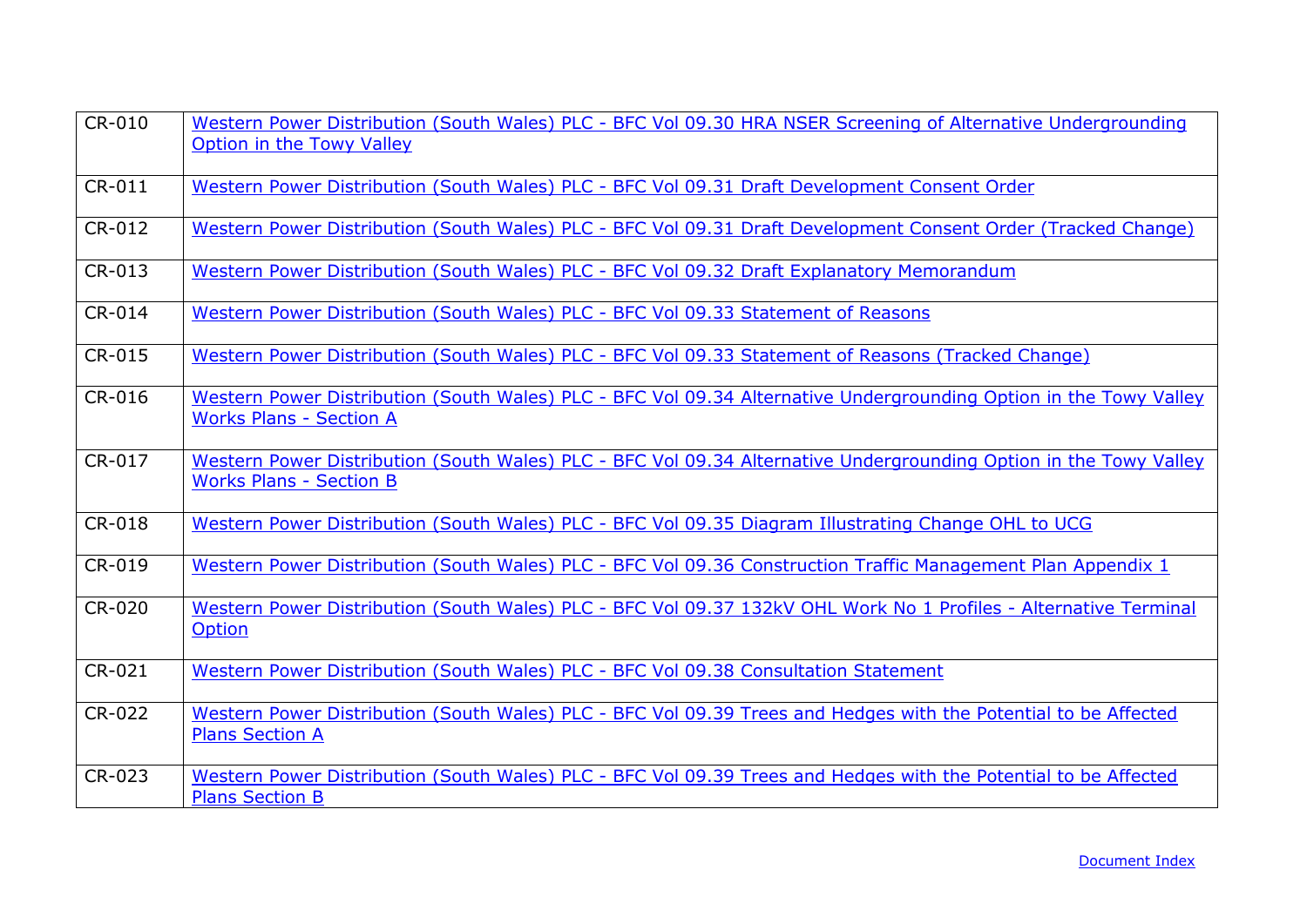<span id="page-43-0"></span>

| CR-024        | Western Power Distribution (South Wales) PLC - BFC Vol 09.40 Master Landowner Communication Table                                       |
|---------------|-----------------------------------------------------------------------------------------------------------------------------------------|
| <b>CR-025</b> | Western Power Distribution (South Wales) PLC - BFC Vol 09.41 Copies of Redacted Correspondence between BJP and<br><b>Bruton Knowles</b> |
| CR-026        | Western Power Distribution (South Wales) PLC - BFC Vol 9.42 Commentary of changes to DCO Vol 03.1E                                      |
|               | Deadline 6 - 17 March 2016                                                                                                              |
| REP6-001      | Natural Resources Wales - Comments on ExA's consultation draft DCO and RIES                                                             |
| REP6-002      | Natural Resources Wales - Response to Rule 17 Letter of 1 March 2016                                                                    |
| REP6-003      | Diana and Kevin Reader - Comments submitted for Deadline 6                                                                              |
| REP6-004      | Diana and Kevin Reader - Further Comments submitted for Deadline 6                                                                      |
| REP6-005      | Bryan and Yoka Kilkelly - Comments submitted for Deadline 6                                                                             |
| REP6-006      | Iwan Jones - Comments submitted for Deadline 6                                                                                          |
| REP6-007      | IAR Jones - Comments submitted for Deadline 6                                                                                           |
| REP6-008      | Mr and Mrs Rentmore - Comments submitted for Deadline 6                                                                                 |
| REP6-009      | P and EJ Morris and Sons - Comments submitted for Deadline 6                                                                            |
| REP6-010      | HV and E Jones - Comments submitted for Deadline 6                                                                                      |
|               | <b>Applicant's submissions</b>                                                                                                          |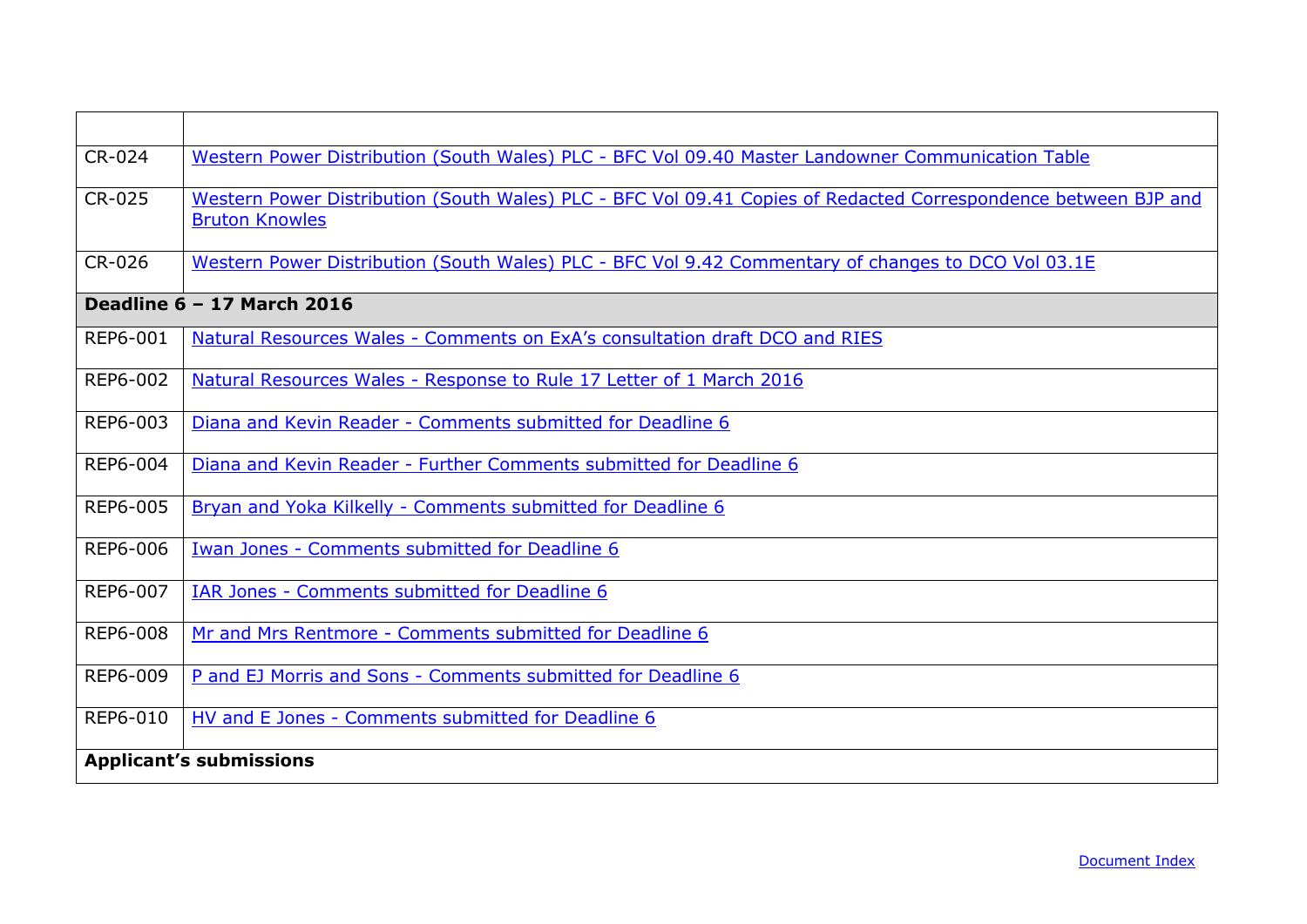| REP6-011 | Western Power Distribution (South Wales) PLC - Covering email to Deadline 6 submission                                                                                         |
|----------|--------------------------------------------------------------------------------------------------------------------------------------------------------------------------------|
| REP6-012 | Western Power Distribution (South Wales) PLC - BFC Vol 01.7F Guide to the Application                                                                                          |
| REP6-013 | Western Power Distribution (South Wales) PLC - BFC Vol 02.2C Land Affected and Land Plans Section A                                                                            |
| REP6-014 | Western Power Distribution (South Wales) PLC - BFC Vol 02.2C Land Affected and Land Plans Section B                                                                            |
| REP6-015 | Western Power Distribution (South Wales) PLC - BFC Vol 03.2A Explanatory Memorandum                                                                                            |
| REP6-016 | Western Power Distribution (South Wales) PLC - BFC Vol 03.2A Explanatory Memorandum (Tracked change)                                                                           |
| REP6-017 | Western Power Distribution (South Wales) PLC - BFC Vol 04.3D Book of Reference                                                                                                 |
| REP6-018 | Western Power Distribution (South Wales) PLC - BFC Vol 04.3D Book of Reference (Tracked change)                                                                                |
| REP6-019 | Western Power Distribution (South Wales) PLC - BFC Vol 09.47 Book of Reference Change Commentary 4.3C to 4.3D                                                                  |
| REP6-020 | Western Power Distribution (South Wales) PLC - BFC Vol 09.18.1B Updated Land Owner Engagement Table (Tracked<br>change)                                                        |
| REP6-021 | Western Power Distribution (South Wales) PLC - BFC Vol 09.32A Draft Explanatory Memorandum                                                                                     |
| REP6-022 | Western Power Distribution (South Wales) PLC - BFC Vol 09.32A Draft Explanatory Memorandum (Tracked change)                                                                    |
| REP6-023 | Western Power Distribution (South Wales) PLC - BFC Vol 09.43.1 Communication between the Applicant and Affected<br>Persons who have not yet agreed Heads of Terms, Part 1 of 4 |
| REP6-024 | Western Power Distribution (South Wales) PLC - BFC Vol 09.43.2 Communication between the Applicant and Affected<br>Persons who have not yet agreed Heads of Terms, Part 2 of 4 |
| REP6-025 | Western Power Distribution (South Wales) PLC - BFC Vol 09.43.3 Communication between the Applicant and Affected<br>Persons who have not yet agreed Heads of Terms, Part 3 of 4 |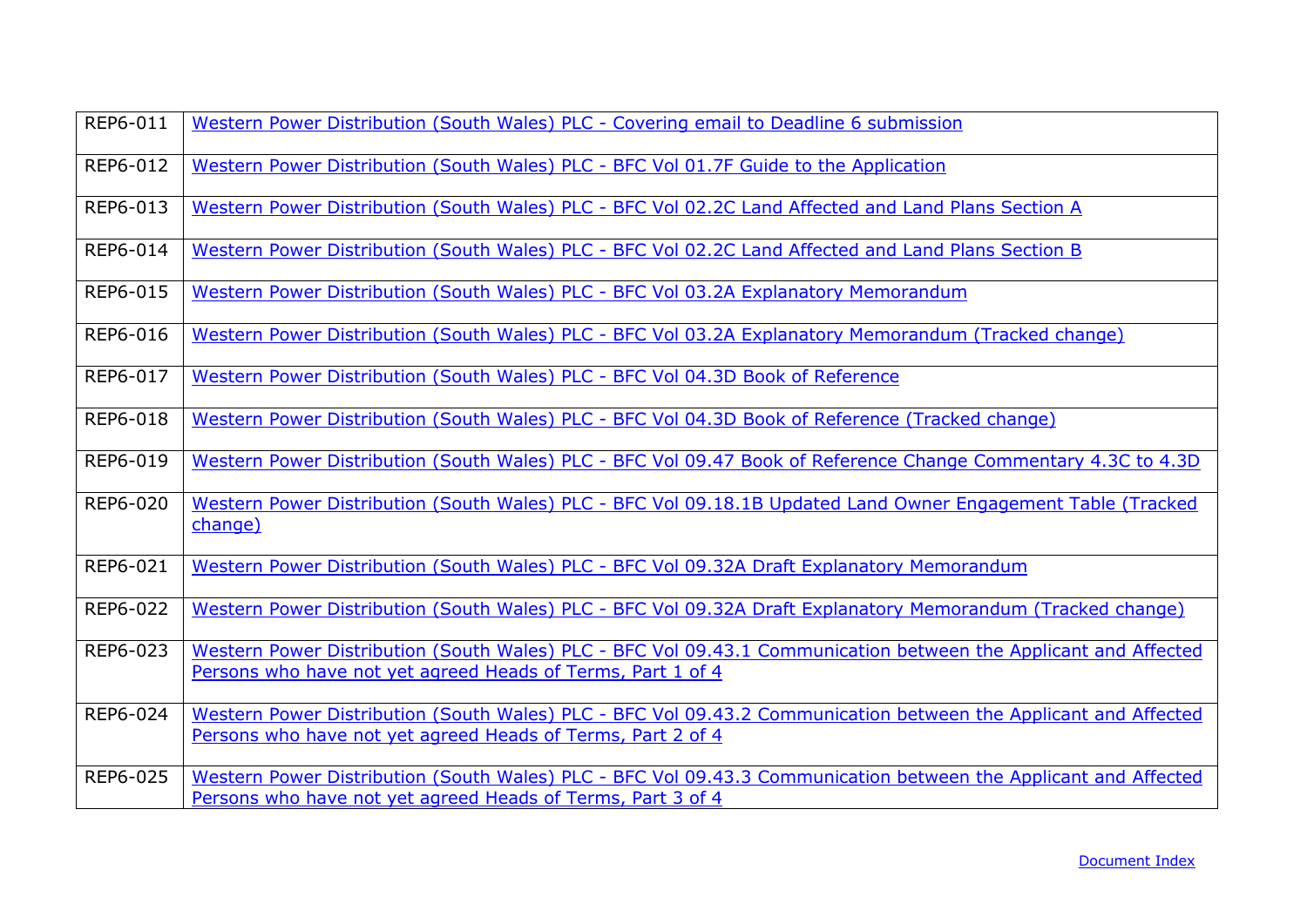| REP6-026 | Western Power Distribution (South Wales) PLC - BFC Vol 09.43.4 Communication between the Applicant and Affected<br>Persons who have not yet agreed Heads of Terms, Part 4 of 4 |  |
|----------|--------------------------------------------------------------------------------------------------------------------------------------------------------------------------------|--|
| REP6-027 | Western Power Distribution (South Wales) PLC - BFC Vol 09.44 Response to ExA's questions regarding changes to the<br><b>Book of Reference</b>                                  |  |
| REP6-028 | Western Power Distribution (South Wales) PLC - BFC Vol 09.45 Response to the ExA's procedural decision letter of 1<br><b>March 2016</b>                                        |  |
| REP6-029 | Western Power Distribution (South Wales) PLC - BFC Vol 09.46 Agreed notes from landowner meeting on Friday, 4<br>March 2016                                                    |  |
| REP6-030 | Western Power Distribution (South Wales) PLC - BFC Vol 09.48.1 Copies of correspondence with Affected Parties<br>regarding unknown plots, Part 1 of 2                          |  |
| REP6-031 | Western Power Distribution (South Wales) PLC - BFC Vol 09.48.2 Copies of correspondence with Affected Parties<br>regarding unknown plots, Part 2 of 2                          |  |
| REP6-032 | Western Power Distribution (South Wales) PLC - BFC Vol 09.49 Response to RIES                                                                                                  |  |
| REP6-033 | Western Power Distribution (South Wales) PLC - BFC Vol 09.50 Response to Procedural Decision 27 February, Mr and<br><b>Mrs Shaw</b>                                            |  |
|          | Late submissions accepted                                                                                                                                                      |  |
| REP6-034 | Dawn Reed - Late Submission for Deadline 6. Accepted at the discretion of the Examining Authority                                                                              |  |
| REP6-035 | Iwan Jones - Late Submission for Deadline 6. Accepted at the discretion of the Examining Authority                                                                             |  |
| REP6-036 | Carmarthenshire County Council - Late Submission for Deadline 6. Accepted at the discretion of the Examining<br>Authority                                                      |  |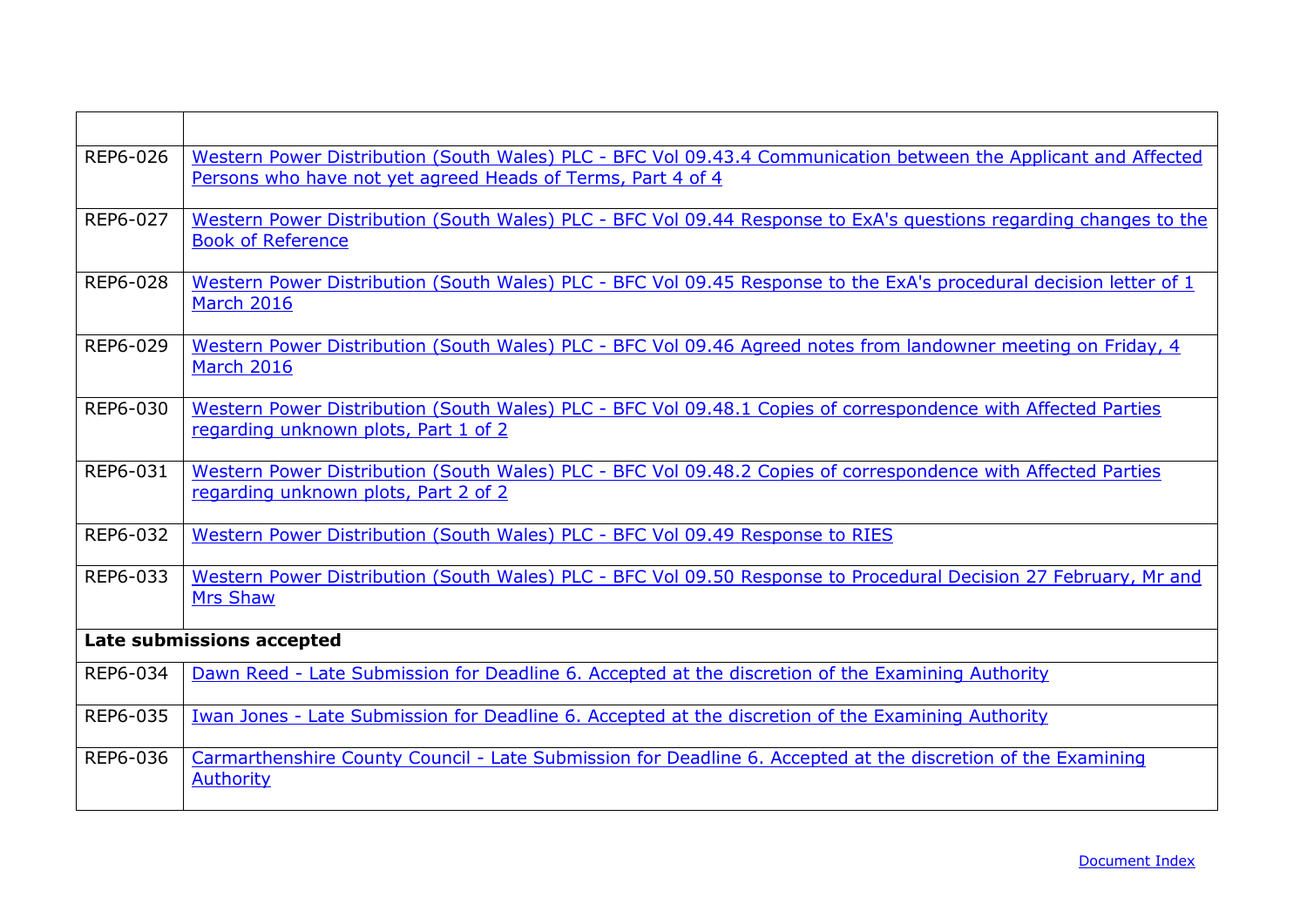<span id="page-46-0"></span>

| REP6-037        | Avril and Bryan Davies - Late Submission for Deadline 6. Accepted at the discretion of the Examining Authority |
|-----------------|----------------------------------------------------------------------------------------------------------------|
| REP6-038        | Diana and Kevin Reader - Late Submission for Deadline 6. Accepted at the discretion of the Examining Authority |
|                 | Deadline 7 - 31 March 2016                                                                                     |
| REP7-001        | Diana and Kevin Reader - Submission for Deadline 7                                                             |
| REP7-002        | <b>Avril and Bryan Davies - Submission for Deadline 7</b>                                                      |
| REP7-003        | Leslie and Pearl Birch - Submission for Deadline 7                                                             |
| <b>REP7-004</b> | Dawn, Maurice and Audrey Reed - Submission for Deadline 7                                                      |
| REP7-005        | I A R Jones - Submission for Deadline 7                                                                        |
| REP7-006        | Yoka and Bryan Kilkelly - Submission for Deadline 7                                                            |
|                 | <b>Applicant's submissions</b>                                                                                 |
| REP7-007        | Western Power Distribution (South Wales) PLC - Covering email for Deadline 7                                   |
| <b>REP7-008</b> | Western Power Distribution (South Wales) PLC - BFC Vol 01.7G Guide to the Application                          |
| REP7-009        | Western Power Distribution (South Wales) PLC - BFC Vol 04.1B Statement of Reasons - Option A                   |
| REP7-010        | Western Power Distribution (South Wales) PLC - BFC Vol 04.1B Statement of Reasons - Option A (Tracked change)  |
| REP7-011        | Western Power Distribution (South Wales) PLC - BFC Vol 08.3B Draft Section 106 Agreement (unsigned)            |
| REP7-012        | Western Power Distribution (South Wales) PLC - BFC Vol 09.18.1C Updated Landowner Engagement Table             |
| REP7-013        | Western Power Distribution (South Wales) PLC - BFC Vol 09.33A Statement of Reasons - Option B                  |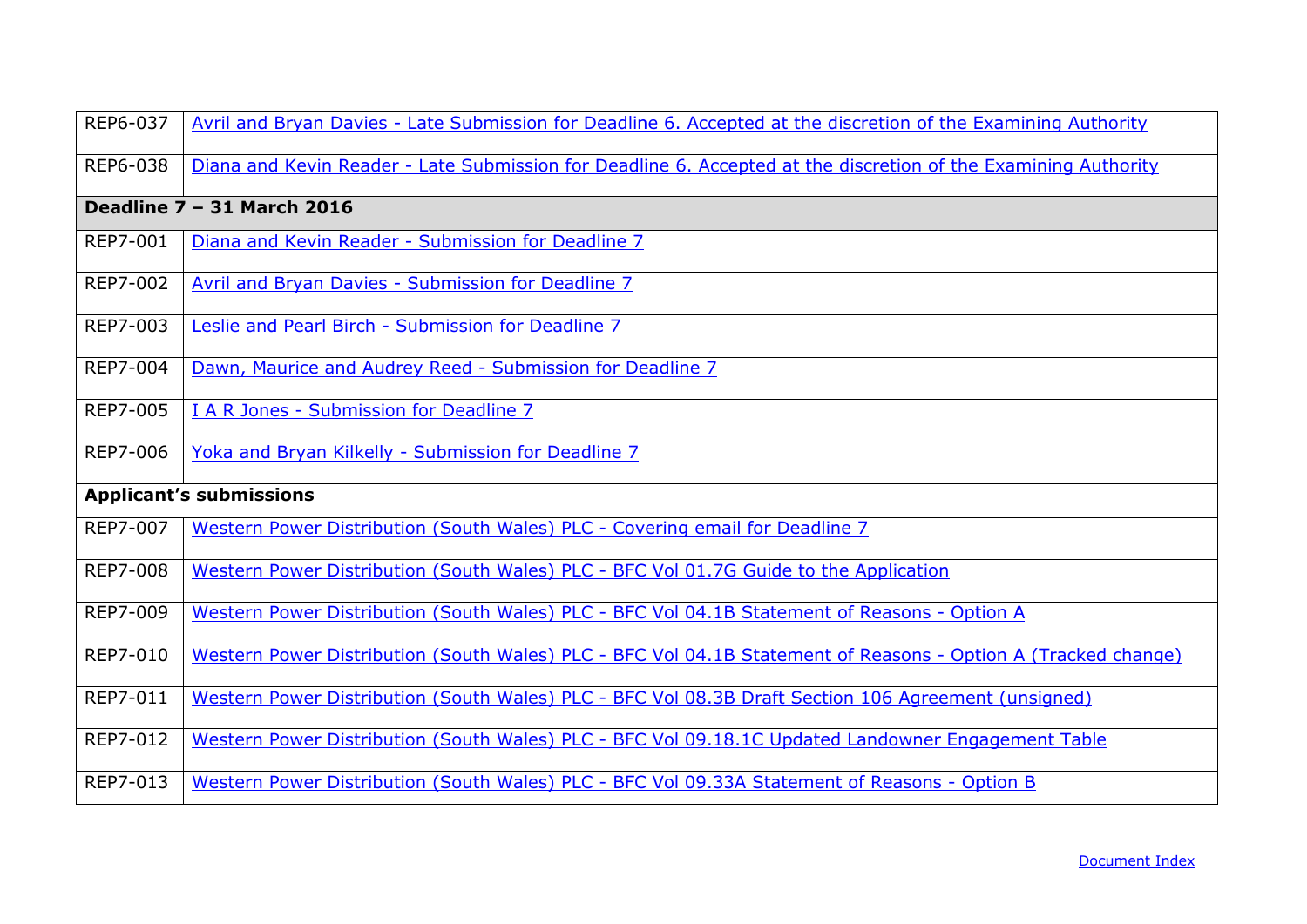<span id="page-47-0"></span>

| REP7-014        | Western Power Distribution (South Wales) PLC - BFC Vol 09.33A Statement of Reasons - Option B (Tracked change)                                                 |
|-----------------|----------------------------------------------------------------------------------------------------------------------------------------------------------------|
| <b>REP7-015</b> | Western Power Distribution (South Wales) PLC - BFC Vol 09.51 Heads of Terms (Tracked change)                                                                   |
| REP7-016        | Western Power Distribution (South Wales) PLC - BFC Vol 09.52 Review of proposals to realign a section of OHL on<br>land at Penwaun and Llwyn Newydd            |
| REP7-017        | Western Power Distribution (South Wales) PLC - BFC Vol 09.53 Bruton Knowles correspondence direct with<br>landowners                                           |
|                 | Late submissions accepted                                                                                                                                      |
| REP7-018        | Western Power Distribution (South Wales) PLC - BFC Vol 09.3.7A Statements of Common Ground - Carmarthenshire<br>County Council. Late submission for Deadline 7 |
| REP7-019        | Mr and Mrs Rentmore - Late submission for Deadline 7                                                                                                           |
| REP7-020        | Pauline Medland - Late submission for Deadline 7                                                                                                               |
|                 | Deadline 8 - 6 April 2016                                                                                                                                      |
| <b>REP8-001</b> | Natural Resources Wales - Response to Rule 17 Letter                                                                                                           |
| REP8-002        | Peter Morris - Submission for Deadline 8                                                                                                                       |
| REP8-003        | Mr and Mrs Rentmore - Submission for Deadline 8                                                                                                                |
| REP8-004        | I A R Jones - Submission for Deadline 8                                                                                                                        |
| <b>REP8-005</b> | Leslie and Pearl Birch - Submission for Deadline 8                                                                                                             |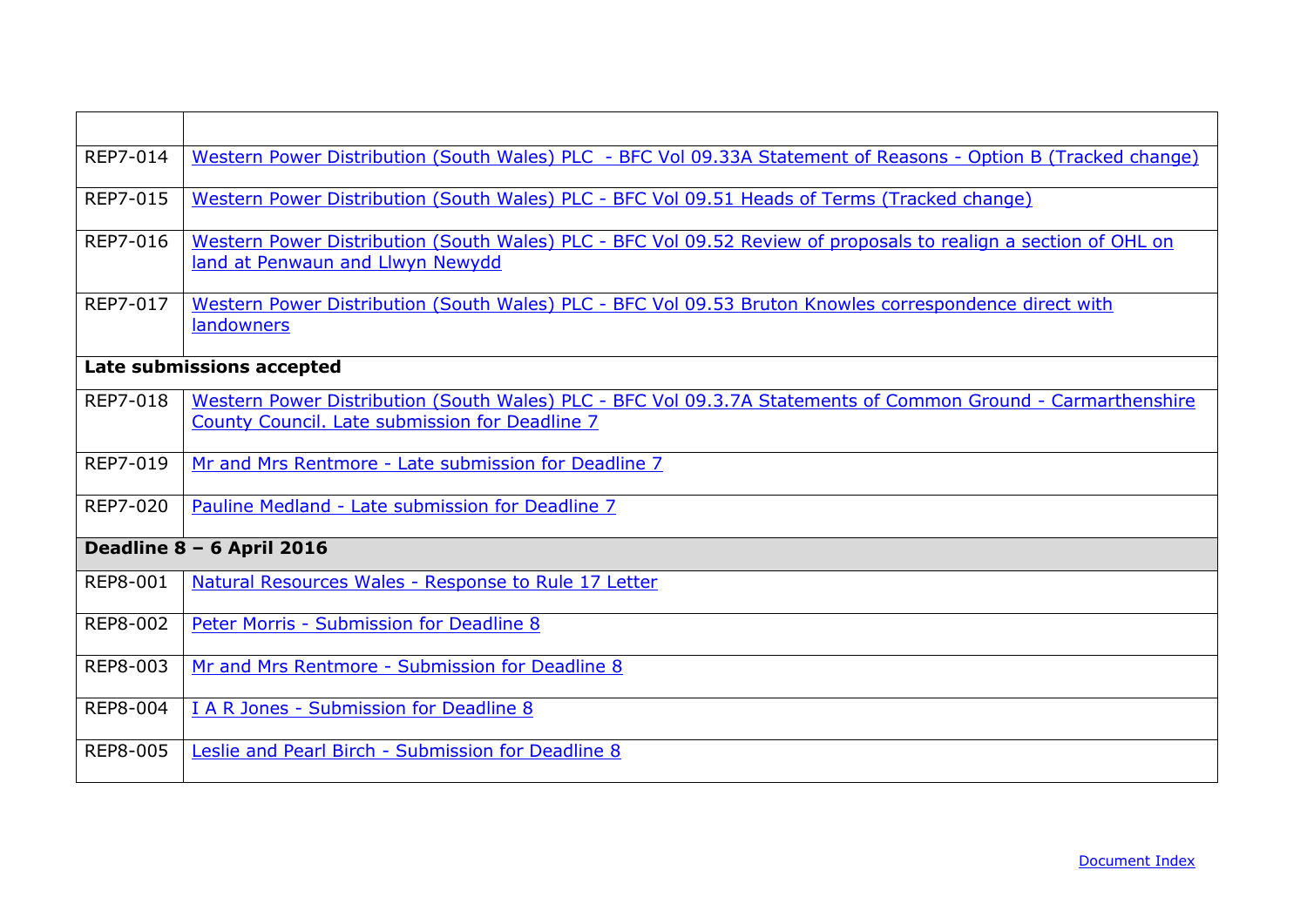| <b>REP8-006</b> | Mr and Mrs B Davies and Mr and Mrs K Reader - Correspondence with applicant submitted for Deadline 8                                               |
|-----------------|----------------------------------------------------------------------------------------------------------------------------------------------------|
| <b>REP8-007</b> | Kevin and Diana Reader - Submission for Deadline 8                                                                                                 |
|                 | <b>Applicant's submissions</b>                                                                                                                     |
| <b>REP8-008</b> | Western Power Distribution (South Wales) PLC - Covering email for Deadline 8                                                                       |
| <b>REP8-009</b> | Western Power Distribution (South Wales) PLC - BFC Vol 02.1A Works Plans Section A Option A                                                        |
| REP8-010        | Western Power Distribution (South Wales) PLC - BFC Vol 02.2D Land Affected and Land Plans Section A                                                |
| REP8-011        | Western Power Distribution (South Wales) PLC - BFC Vol 02.3A Access and Public Rights of Way Plans Section A                                       |
| <b>REP8-012</b> | Western Power Distribution (South Wales) PLC - BFC Vol 02.4A Environmental Features Plans Section A                                                |
| REP8-013        | Western Power Distribution (South Wales) PLC - BFC Vol 02.5A Heritage Designations Plans Section A                                                 |
| REP8-014        | Western Power Distribution (South Wales) PLC - BFC Vol 02.8A Trees and Hedges with the Potential to be Affected<br><b>Plans Section A Option A</b> |
| REP8-015        | Western Power Distribution (South Wales) PLC - BFC Vol 03.1F Development Consent Order Option A                                                    |
| REP8-016        | Western Power Distribution (South Wales) PLC - BFC Vol 03.1F Development Consent Order Option A (Tracked<br>change)                                |
| REP8-017        | Western Power Distribution (South Wales) PLC - BFC Vol 03.2B Explanatory Memorandum Option A                                                       |
| REP8-018        | Western Power Distribution (South Wales) PLC - BFC Vol 03.2B Explanatory Memorandum Option A (Tracked change)                                      |
| REP8-019        | Western Power Distribution (South Wales) PLC - BFC Vol 04.3E Book of Reference                                                                     |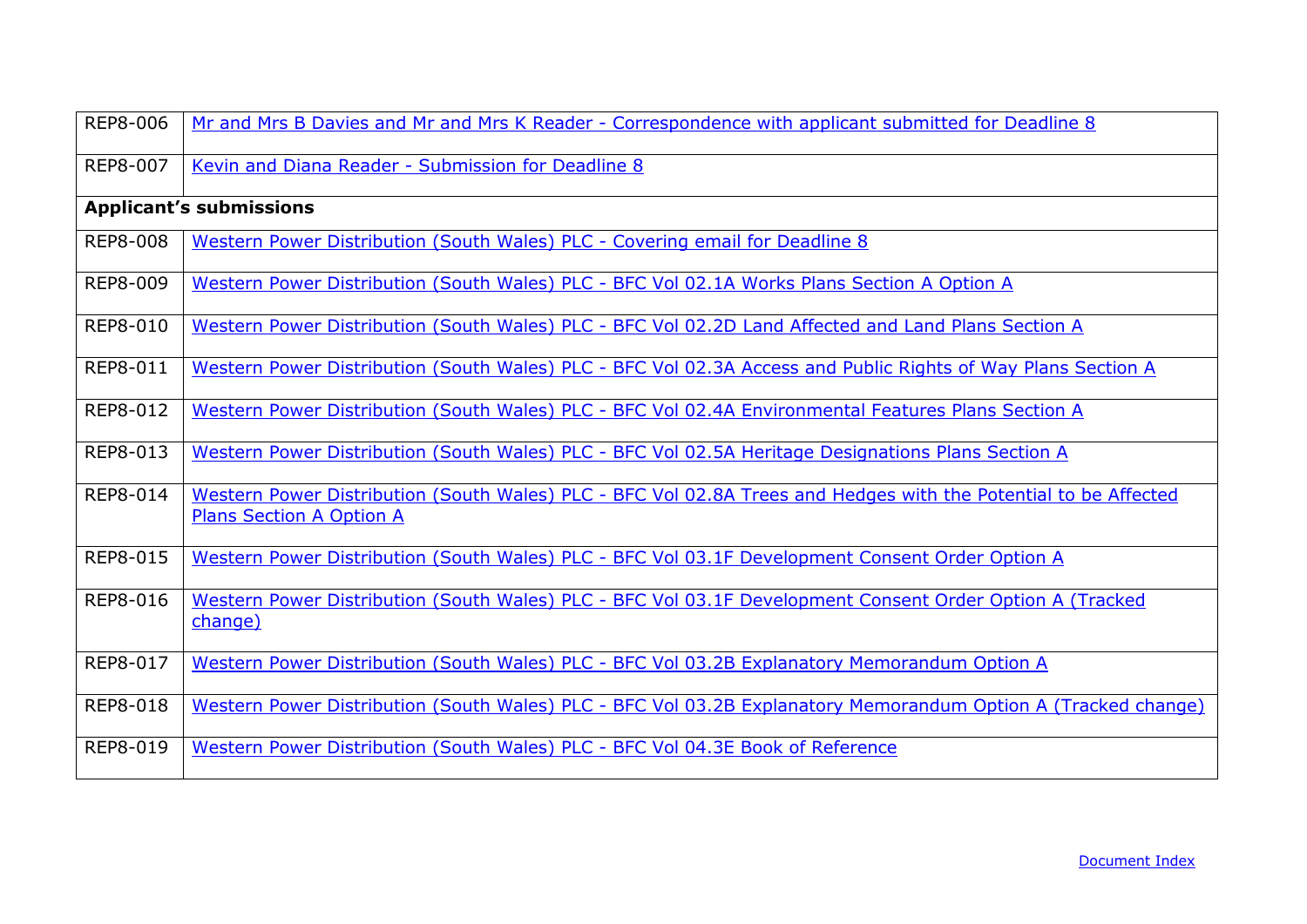| REP8-020        | Western Power Distribution (South Wales) PLC - BFC Vol 04.3E Book of Reference (Tracked change)                                                     |
|-----------------|-----------------------------------------------------------------------------------------------------------------------------------------------------|
| <b>REP8-021</b> | Western Power Distribution (South Wales) PLC - BFC Vol 09.18.7A List of Documents to be certified by the Secretary<br>of State                      |
| <b>REP8-022</b> | Western Power Distribution (South Wales) PLC - BFC Vol 09.18.8A Protective Provisions Table                                                         |
| REP8-023        | Western Power Distribution (South Wales) PLC - BFC Vol 09.31A Development Consent Order Option B                                                    |
| REP8-024        | Western Power Distribution (South Wales) PLC - BFC Vol 09.31A Development Consent Order Option B (Tracked<br>change)                                |
| REP8-025        | Western Power Distribution (South Wales) PLC - BFC Vol 09.32B Explanatory Memorandum Option B                                                       |
| REP8-026        | Western Power Distribution (South Wales) PLC - BFC Vol 09.32B Explanatory Memorandum Option B (Tracked<br>change)                                   |
| <b>REP8-027</b> | Western Power Distribution (South Wales) PLC - BFC Vol 09.34A Works Plans Section A Option B                                                        |
| REP8-028        | Western Power Distribution (South Wales) PLC - BFC Vol 09.39A Trees and Hedges with the Potential to be Affected<br><b>Plans Section A Option B</b> |
| <b>REP8-029</b> | Western Power Distribution (South Wales) PLC - BFC Vol 09.54 Commentary of Changes to DCO (Vol 03.1F and Vol<br>09.31A)                             |
| REP8-030        | Western Power Distribution (South Wales) PLC - BFC Vol 09.56 Comparite of DCO Option A (Vol 03.1F against Vol<br>03.1)                              |
| REP8-031        | Western Power Distribution (South Wales) PLC - BFC Vol 09.57 Applicant's responses to Deadline 6 and 7<br><b>Submissions</b>                        |
| REP8-032        | Western Power Distribution (South Wales) PLC - BFC Vol 09.58 Applicant's response to ExA's procedural decision 30<br>March 2016                     |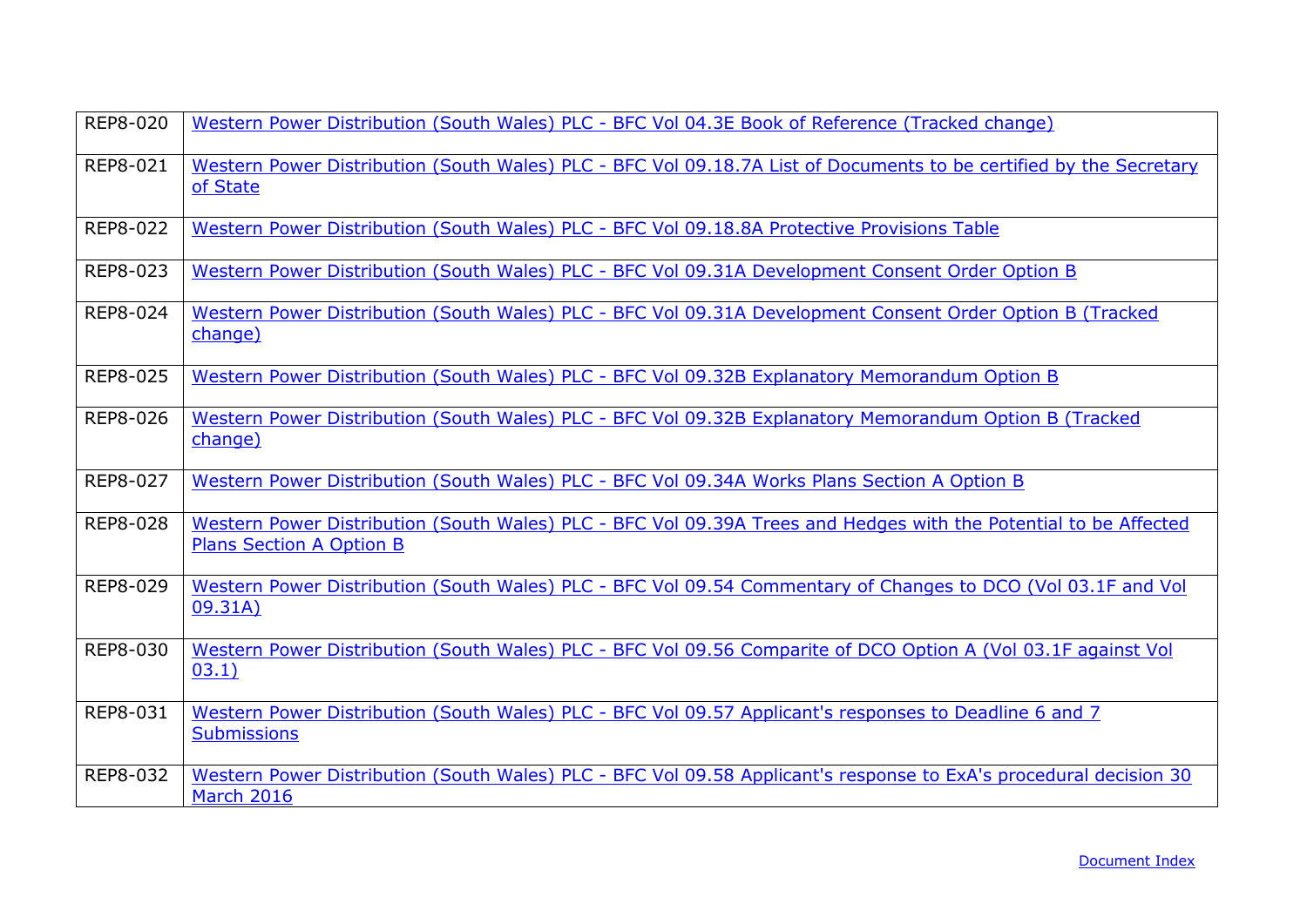| REP8-033 | Western Power Distribution (South Wales) PLC - BFC Vol 09.59 Book of Reference Change Commentary 4.3D to 4.3E                                                                                                                    |
|----------|----------------------------------------------------------------------------------------------------------------------------------------------------------------------------------------------------------------------------------|
|          | Late submissions accepted                                                                                                                                                                                                        |
| REP8-034 | Carmarthenshire County Council - Late Response to Rule 17 Letter. Accepted at the discretion of the Examining<br><b>Authority</b>                                                                                                |
| REP8-035 | Pauline Medland - Late Submission for Deadline 8. Accepted at the discretion of the Examining Authority                                                                                                                          |
| REP8-036 | Dawn Reed - Late Submission for Deadline 8. Accepted at the discretion of the Examining Authority                                                                                                                                |
| REP8-037 | Western Power Distribution (South Wales) PLC - BFC Vol 01.7H Guide to the Application. Late Submission for<br>Deadline 8 accepted at the discretion of the Examining Authority                                                   |
| REP8-038 | Western Power Distribution (South Wales) PLC - BFC Vol 09.18.7B List of Documents to be certified by the Secretary<br>of State. Late Submission for Deadline 8 accepted at the discretion of the Examining Authority             |
| REP8-039 | Western Power Distribution (South Wales) PLC - BFC Vol 09.55 Commentary of Changes to DCO and Application Plan<br>References at Deadline 8. Late Submission for Deadline 8 accepted at the discretion of the Examining Authority |
| REP8-040 | Western Power Distribution (South Wales) PLC - National Grid withdrawal of Relevant Representation. Late<br>Submission for Deadline 8 accepted at the discretion of the Examining Authority                                      |
| REP8-041 | Western Power Distribution (South Wales) PLC - S.127 Submission. Late Submission for Deadline 8 accepted at the<br>discretion of the Examining Authority                                                                         |
| REP8-042 | Yoka and Bryan Kilkelly - Late Submission for Deadline 8. Accepted at the discretion of the Examining Authority                                                                                                                  |
| REP8-043 | Diana and Kevin Reader - Late Submission for Deadline 8. Accepted at the discretion of the Examining Authority                                                                                                                   |
| REP8-044 | I A R Jones - Late Submission for Deadline 8. Accepted at the discretion of the Examining Authority                                                                                                                              |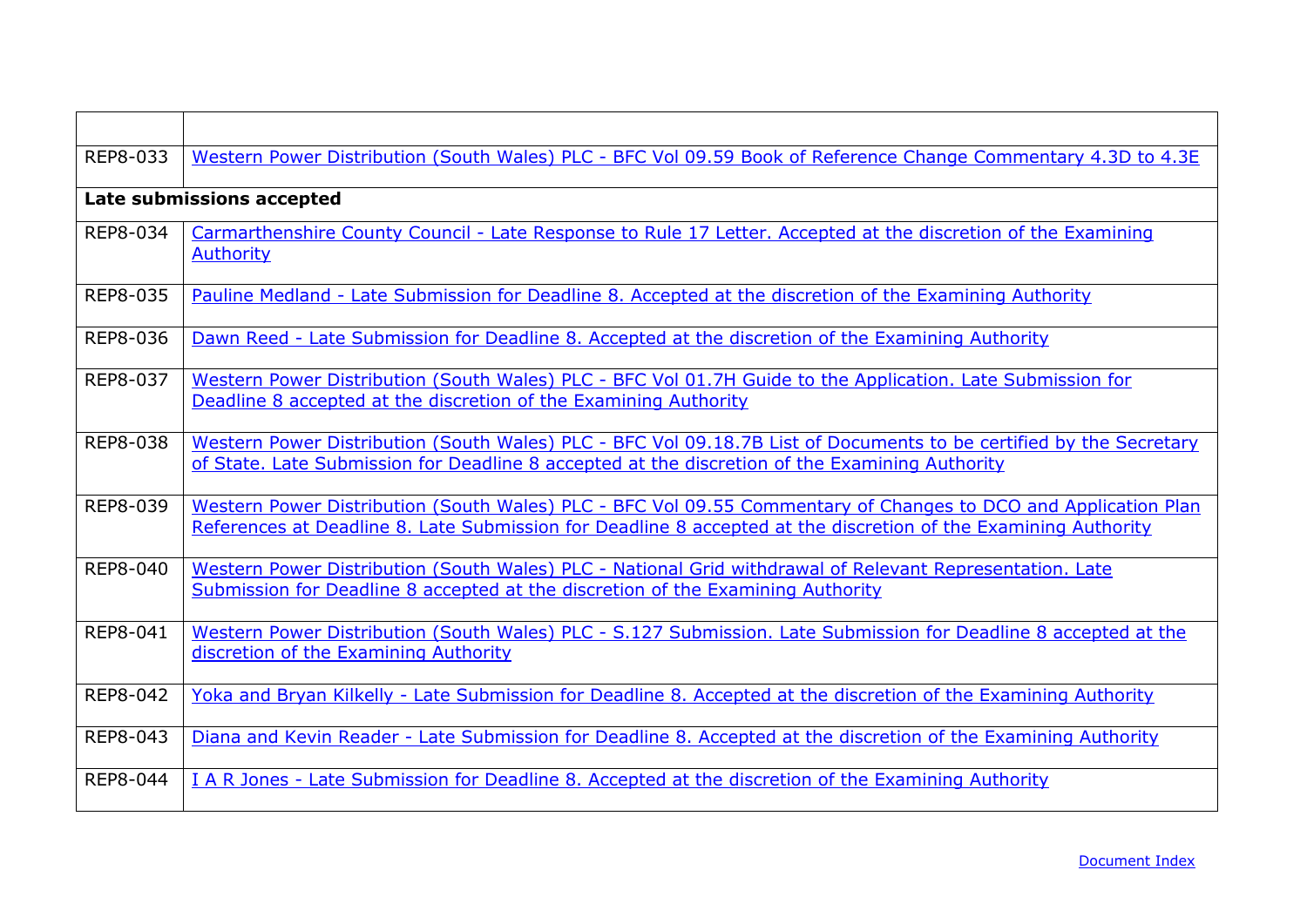<span id="page-51-0"></span>

| REP8-045                                             | Jenny Hare - Submission for Deadline 8- Accepted at the discretion of the Examining Authority before close of<br>examination |  |
|------------------------------------------------------|------------------------------------------------------------------------------------------------------------------------------|--|
|                                                      | <b>Events and Hearings</b>                                                                                                   |  |
| Preliminary Meeting - 06 October 2015                |                                                                                                                              |  |
| EV-001                                               | Audio recording                                                                                                              |  |
| EV-002                                               | <b>Note of Preliminary Meeting</b>                                                                                           |  |
| Unaccompanied Site Inspection - 05 October 2015      |                                                                                                                              |  |
| EV-003                                               | Examining Authority's note of an Unaccompanied Site Inspection undertaken on 05 October 2015                                 |  |
| Open Floor Hearing - 30 November and 1 December 2015 |                                                                                                                              |  |
| EV-004                                               | Agendas for Open Floor Hearings on 30 November and 1 December 2015                                                           |  |
| EV-005                                               | Audio recording Open Floor Hearing 30-11-2015 - Session 1                                                                    |  |
| EV-006                                               | Audio recording Open Floor Hearing 30-11-2015 - Session 2                                                                    |  |
| EV-007                                               | Audio recording Open Floor Hearing 1-12-15                                                                                   |  |
| EV-008                                               | Audio recording Open Floor Hearing 1-12-15 Translation from Welsh                                                            |  |
| Accompanied Site Inspection - 1 and 11 December 2015 |                                                                                                                              |  |
| EV-009                                               | Draft Accompanied Site Inspection Itinerary                                                                                  |  |
| EV-010                                               | Attendance list and final Itinerary for Accompanied Site Inspection                                                          |  |
|                                                      | Compulsory Acquisition Hearing - 2 & 3 December 2015                                                                         |  |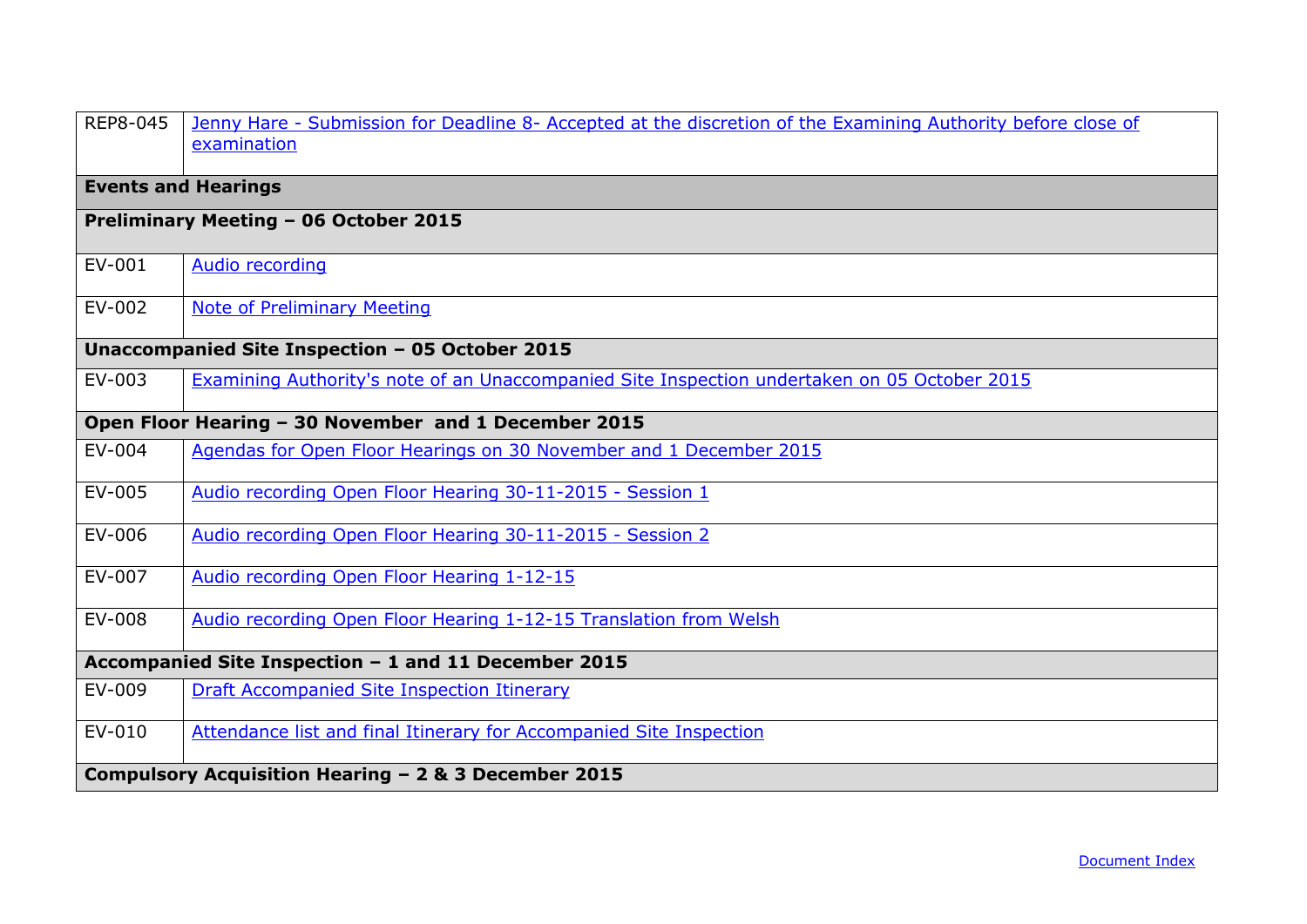| EV-011                                               | Diana Reader - submission prior to CAH of 2 and 3 December 2015 - Notification of speaking at hearings |  |
|------------------------------------------------------|--------------------------------------------------------------------------------------------------------|--|
| EV-012                                               | Agenda for Compulsory Acquisition Hearing on 2 and 3 December 2015                                     |  |
| EV-013                                               | Audio recording Compulsory Acquisition Hearing - 02-12-2015 - Session 1                                |  |
| EV-014                                               | Audio recording Compulsory Acquisition Hearing - 02-12-2015 - Session 2                                |  |
| EV-015                                               | Audio recording Compulsory Acquisition Hearing - 03-12-2015 - Session 1                                |  |
| EV-016                                               | Audio recording Compulsory Acquisition Hearing - 03-12-2015 - Session 2                                |  |
| EV-017                                               | Not used                                                                                               |  |
|                                                      | Environmental Matters Hearing - 8 & 9 December 2015                                                    |  |
| EV-018                                               | Agenda for Agenda for Issue Specific Hearing on Environmental Matters on 8 and 9 December 2015         |  |
| EV-019                                               | Audio recording Environmental Matters Hearing -08-12-2015 - Session 1                                  |  |
| EV-020                                               | Audio recording Environmental Matters Hearing -08-12-2015 - Session 2                                  |  |
| EV-021                                               | Audio recording Environmental Matters Hearing -08-12-2015 - Session 3                                  |  |
| EV-022                                               | Audio recording Environmental Matters Hearing -08-12-2015 - Session 4                                  |  |
| Development Consent Order Hearing - 10 December 2015 |                                                                                                        |  |
| EV-023                                               | Agenda for Issue Specific Hearing on the Draft Development Consent Order (DCO) on 10 December 2015     |  |
| EV-024                                               | Audio recording Draft Development Consent Order Hearing -10-12-2015 - Session 1                        |  |
| EV-025                                               | Audio recording Draft Development Consent Order Hearing -10-12-2015 - Session 2                        |  |